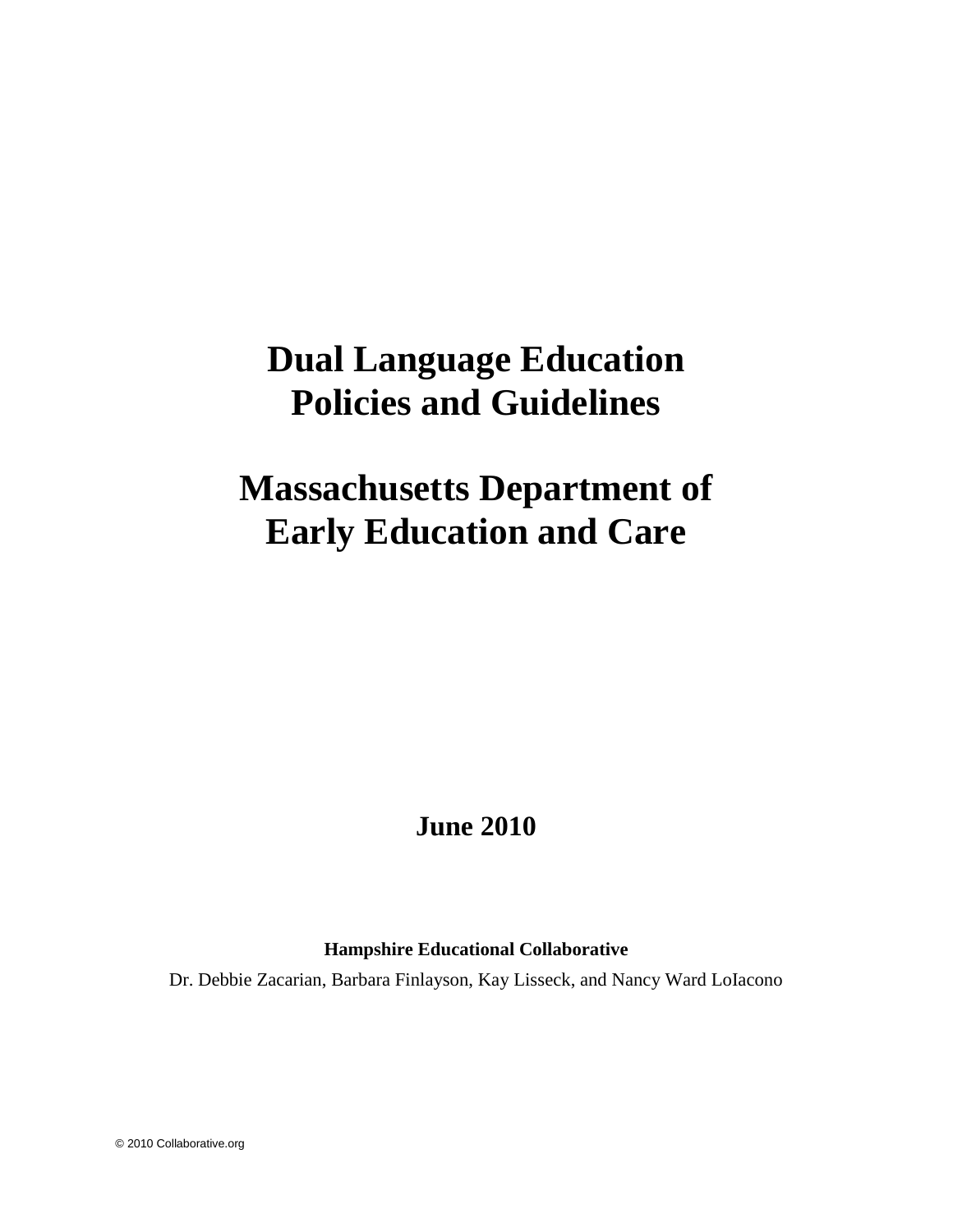Dual Language Education Policies and Guidelines Massachusetts Department of Early Education and Care

## **Table of Contents**

| Appendices                                                                         |  |
|------------------------------------------------------------------------------------|--|
|                                                                                    |  |
|                                                                                    |  |
| C. Home Language Survey for parents of infants, toddlers and preschool children 45 |  |
|                                                                                    |  |
|                                                                                    |  |
| F. Commonly used identification and annual assessments of DLLs and ELLs 48         |  |
|                                                                                    |  |
|                                                                                    |  |
|                                                                                    |  |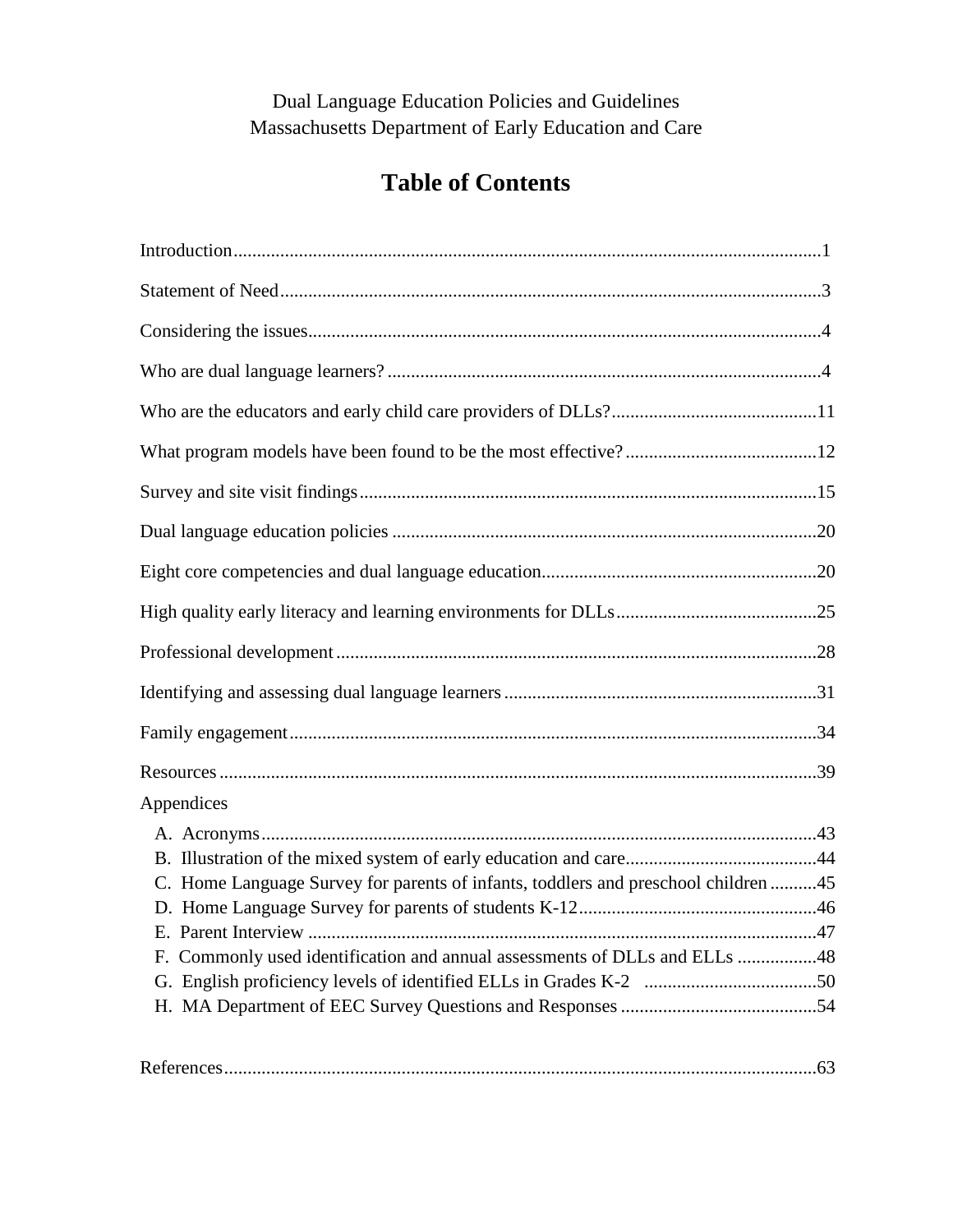## **Introduction**

The Department of Early Education and Care (EEC) in partnership with the Head Start State Collaboration Office (HSSCO) contracted with Hampshire Educational Collaborative in 2010 to develop language policies and practices that support best practices in early education and care programs serving dual language learners, from birth to 8 and their families, and for implementation by providers and programs throughout the mixed delivery system within the Commonwealth of Massachusetts.

The vision for this project relates to the three year strategic directions outlined in the February 2009 "Department of Early Education and Care Strategic Plan: Putting Children and Families First." In this document, three year strategic directions are delineated to "create and implement a system to improve and support quality statewide, increase and promote family support, access, and affordability, and create a workforce system that maintains worker diversity and provides resources, supports, expectations & core competencies that lead to the outcomes we want for children." The Strategic Plan supports the following indicators found in these policies:

- Standards for quality in early education and care programs are research-based, broadly understood, successfully implemented, culturally appropriate, and aligned with a quality-building support system;
- Parents are recognized as their child's first teacher and have access to literacy supports that build skills among children and parents;
- Families that are limited or non-English speaking have access to information about early education and care and the services available;
- The early education and care workforce has broad diversity that allows families and children to feel welcomed and comfortable to address the changing landscapes and needs of the families and children.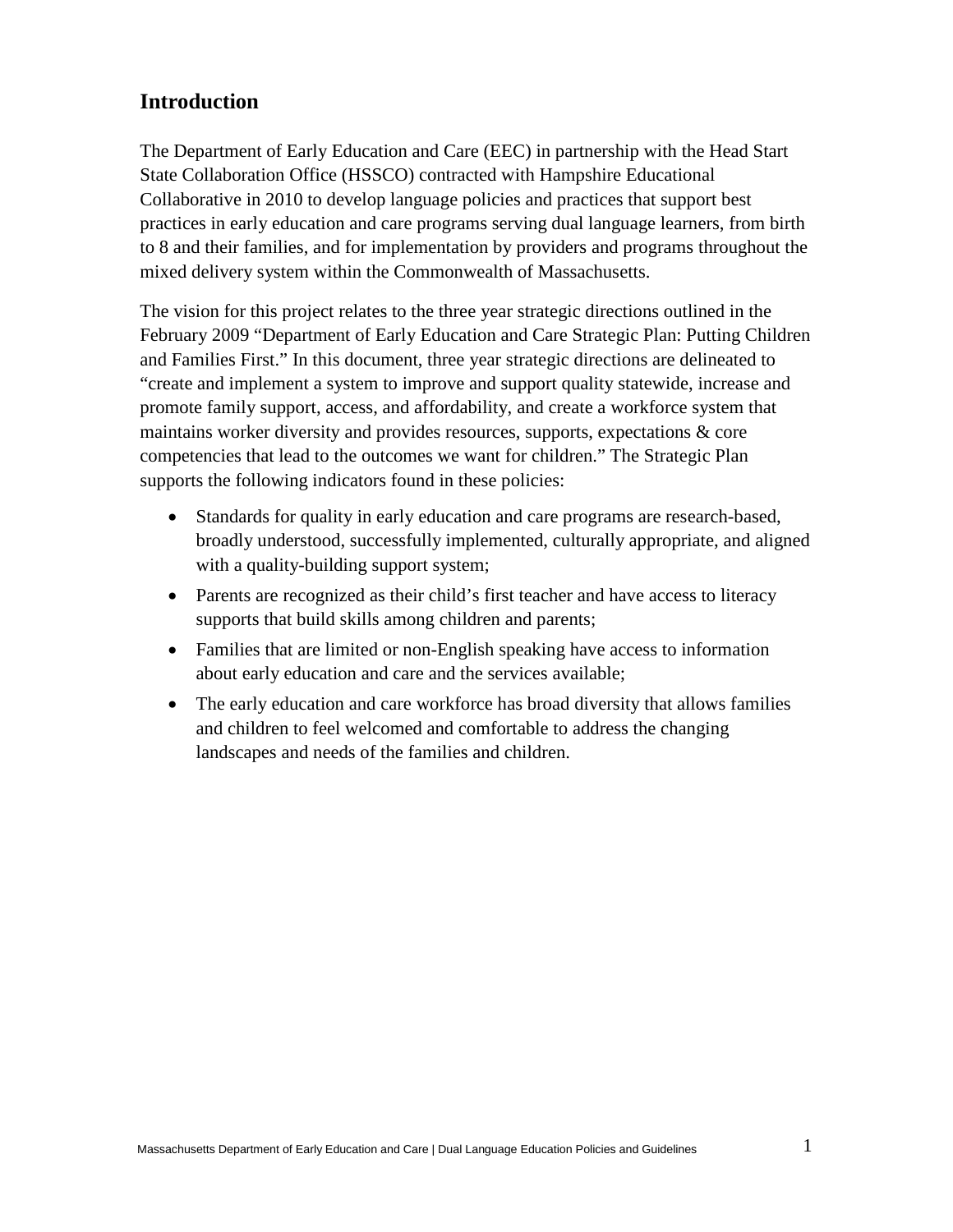## **Statement of Need**

The need for language policies at the early childhood level is paramount for improving the practices and outcomes for dual language learners  $[DLLs]$ <sup>1</sup> (See Appendix A for frequently used acronyms and terms; such as DLL). The population of infants, toddlers and preschool children whose home language is a language other than English is growing at a significant rate (Espinosa, 2010). Most educators are not prepared to work with children from linguistically and culturally diverse backgrounds (Hollins and Guzman, 2005). This challenge coupled with the growth in dual language learners requires that the needs of this population and the preparation and readiness of its educators be addressed.

Infancy represents an immense period of human development. By the first year of life, babies begin to produce sounds, utter their first words and very quickly, string words together to form sentences and express meaning about the world around them (Stechuk, Burns and Yandian, 2006). The same is true for DLLs. "From birth, infants have capacity to learn more than one language" and by 9-12 months, infants can develop two languages and hear the distinct sounds of each (Espinosa, April 2010). By the age of three, young children have mastered many sounds and are able to use words to communicate with ease. Bilingualism, however, is often viewed as a complex endeavor. Parents, caregivers, and others often ask themselves: What is best for children? Is it speaking in one language or both languages? While children seem to miraculously master the basic usage of words

<sup>&</sup>lt;sup>1</sup> The terms Dual Language Learner [DLL], English Language Learner [ELL], language minority [LM], and Limited English Proficient [LEP] are used interchangeably when referring to a child who is primarily developing language and literacy in a language other than English. The term Dual Language Learner is commonplace among infant, toddler, pre-school nomenclature and shifts to English language learner when describing K-12 students who learn English as an additional language.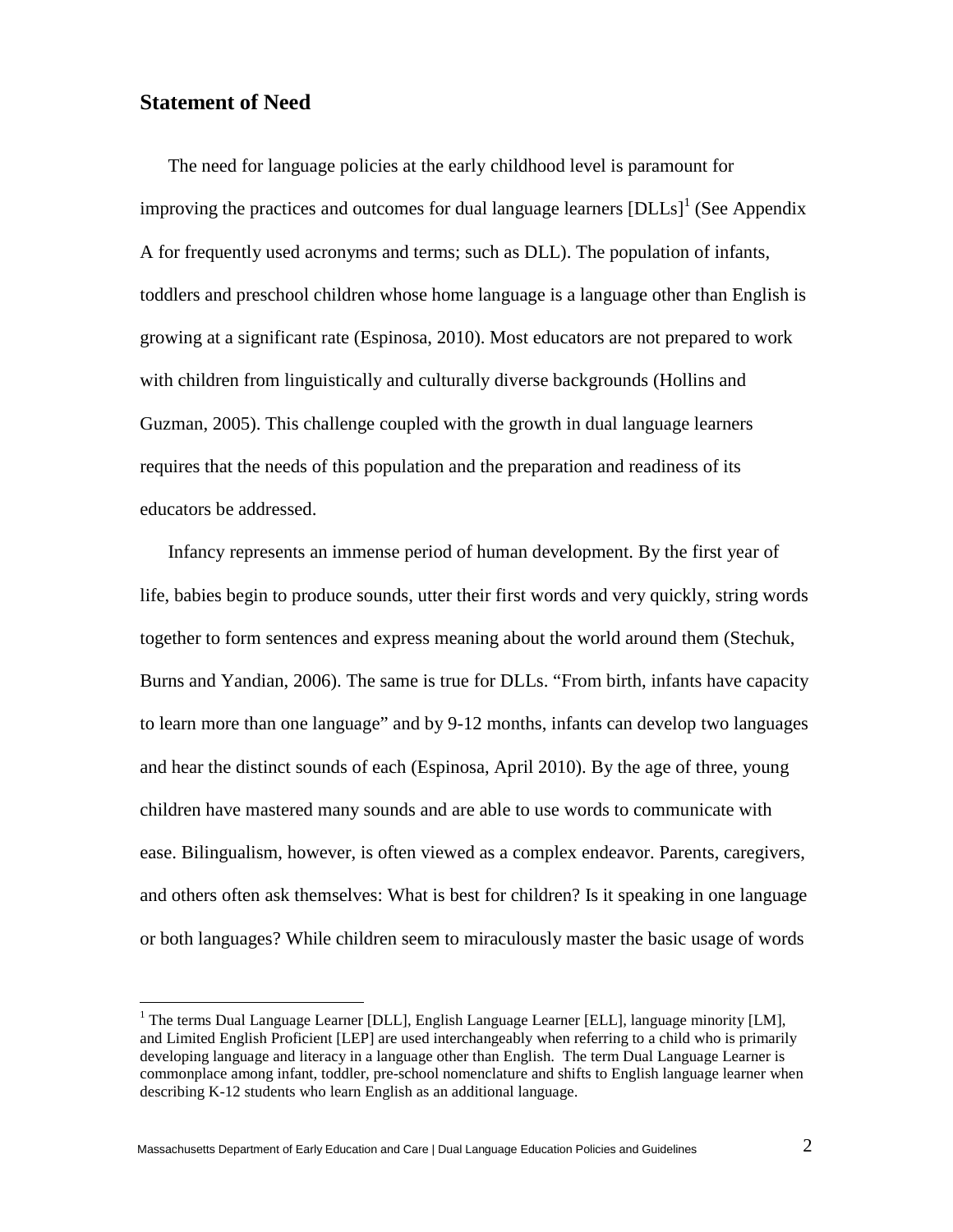and vocabulary and are able to speak in ways that are culturally appropriate, we often view using more than one language as a problem instead of an asset (Stechuk, et al, 2006; Espinosa, 2010; Zacarian, 2011). Language policies and procedures that are developed for the purpose of creating and sustaining programs for infants, toddlers, preschool, and out-of-school-time English language learning children is a much needed endeavor.

## **Considering the Issues**

Early childhood educators must strive to meet the needs of all learners including

DLLs. To do this, it is important to have an understanding about the population of DLLs

in Massachusetts. The following questions guided the creation of the Massachusetts

Department of Early Education and Care policies found in this work:

- oWho are Massachusetts' early-childhood-aged dual language learners?
- oTypically, who are their early education and child care providers/educators?
- oWhat are providers'/educators' levels of expertise in this area?
- o Are there commonalities for language and literacy development in early education and child care settings for DLLs?
- o How do these policies take into account the eight competencies put forth by the MA Department of Early Education and Care?
- o How are these policies linked or aligned with the MA Quality Rating Improvement System and Standards?

## **Who Are Dual Language Learners?**

Dual language learners [DLLs] represent a large and growing population in our

nation's early education and care programs. Between 1995 and 2005, the number of the

nation's school-aged ELLs grew by 57% (EPE Research Center, 2009), grew

significantly in Massachusetts (National Center for Educational Statistics) and continues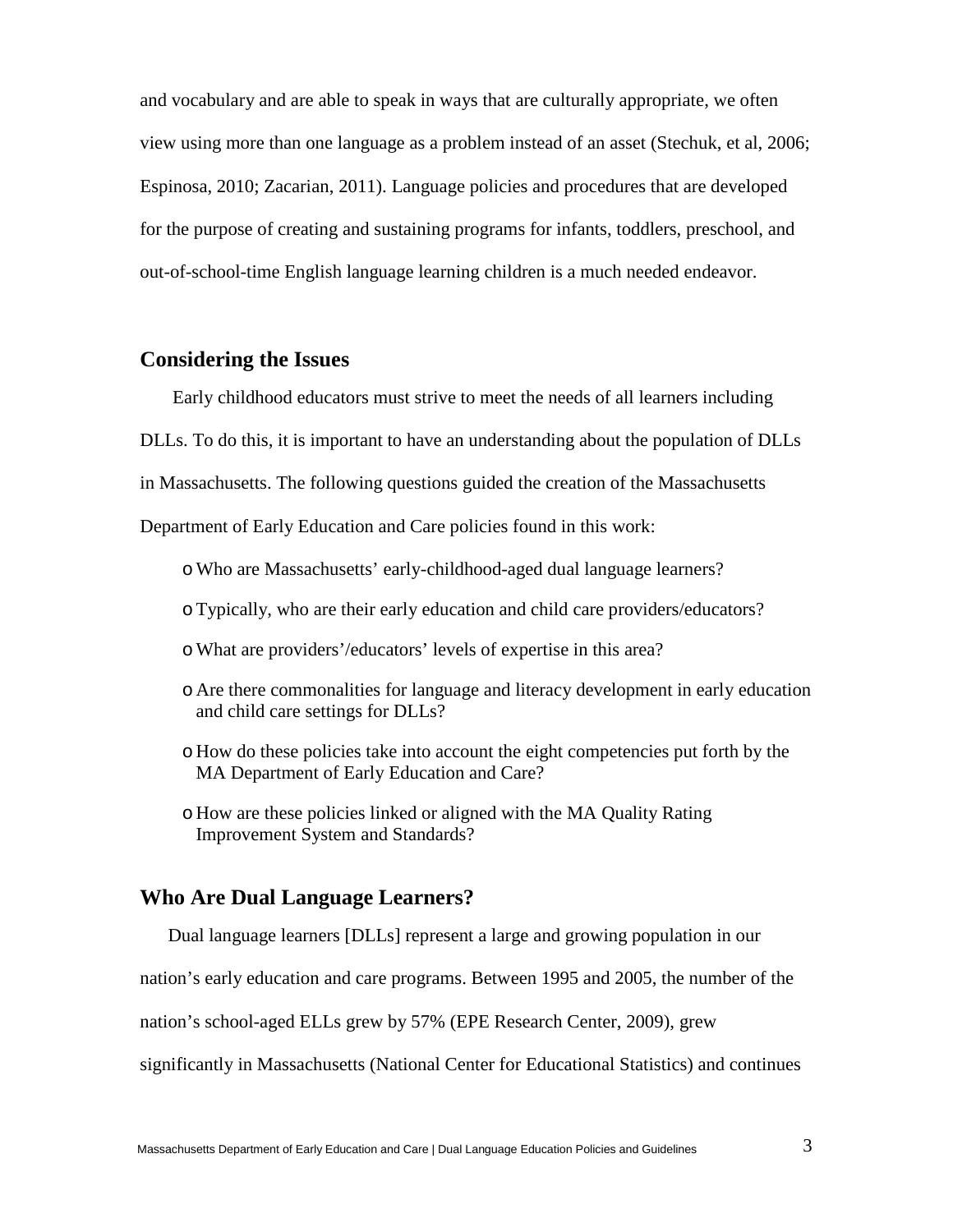to grow at a rapid rate. These statistics are relevant for infant, toddler, preschool and outof-school-time programming as they parallel the type of growth that is occurring nationally (Espinosa, 2010) and in Massachusetts.

According to the National Academy of Early Childhood Programs [NAECP], the importance of supporting language development in the primary language of children in addition to English is critical. Urban settings that were once dominated by American speakers of English are rapidly shifting to dominant incidences of culturally and linguistically diverse learners (Tucker, 1990). At the same time, small and rural areas that never had DLLs are beginning to have them. Thus, throughout the Commonwealth, DLLs are increasing significantly. Table 1.1 represents the population of children and youth whose primary language is not English.

|                                      | Total # of<br>students | <b>Students</b><br>in<br><b>DLL/ELL</b><br>program | % of total<br>population | <b>Children</b><br>identified<br>as DLL<br>or ELL | % of total<br>population | <b>Students</b><br>whose first<br>language<br>is not<br><b>English</b> | % of total<br>population |
|--------------------------------------|------------------------|----------------------------------------------------|--------------------------|---------------------------------------------------|--------------------------|------------------------------------------------------------------------|--------------------------|
| General<br><b>Education</b><br>Total | 803,104                | 49,657                                             | 6%                       | 49,954                                            | 6%                       | 126,484                                                                | 15.7%                    |
| Ages 3 to 5                          | 74,306                 | 7,034                                              | 9%                       | 7,338                                             | <b>10%</b>               | 12,952                                                                 | 17.4%                    |
| Ages 6 to 21                         | 728,798                | 42,623                                             | 6%                       | 42,616                                            | 6%                       | 113,532                                                                | 15.6%                    |

**Table 1.1 Population of children and youth in the Commonwealth of Massachusetts**

Source: (A. Barton, MADESE. Personal communication June 29, 2010 about data produced from the MA Department of Elementary and Secondary Education databases on 6/21/10 about FY 09).

National data about public school ELLs describes the type of significant growth that has occurred. Between 1992 and 2005, the number of public school English language learners jumped from 1.2 million to 5.1 million and by 2009, represented 10% of the total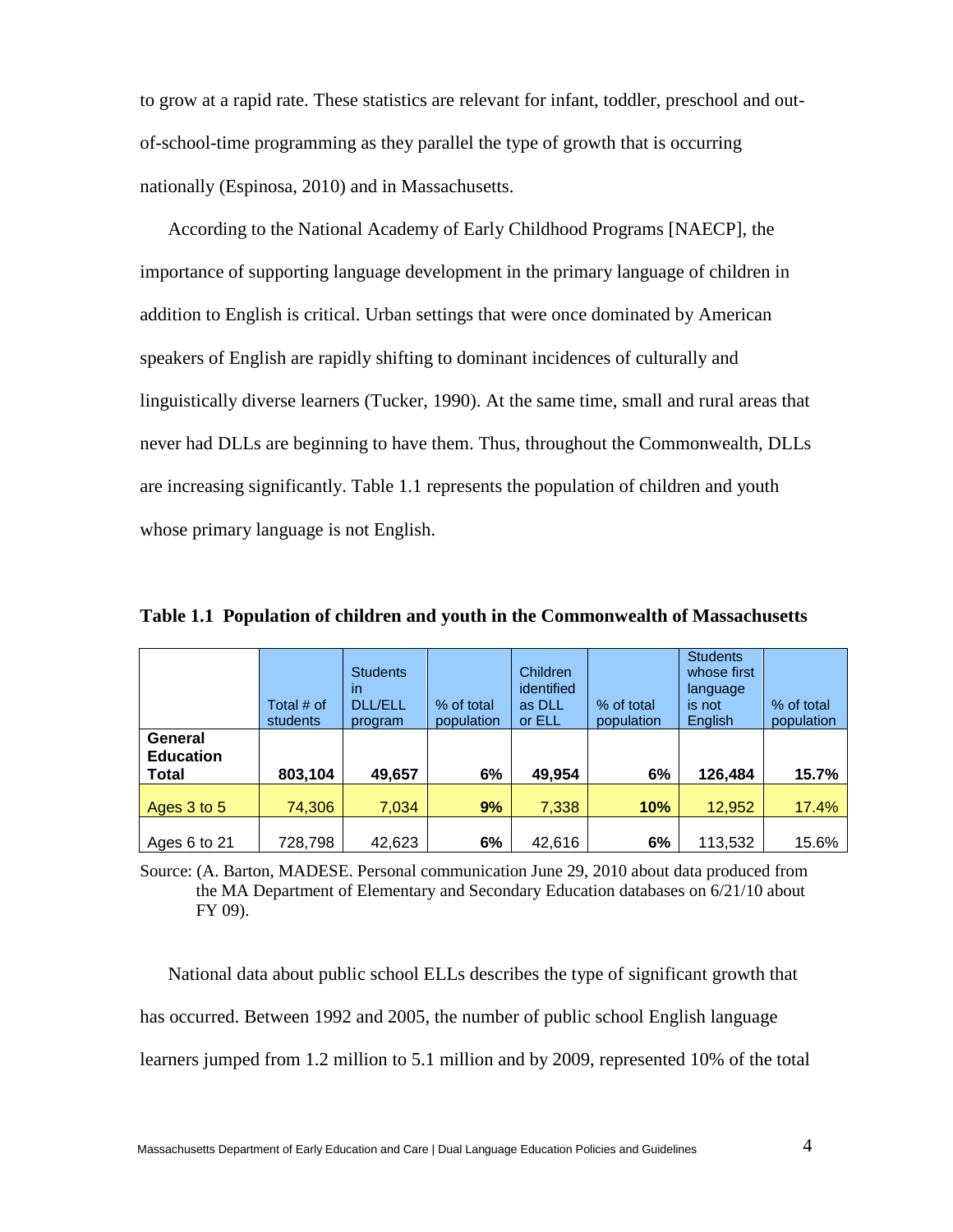population (Nieto, 1992; Maxwell, 2009; Garcia, Jensen, and Scribner, April 2009). While most live in urban areas (Capps, et al, 2005), U.S. census data indicates that over 50% attend schools where the total population of ELLs accounts for less than one percent of the total student population (NCES, 1994 and 2000). These realities have deep implications for policies regarding infants, toddlers, preschool, and out-of-school-time children.

Over 350 languages are represented among the nation's English language learners (Garcia, et al, April 2009). The majority, close to 70%, is Latino, 14% are non-Hispanic white, 12.6% are Asian-Pacific Islander, 3.5% are Black, and 1.2% classified as "other." Also, while 200 different countries are represented among the nation's ELLs, many are born in the United States (Quality Counts, January 8, 2009, p. 15). The same diversity is true for dual language learners. Close to 70% are Latino (Espinosa, 2005).

Some early education and care programs have DLLs from a wide range of language groups, while others have infants, toddlers, preschool, and out-of-school-time children from one or two. Neighboring programs may have very different languages represented among their DLLs (Zacarian, 2011). This diversity among the languages that are represented in Massachusetts reflects that of the nation. As seen in Table 1.2, 69%, almost the same percentage as the nation, are Spanish speaking. In 2007, Massachusetts reported that there were over 115 languages represented among public and public charter school ELLs.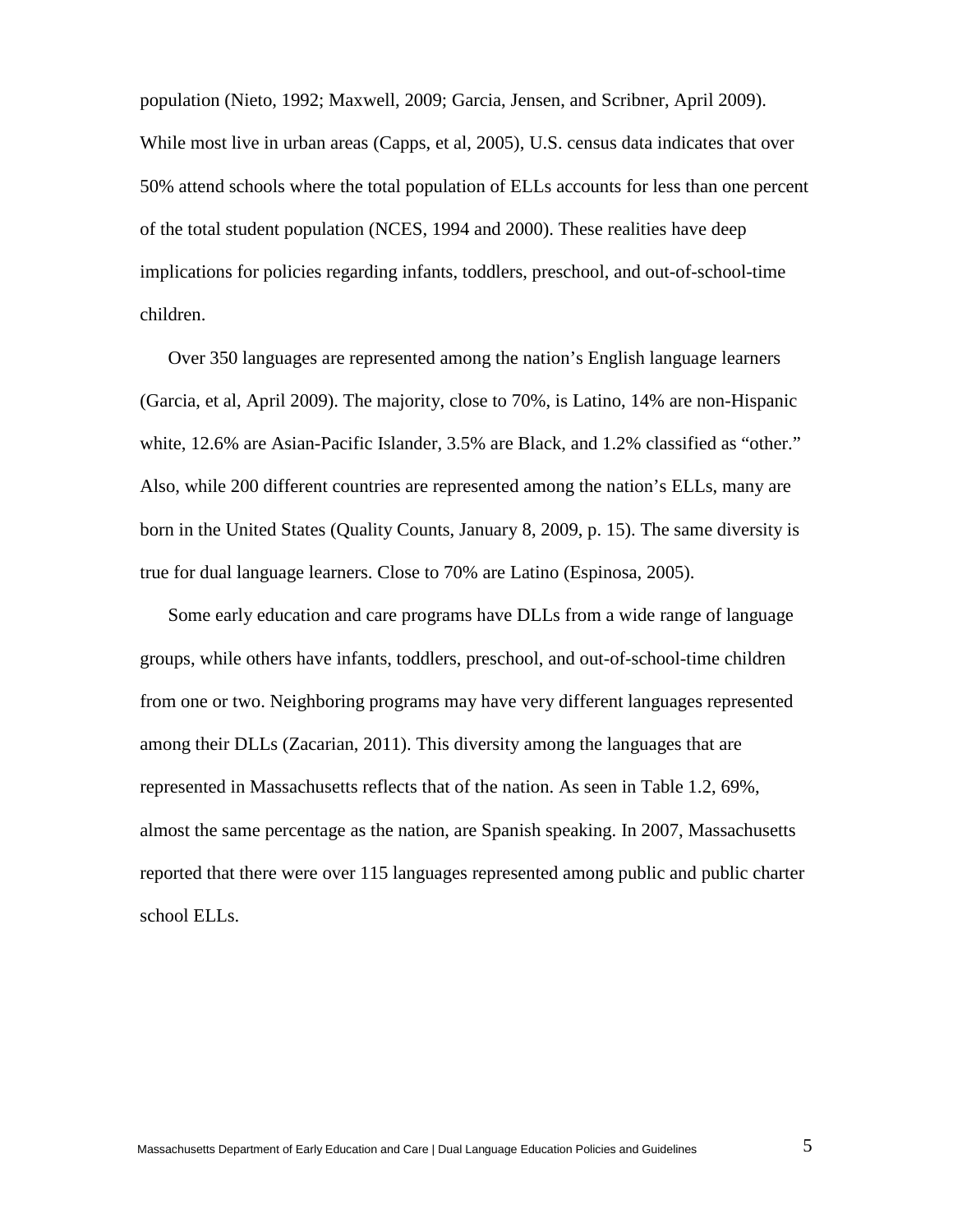#### **Table 1.2 Languages spoken among Massachusetts public and public charter school ELLs**

(Source: Office of English Language Acquisition, Language Enhancement, and Academic Achievement for limited English proficient students. National Clearinghouse for English language Acquisition and Language Instruction Education Programs (2006).



The primary language that a young child and his family speaks is but one descriptor. Families who speak Spanish, for example, have distinct cultures and dialects, and come from many countries in Central and South America, as well as the Caribbean and the United States. The same diversity is true for young children and families from any language group. There are additional factors that are also important to consider.

#### **Dual Language Learners from Literacy-Oriented Backgrounds**

Some families have had rich literacy and prior schooling experiences (Pransky, 2009; Zacarian, 2011). Typically, they are oriented to developing their children's language and literacy. Speaking frequently in their home language is highly valued because it is known to be important for a child's communicative development (Vohs, 2010). Reading is commonplace and parenting is focused on developing the communication skills that their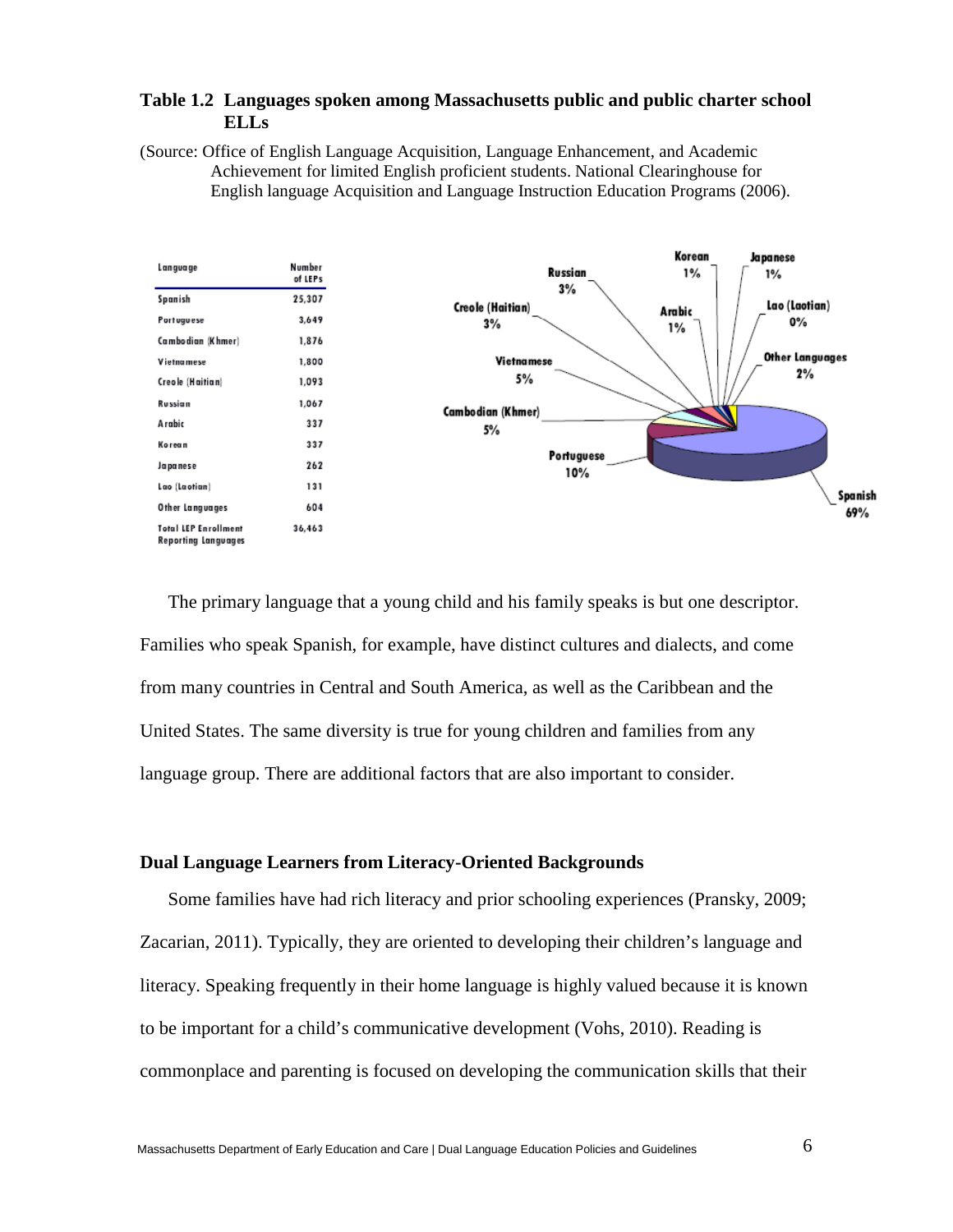children will need in school. Typically, literacy-oriented parents read a variety of texts and their children observe these literacy behaviors as part of their development. Indeed, home life resonates with everyday school practices such as a parent, relative, or caregiver reading aloud to children, taking children to the library or book stores, and routinely engaging in conversations and activities that are targeted to developing a child's language and higher order thinking skills (Haynes and Zacarian, 2010 and Zacarian, 2011). Thus, one segment of DLLs is introduced to high quality, rich, and continuous language interactions, early literacy, and academically oriented thinking skills from birth. However, this does not negate that they and their families need cultural and language sensitivity so as to feel welcomed and not alienated from their early education and care environments or their language learning needs (Zacarian, 2011; Haynes and Zacarian, 2010).

#### **Dual Language Learners from Non-Literacy-Oriented Backgrounds**

There is also a large group of infants, toddlers, preschool, and out-of-school-time DLLs that are non-literacy-oriented (Pransky, 2009). Typically, the parents, relatives, and caregivers from this group are less educated than those from literacy oriented homes, and the children are less exposed to language, literacy and print-rich environments. This is not to say that all parents, relatives, and caregivers do not love and nurture children. Rather, among the population of

DLLs, there are distinct groups, and one of these is not as literate or oriented to language and literacy development as the other. While DLLs from non-literacy-oriented experiences also need cultural sensitivity and language support, they need rich oral and literacy experiences for developing language, vocabulary, literacy, and conceptual skills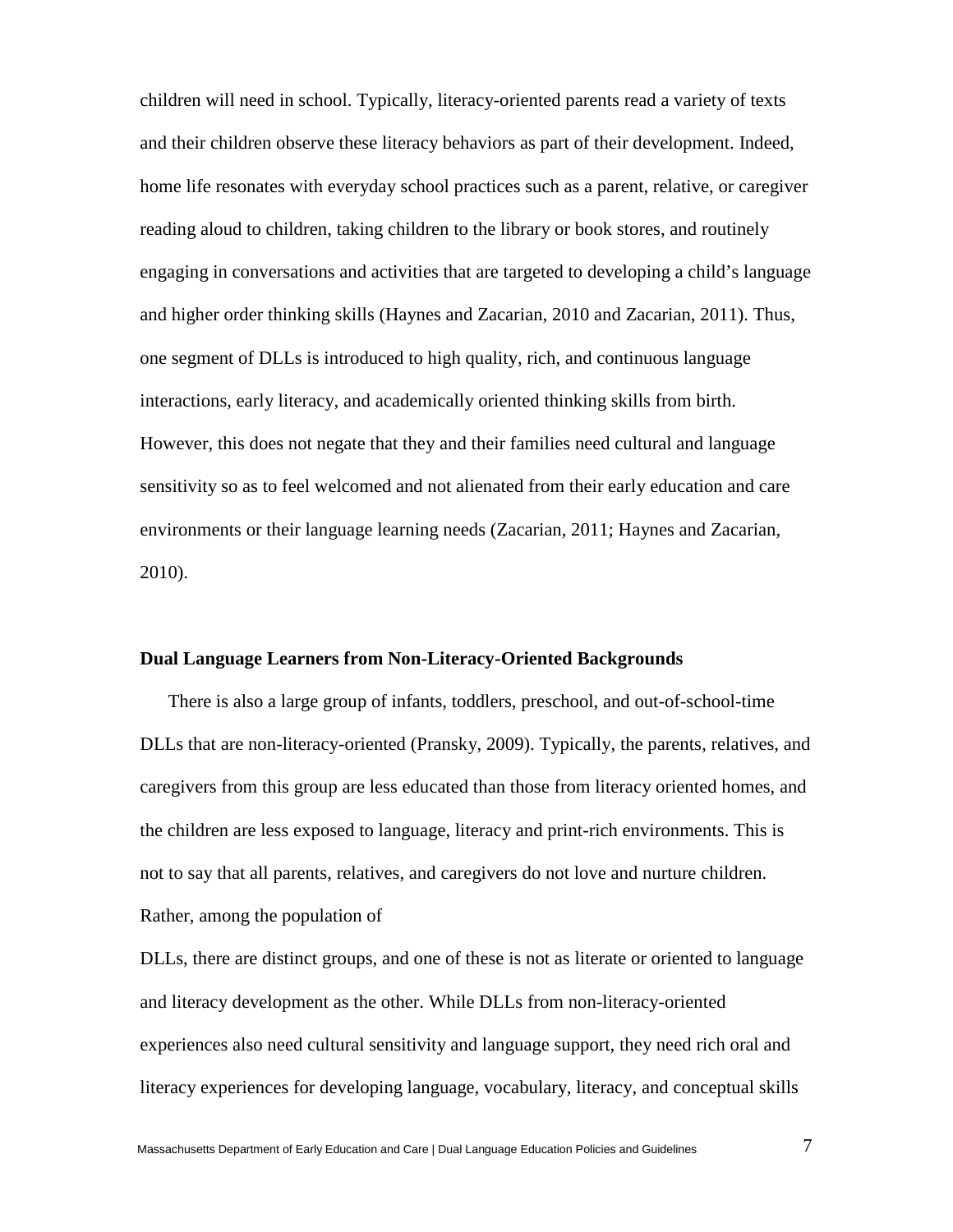as well (Vohs, 2010; Pransky, 2009) and their families benefit from literacy support.

#### **Dual Language Learners from Culturally Disrupted Experiences**

In addition to the literacy and non-literacy oriented groups of DLLs, there is also a large number who have experienced major disruptions, such as war, natural disasters, and long-term stress (Pransky, 2008, 2009). These experiences have a major impact on a child's language and literacy development, in addition to other developmental targets that would have otherwise occurred (Pransky, 2008, 2009). When children from these disrupted experiences enroll in early education and care programming, it may be their first exposure to the type of language and literacy practices that will be needed for them to develop school readiness skills.

#### **Dual Language Learners Who Live in Poverty**

Poverty is also a big concern for DLLs. Nationally, close to 66% of school-age English language learners come from families whose income is 200% below the poverty level (Quality Counts, 2009, p.15). Infants, toddlers, preschoolers, and out-of-school-time DLLs, like older aged ELLs, are among the very poorest in our country**.** Two studies of preschool children were conducted on language abilities: the ECLS-K cohort and the Head Start National Reporting System studies (Espinosa, 2010). The findings from both indicated that the educational and socio-economic resources that families have available greatly influence their child's academic readiness for kindergarten (Espinosa, 2010). These findings speak strongly about the long-term influences of non or limited literacy and poverty.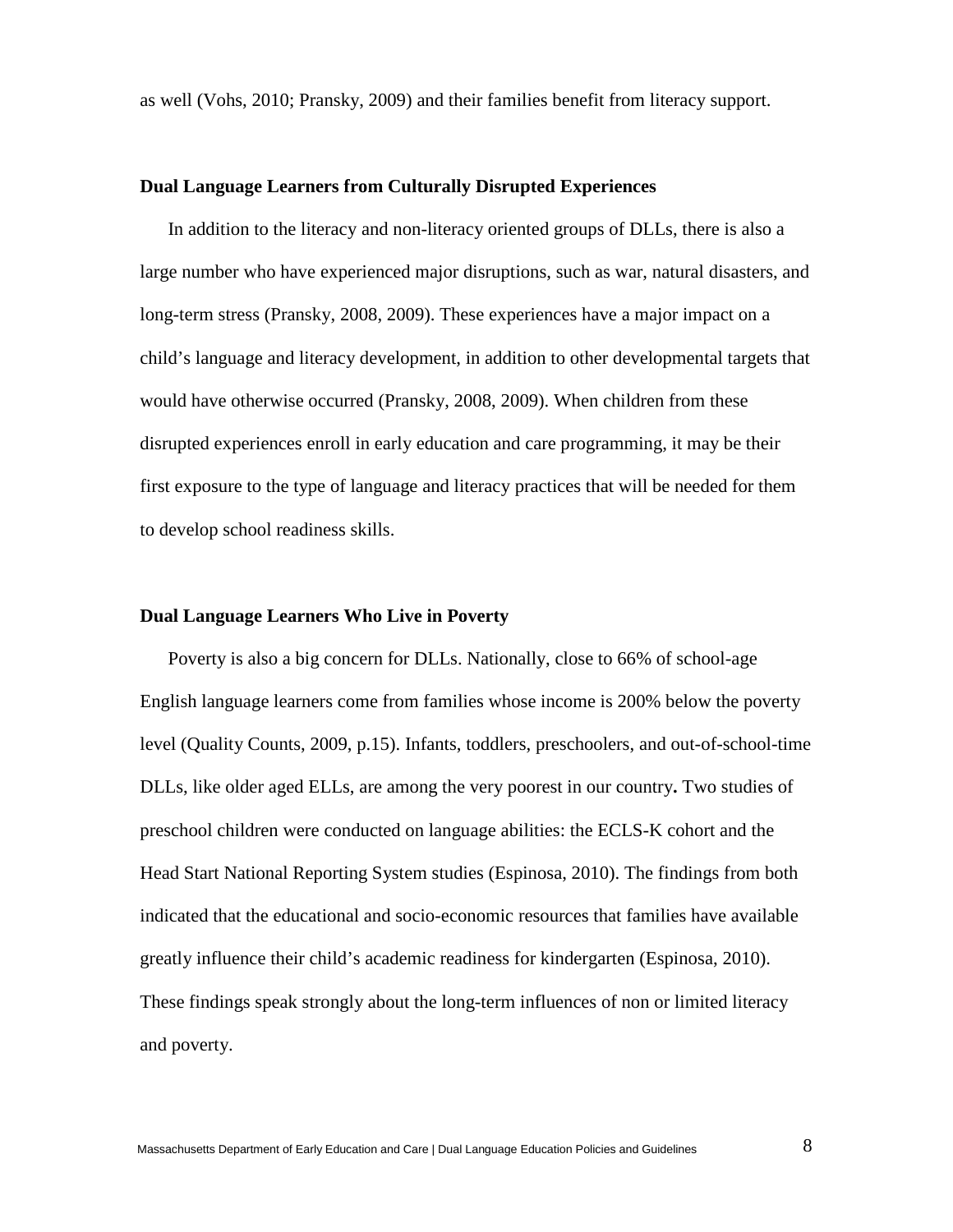#### **Identification of Dual Language Learners is Complex**

All early education and care [EEC] programs have important goals for children's language, literacy, cognitive, and social-emotional development (Espinosa, 2008). With an increased emphasis on student outcome is also an increased push for documenting growth. Identifying DLLs and marking their growth, therefore, is an important dimension of any EEC program. While identification and assessment sound logical and perhaps easily accomplished, it is a complex issue particularly with linguistically and culturally diverse children under the age of six (Espinosa, 2008). There are many reasons for the complexities. Many tests were not created for a population other than English speaking, were not normed for a diverse population, and do not measure the type of milestones that are appropriate for children from diverse languages and cultures. Further, some tests place an unrealistic emphasis on English (Espinosa, 2008). This is particularly true in Massachusetts, where the laws regarding teaching public and public charter school ELLs were reformed in 2002 and called for an increased emphasis on an English-only model of instruction known as sheltered English instruction and a move away from bilingual education. An outcome of all of these complexities is that many children are not assessed properly, resulting in under and over identifying DLLs. One remedy is for providers to rely more heavily on parent input about their child's language and literacy development (Genesee, Faradis, and Crago, 2004; Gutiérrez-Clellen and Kreiter, 2003). In addition, observing children's language use can be a critical means for identifying and assessing DLLs as opposed to using tests that were not created for a DLL population or specific DLL populations. Thus, parent interview and observational data should be part of any high quality policies regarding the education and care of DLLs.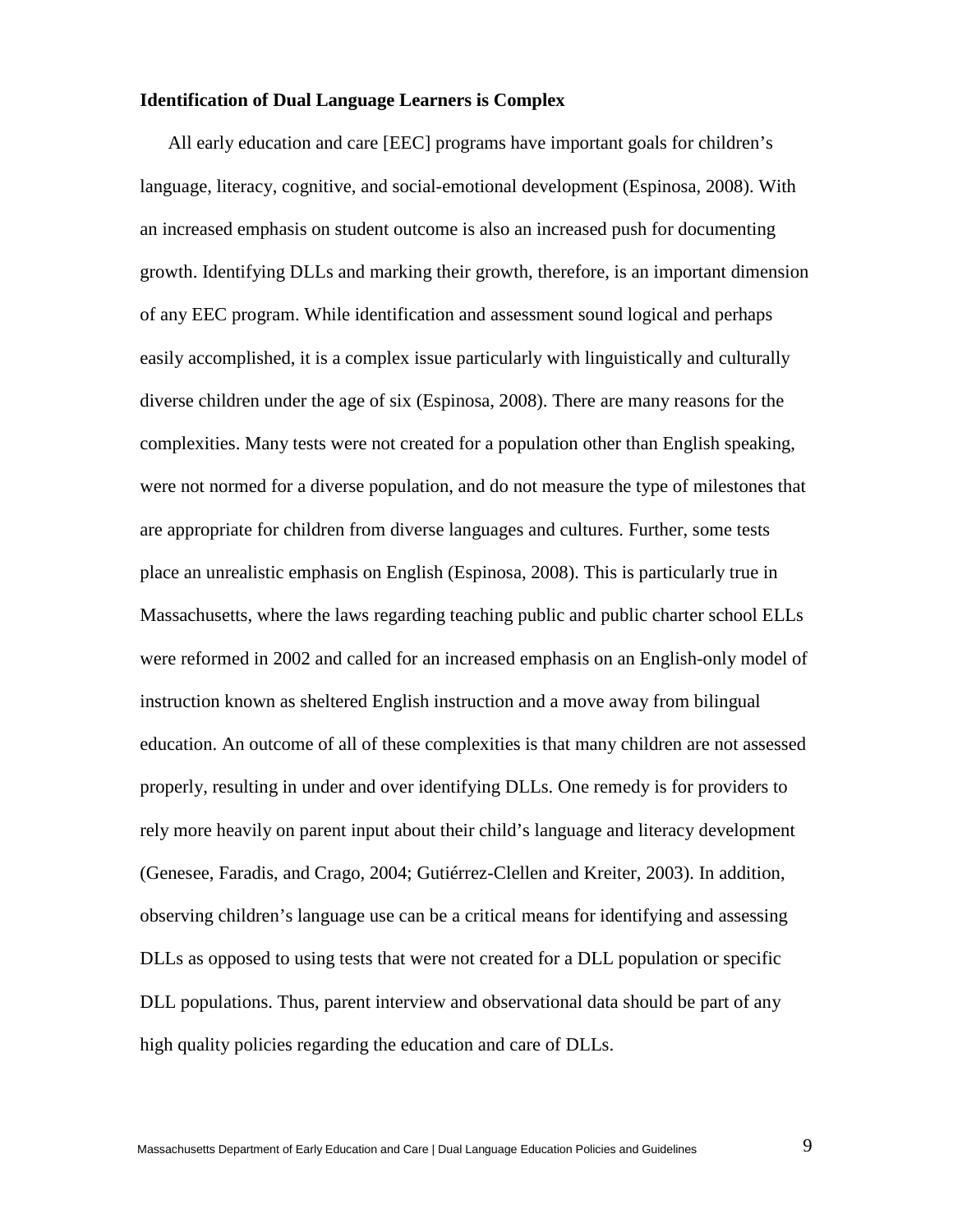## **Over and Under Identification of DLLs with Learning Disabilities Is a National Concern**

The challenge of under or over identifying DLLs with disabilities is of national concern (Klinger and Harry, 2008). It is commonplace to misidentify a DLL as having a disability or to stall a DLL with a disability from being identified as having one (Garcia, Jensen and Scribner, 2009).

In sum, the nation's ELLs come from a wide range of personal, linguistic, cultural, educational, and socio-economic experiences. They continue to grow at a significant rate as a percentage of our nation's children. In addition, identifying and assessing DLLs is a complex endeavor. Further, we often misidentify DLLs as having a learning disability when they do not or we wait to refer those who do. To advocate for the best program and support for Early Childhood educators, language policies need to reflect their DLL populations from a cultural and linguistic perspective. They need to understand that infants, toddlers, preschool, and out-of-school-time children come from diverse experiences. They also need to specifically address the affects of poverty on learning and provide help for children to overcome them. Finally, they need to take into account the competencies put forward by the MA Department of Early Education and Care.

## **Who are the educators and early child care providers of DLLs?**

Nationwide, there is a range of preparedness among early education and child care educators/providers. Some family child care and center-based educators have a high school education and may or may not be fluent in English, whereas others may be highly educated and experienced with infants, toddlers, preschoolers and out-of-school-time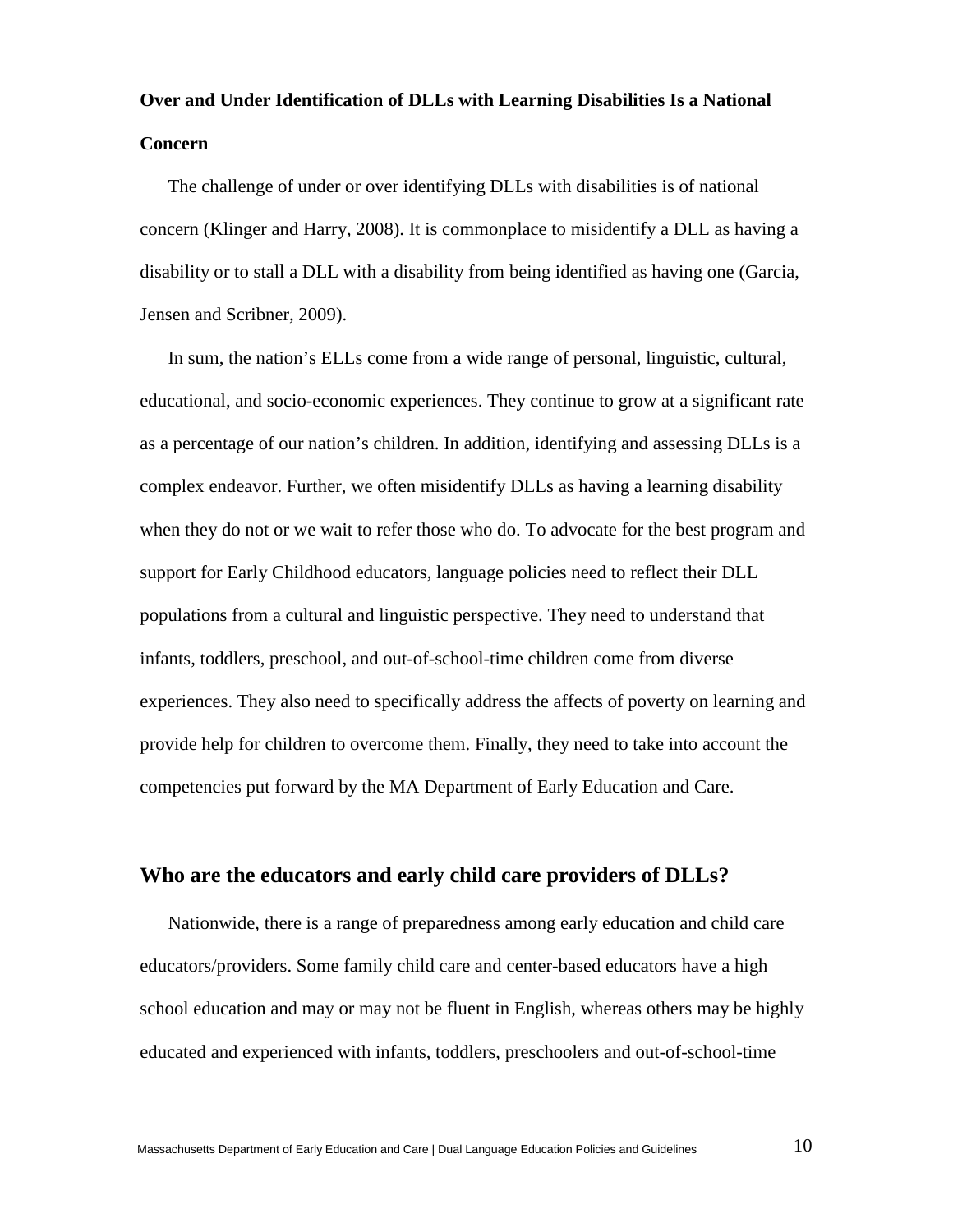children. However, most of the nation's educators have had no formal training and/or experience working with a growing population of ELLs (Hollins and Guzman, 2005; Zeichner, 1992; and Ladson Billings, 1995). The same is likely true for DLLs. Most educators of infants, toddlers, preschool and out-of-school-time and school-aged children, regardless of educational background, are not sure how to address the English language learning needs of children or how to adapt curriculum for them. Because many have no experience working with culturally or linguistically diverse children, including children who live in poverty and families with no or very limited literacy skills and no prior formal schooling, they have no experiential framework from which to draw. These factors pose complex challenges for early childhood educators, advocates, and leaders.

While many infant, toddler, preschool and out-of-school-time educators do not have college degrees, the lack of training in and understanding about second language acquisition and literacy development speaks to the need for language policies to guide effective early education and care practices.

## **What program models have been found to be the most effective?**

At the national level, there is sweeping diversity among the manner in which programming is delivered. Some programs, for example, include 50% of the day in English and 50% in the home language whereas others include 90% in the home language and 10% in English as well as the reverse. There is little consistency at the national level as to the amount of language support that is provided (Espinosa, 2007).

In an effort to better understand student outcomes, Collier and Thomas (2002) looked at the performance of over 200,000 English language learners on standardized tests. The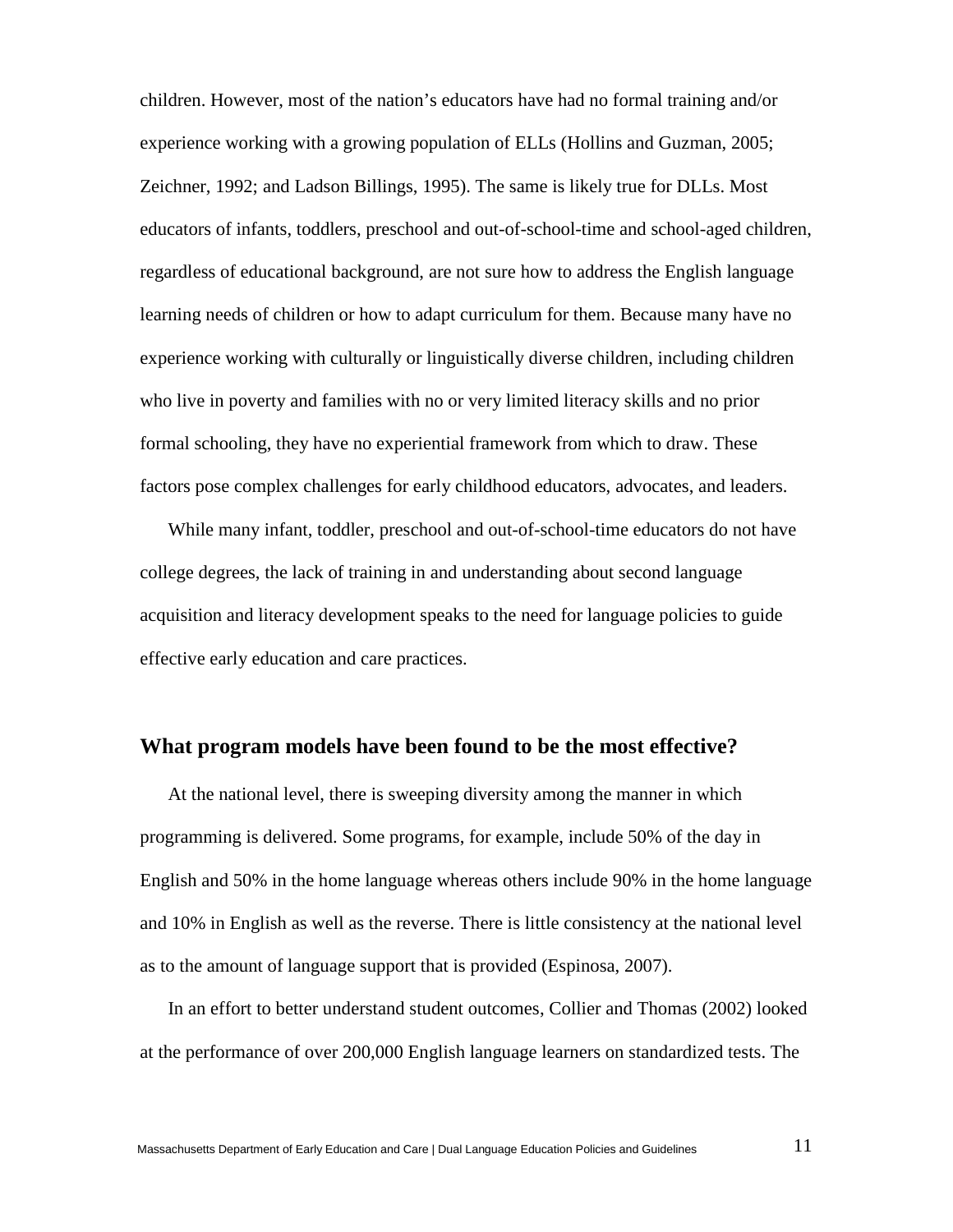students were from five different urban and rural locations in the northeast, northwest, southeast and south central regions of our country and were enrolled in four different program models. The models also included an English component as this is a federal requirement for K-12 programming. The findings from their study provide important information about the types of DLL programming that are most likely to yield the best outcome.

1. **Monolingual program model in the home language.** While Collier and Thomas did not study monolingual programs in a DLL's primary language, they found that programs with a heavy emphasis on the home language had the best outcomes. Further, students from literacy- oriented homes who participated in programming that used rich first-language literacy experiences were much more likely to have better outcomes than alternative models. Collier and Thomas and other scholars, including Jim Cummins and Stephen Krashen, point to the importance of a child's first language. Drawing from these findings, the program model that is likely to be the most successful at the early education and care level is one that is taught solely in the student's primary language.

In descending order of outcome, the additional models that they studied included the following:

2. **Bilingual maintenance/immersion** models in which students continue to develop their home or primary language and learn content in their home language while they also learn a target language. It has been found that this model is the most optimal when children from PreK to grade 2 receive 90% of their instruction in the home language and 10% in English (Soltero, 2004).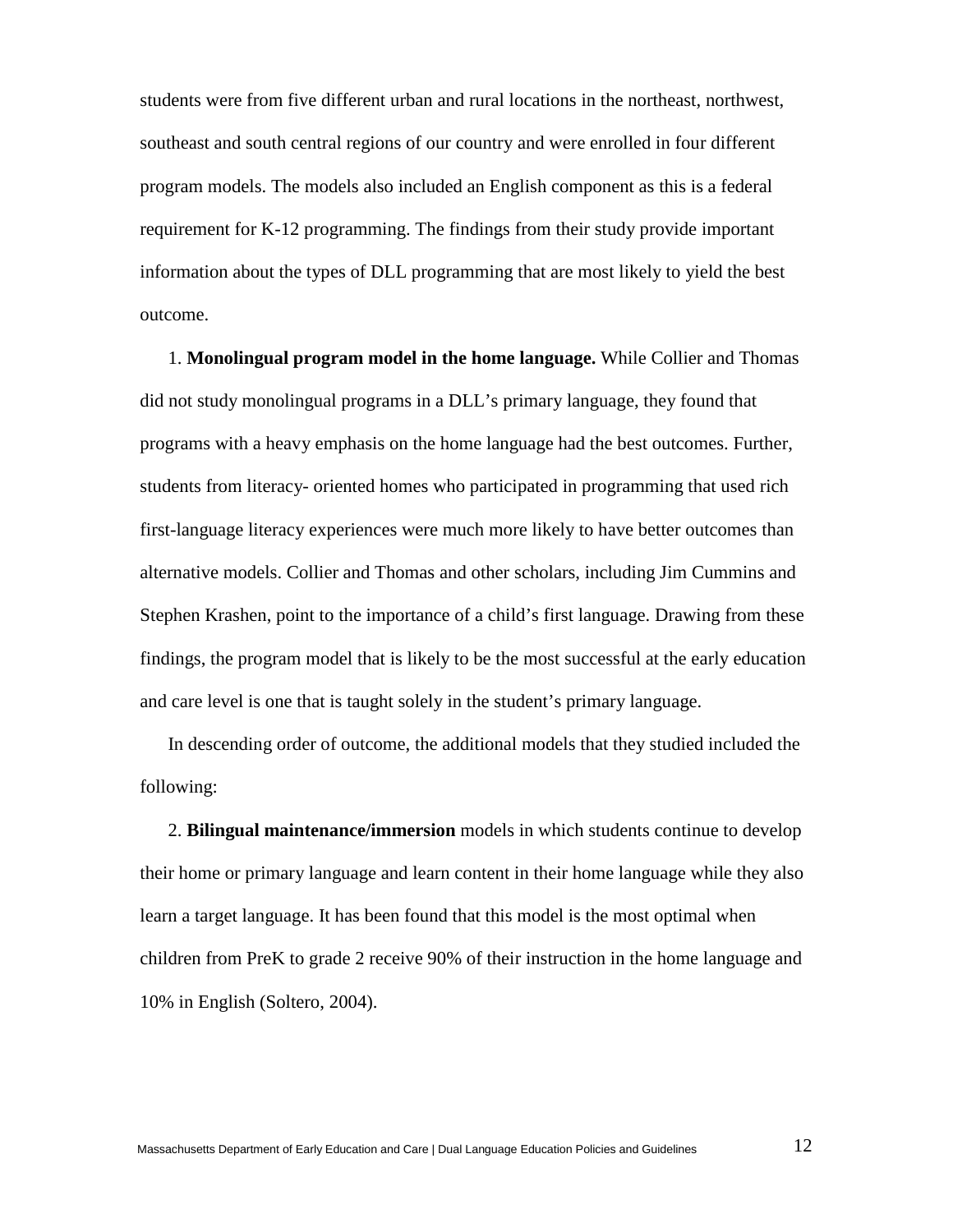Bilingual immersion models are commonly referred to as Dual Language and Two Way models. In these models, there is generally a balance of children from two language groups. Optimal bilingual immersion programs have a solid balance of DLLs and fluent speakers of English. The Center for Applied Linguistics [CAL] (2002) and Center for Research on Education, Diversity and Excellence (Howard and Christian, 2002) recommend that the total population of monolingual speakers of a language other than English (i.e., DLLs or ELLs) be ideally half of the total and no less than of 1/3 of the total.

3. **Transitional bilingual education** refers to a model in which there is a gradual reduction of the primary language as students learn English.

4. **Sheltered English Instruction** refers to a program model in which English and content are taught in English by trained teachers. In these classrooms, lessons are planned and delivered for English and content. Some sheltered English instruction models also include clarification in a child's native language.

5. **English instructed general education programming** occurs in programs with no additional support to learn English as a new language. This is commonly referred to as a 'sink or swim' method.

In Collier and Thomas's study, students enrolled in bilingual maintenance programs were the highest performing group, followed by students in transitional bilingual education, sheltered English instruction, and, finally, general education programming provided in English only. Indeed, the students in the latter groups were far less successful than those enrolled in bilingual maintenance and transitional bilingual education programming (Collier and Thomas, 2002).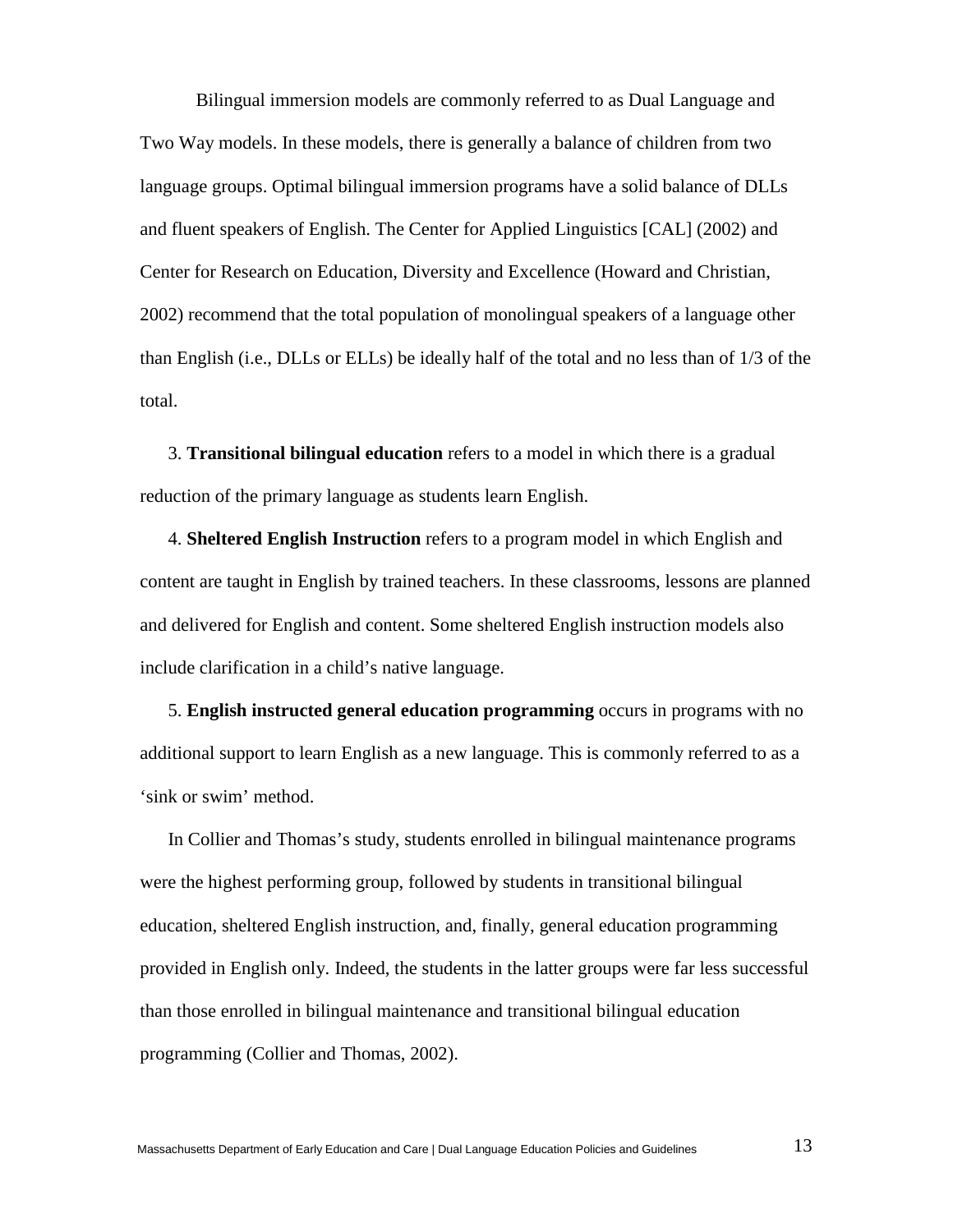## **Survey and Site Visit Findings**

The Massachusetts Department of Early Education and Care conducted a survey of providers (see Appendix H for the survey). The purpose of the survey was to learn about DLLs, their families, and EEC providers and programs in the Commonwealth's mixed delivery system. The survey was sent to providers of center-based, school-age, public preschool, private preschool, Head Start and Early Head Start, as well as family child care programs. Over 12,000 providers received the survey and it was posted on the EEC webpage. Six hundred and ninety-three responded, and an analysis was conducted of these.

In addition, visits were conducted at seven different sites to capture a more detailed picture of early education and care programming. These included public preschool, family child care, centers serving children from birth to kindergarten, out-of-school-time and Head Start program providers across the Commonwealth. The sites ranged from urban, suburban, to rural settings and from bilingual maintenance to English-only models. Some of the sites have children from diverse language groups while others have children from one. The percentage of children who are dual language learners varied as follows: 100% DLL from one language and dialect group, 50% DLL and 50% monolingual speakers of English, to 66% or 2/3 monolingual speakers of English and 34% or 1/3 DLLs from 13 home languages, to 66% or 2/3 monolingual speakers of English and 33% speakers of other home languages including American Sign Language.

The sites also varied in terms of the language(s) spoken in the classroom, the language(s) in which the educators are fluent, the amount of the home language and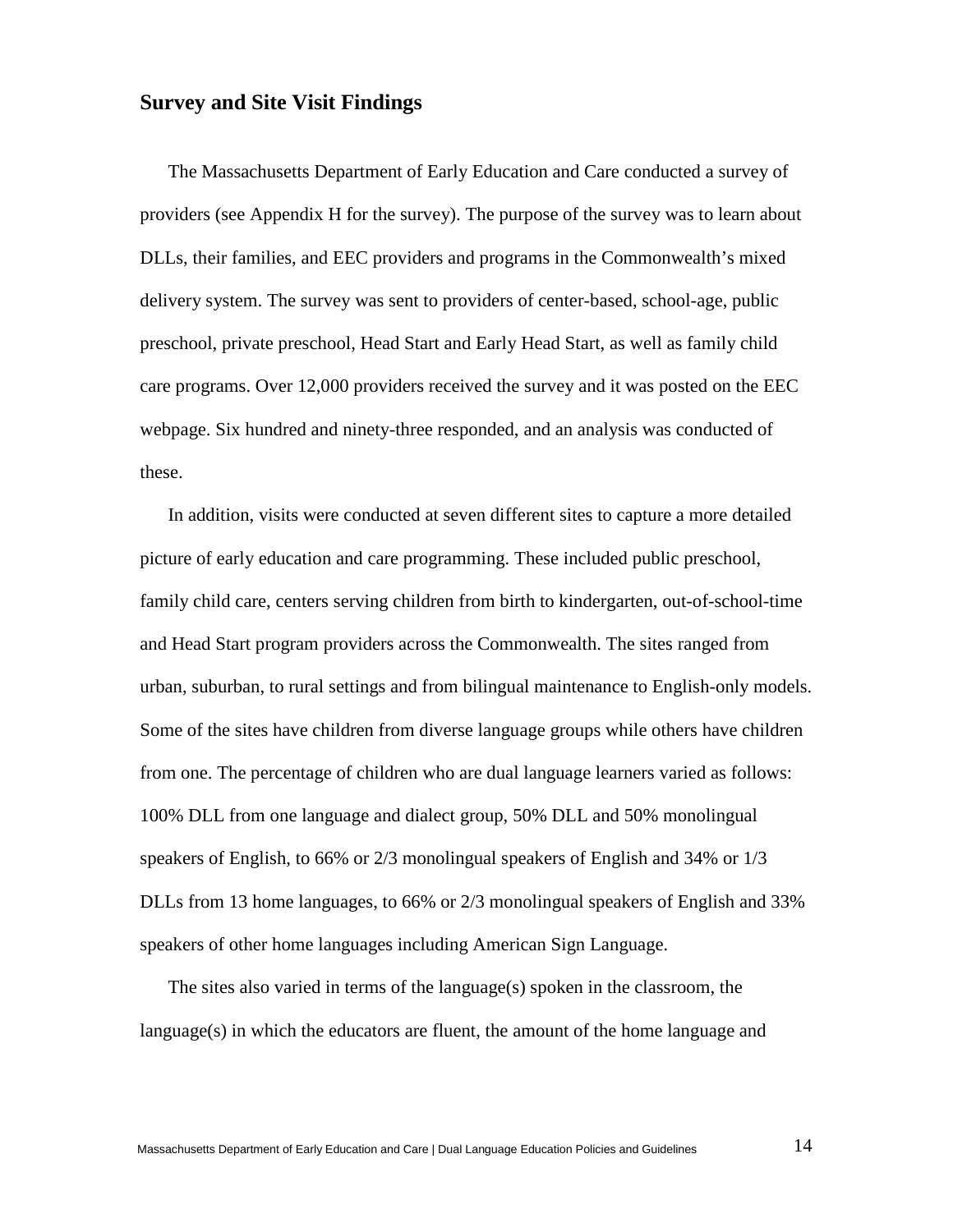English used to teach DLLs, education/experience of the staff, and the expertise of the staff in providing a literacy rich environment for children.

The level of education and expertise of early education and care educators in these sites also reflected a wide range of experiences, from those with high school degrees with relatively low literacy levels to those with Associates and Bachelor's degrees in early education and care. Thus, the variation among the seven sites in terms of educational, professional, and language background was quite wide.

While the number of survey respondents and site visits was a small sampling of the total, the responses reveal four common themes that resonate with national trends (survey response details may be found in Appendix H). These included the following four themes about early education and care in the Commonwealth:

- 1. DLLs represent a wide and growing number of languages.
- 2. There is not enough bilingual staff.
- 3. There is great variety among what is considered to be best practices for teaching DLLs and limited policies to guide the education of DLLs ages 0-5.

4. Providers and educators have had limited preparation to meet the needs of DLLs.

#### **DLLs are mostly Latino and there is a wide range of additional languages**

#### **represented**

As with the national trends, the number of diverse languages represented among the Commonwealth's early education and care population is significant. While the diversity among languages was not as broad as the national statistics of 350 languages, over 61 different languages were noted among the state's population of DLLs. At the national level 70% of the total DLLs are Latino. The survey found that almost the same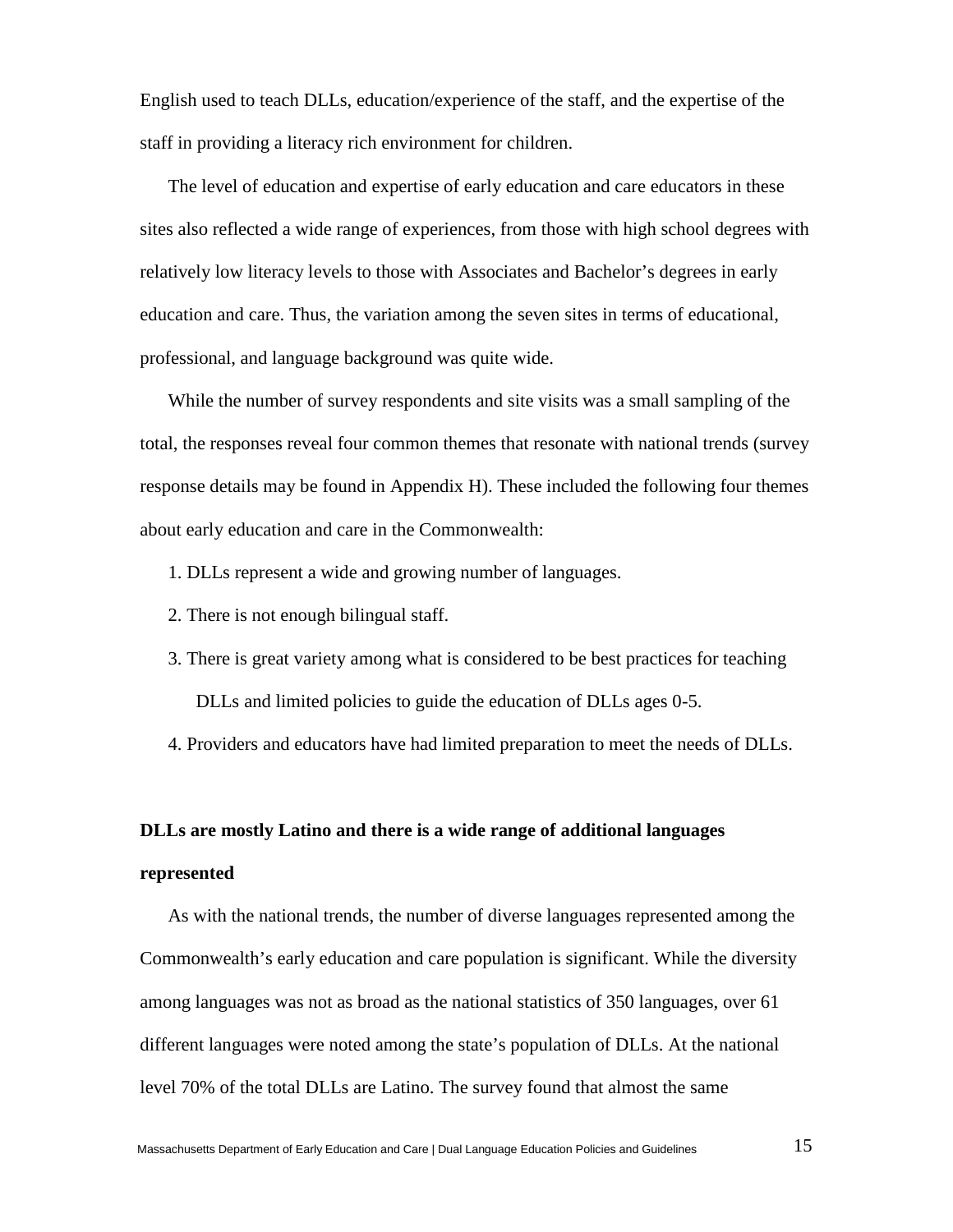percentage, 72% of the Commonwealth's DLLs, are also Latino.

#### **Scarcity of bilingual staff**

At the national level, there is deep concern about the capacity to speak the diverse languages that are spoken among the country's DLLs. This same was noted in the survey and site findings. While 60% of the respondents indicated that they speak a language other than or in addition to English, the number of languages represented less than a third of the total languages that are spoken by DLLs and their families. In addition, many of the respondents indicated that they do not have enough or any educators who speak the languages of their DLLs. A significant challenge that was identified is the language barrier. This was noted in terms of program capacity to connect and communicate with parents, secure translators, and identify whether the challenges that are occurring with DLLs are due to the typical developmental process of second language acquisition or language disabilities.

#### **Need for overarching policies guiding the education of DLLs ages 0-5**

Few respondents have guiding policies regarding their programming for DLLs. Most consisted of short statements or paragraphs about the value of children's and family's home languages and cultures. The few that had policies did not reflect the targeted age group; rather, they reflected that of school-aged students. This occurred to be in alignment with the laws governing K-12 students as opposed to programming that is based on best practices for infants, toddlers, and preschool-age children. In addition, similar to the national level, it was seen that most programs do not include detailed policies for its DLLs.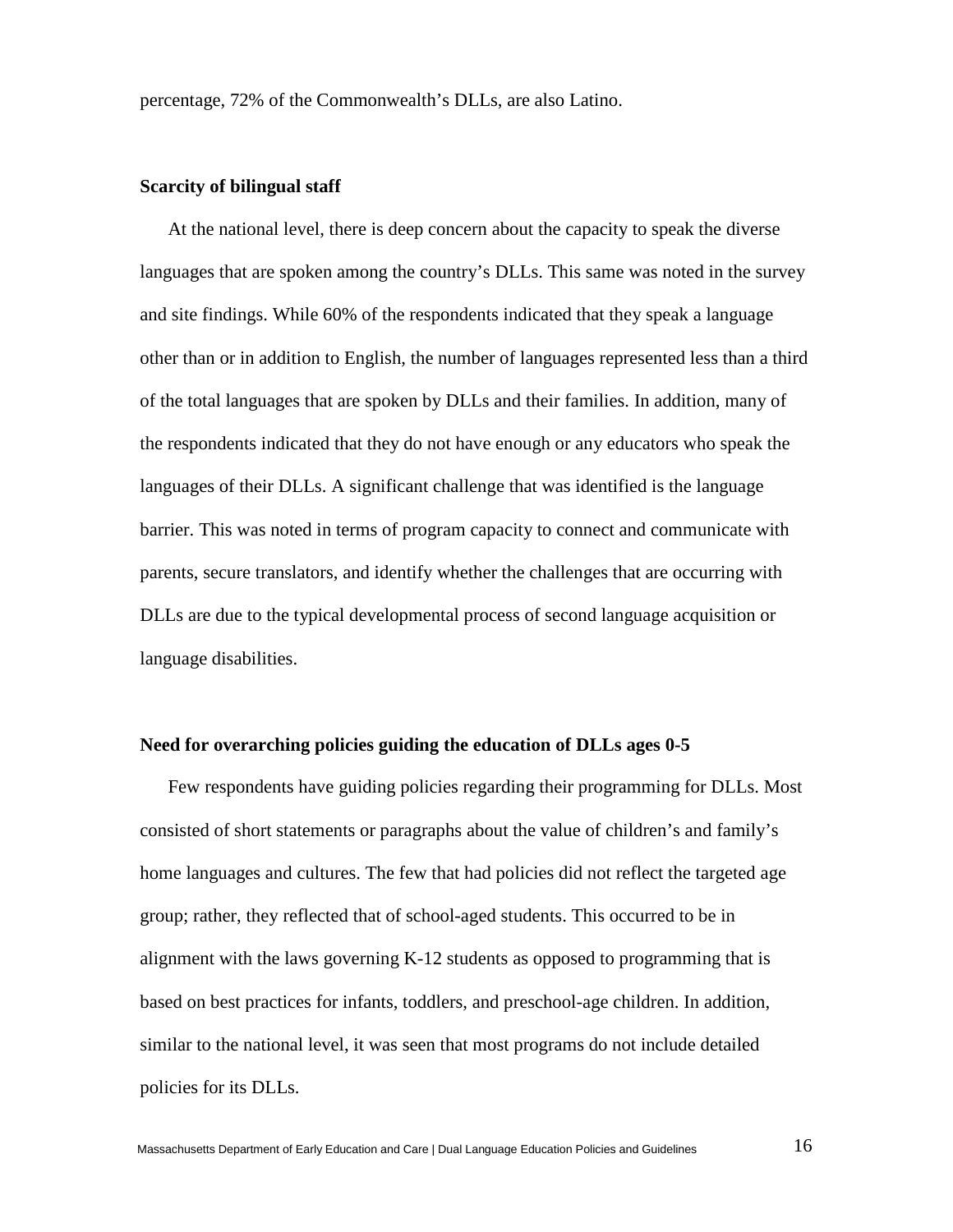The same diversity was noted during the site visits. At one site, for example, all age groups receive instruction in the morning in the home language and the afternoon in English. At a few others, instruction is provided in English with full translation provided in children's home language. For example, in these sites stories are translated sentence by sentence into the home language. In other sites, infant and toddler classrooms are taught in the home language and pre-kindergarten is taught in English as it is believed that the children need to be proficient in English to be ready for kindergarten. In still other sites, English is the sole language that is used by educators. This included an English immersion program, an out-of-school-time program and a program that had a large number of home languages represented. The general belief of the educators in these sites is that the children need to learn English to be ready for kindergarten. Thus, there was inconsistency in the amount of instruction in the native language and when it is provided, which paralleled the national findings.

#### **Need for professional development**

A significant challenge was noted at the national level about the lack of prepared staff to work with a growing population of DLLs. Survey and site visit findings paralleled the national findings. Namely, there is a wide range of preparedness from educators with high school degrees with relatively low literacy levels to those with Associates and Bachelor's degrees in early education and care. In addition, the site visits found that some educators, who are DLL themselves, are challenged to pass the written English exams that are required for an Associates degree. As with the national findings, the survey respondents and site visit participants indicated a strong need for professional development to best prepare for a growing population of DLLs. The site visits also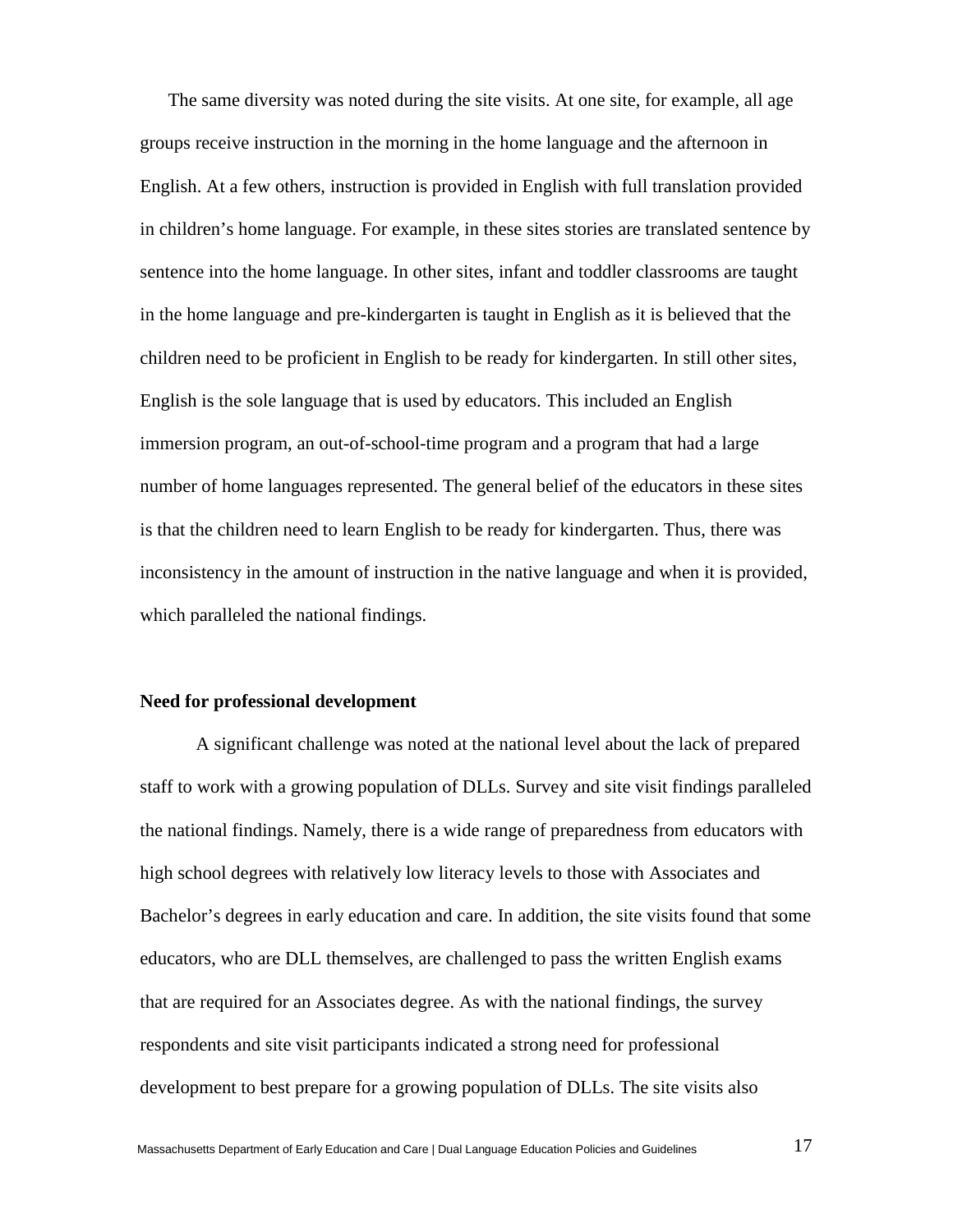indicate the need to examine the needs of English language learning adults and the preparation that they need to pass English competency exams to earn a higher education degree. In addition, the lack of funding for preparation was noted. Some respondents listed online courses as a potential remedy.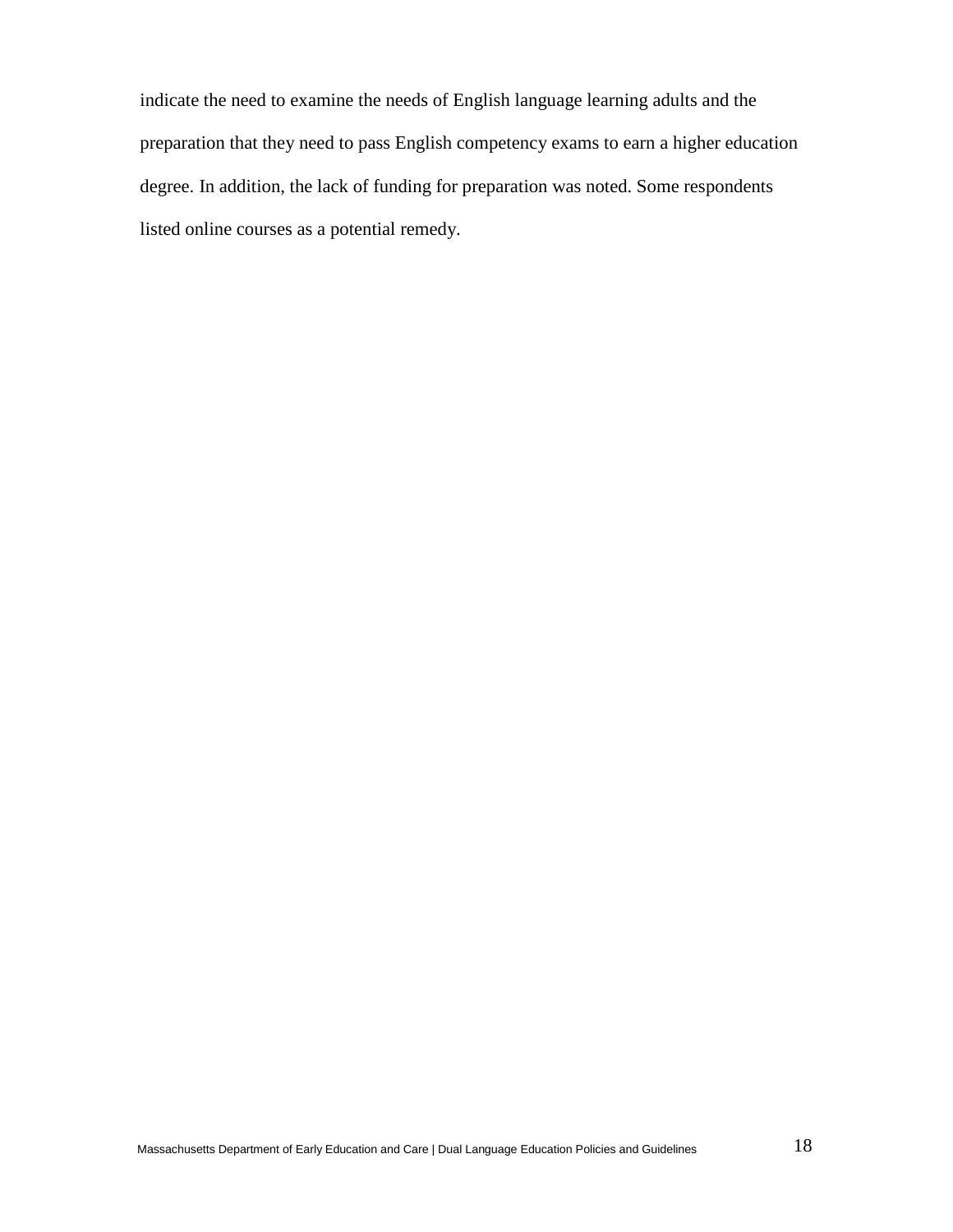## **Dual Language Education Policies and Guidelines Massachusetts Department of Early Education and Care**

The following policies take into account research about dual language learners and national trends as well as results from the MA EEC survey and site visits about the Commonwealth's early education and care programming.

## **Eight core competencies and dual language education**

It is critical that the programs and educators serving DLL's are of the highest quality. Programs should rank high on the Quality Rating and Improvement System [QRIS] scale and educators should be strong in each of the core competency areas. Drawing from the QRIS pilot and the eight competences put forth by the MA EEC:

1. It is critical that language policies regarding EC programming for DLLs have a fundamental understanding of the growth and development of infants, toddlers, preschoolers, and out-of-school-time children, including their physical, sensory, language, cognitive, and social-emotional development as well as their unique individual differences. Of particular importance is an acknowledgement of the 'silent period' in which many bilingual children may appear to be delayed in language development when this is not a delay but is a reflection of typical second language acquisition (Krashen and Terrell, 1992). Further, it is important that policies take into account the cultural and linguistic diversity found among the population of DLLs. Key to effective second language development is the implementation of high quality and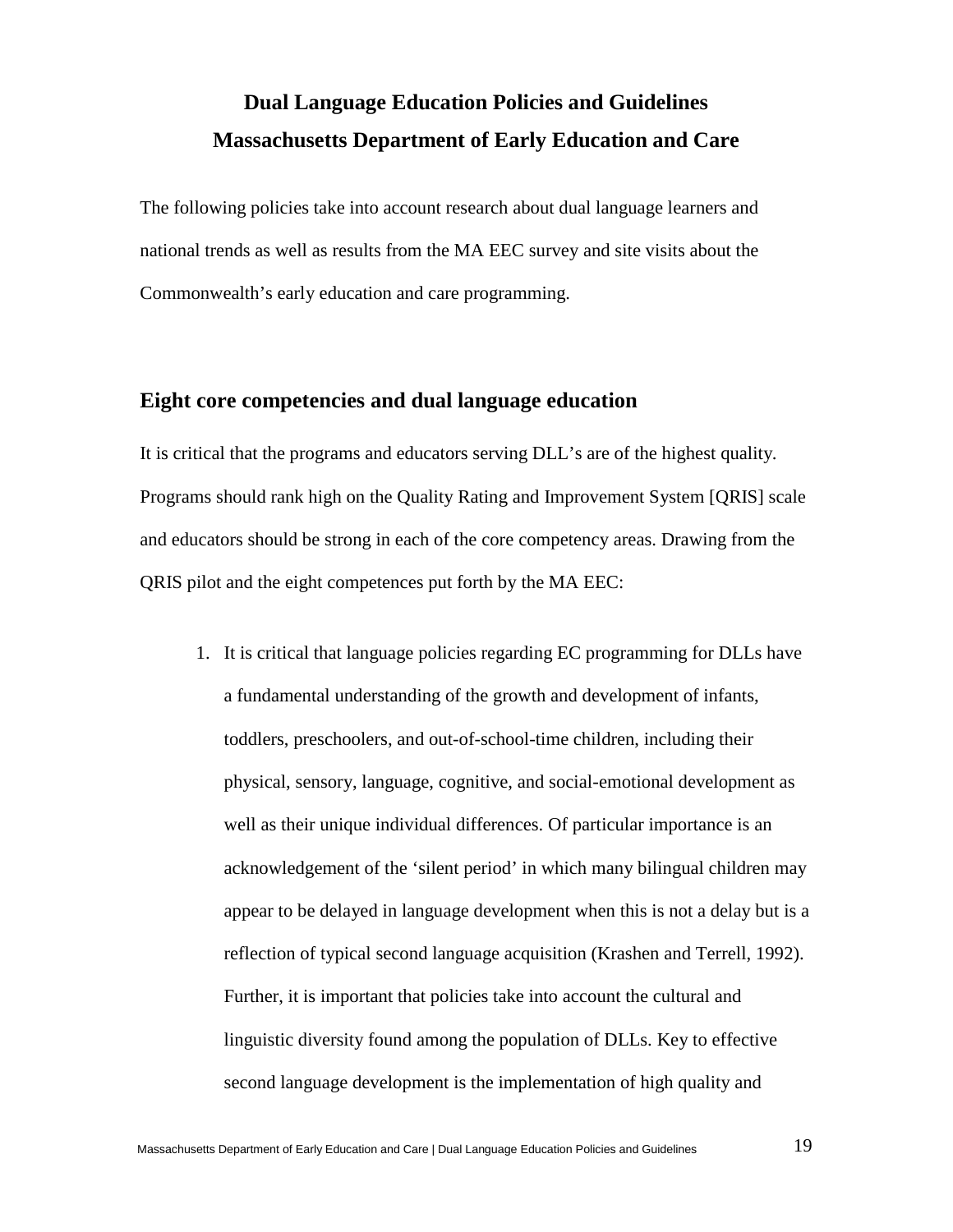continuous language experiences that engage young children in frequent, meaningful and continuous interactions with others.

- 2. Policies must be guided by respect and acceptance of all children and the belief that language and literacy development is nurtured by children's continual interaction with adults, children, and their environment (Krashen and Terrell, 1992; Cummins, 2002). It is through interactions and conversations that DLLs develop early literacy skills. There must be educators who can communicate in the child's home language, are able to provide enriched early literacy environments and have strong literacy skills. Programs must have a written admission policy that promotes the enrollment of children with diverse cultures and language.
- 3. Parents and the community must be partners in any early education and care endeavor. DLLs develop their early literacy skills in environments that are familiar to them and where their parents and community are engaged. Further, the cultural and linguistic diversity among the parent community must be represented in any early education and care policies and programming (Zacarian, 2011; Henderson, Mapp, Johnson, & Davies, 2007). Policies must be flexible to support new cultural and linguistic populations as they emerge in differing child care and out-of-school settings. In addition, it is crucial that EC providers have the capacity to communicate with parents in the home language on a daily basis, provide rich family literacy opportunities, and refer parents to ELL programs when appropriate. As such, policies must reflect the need for translations and translators where needed in a language that families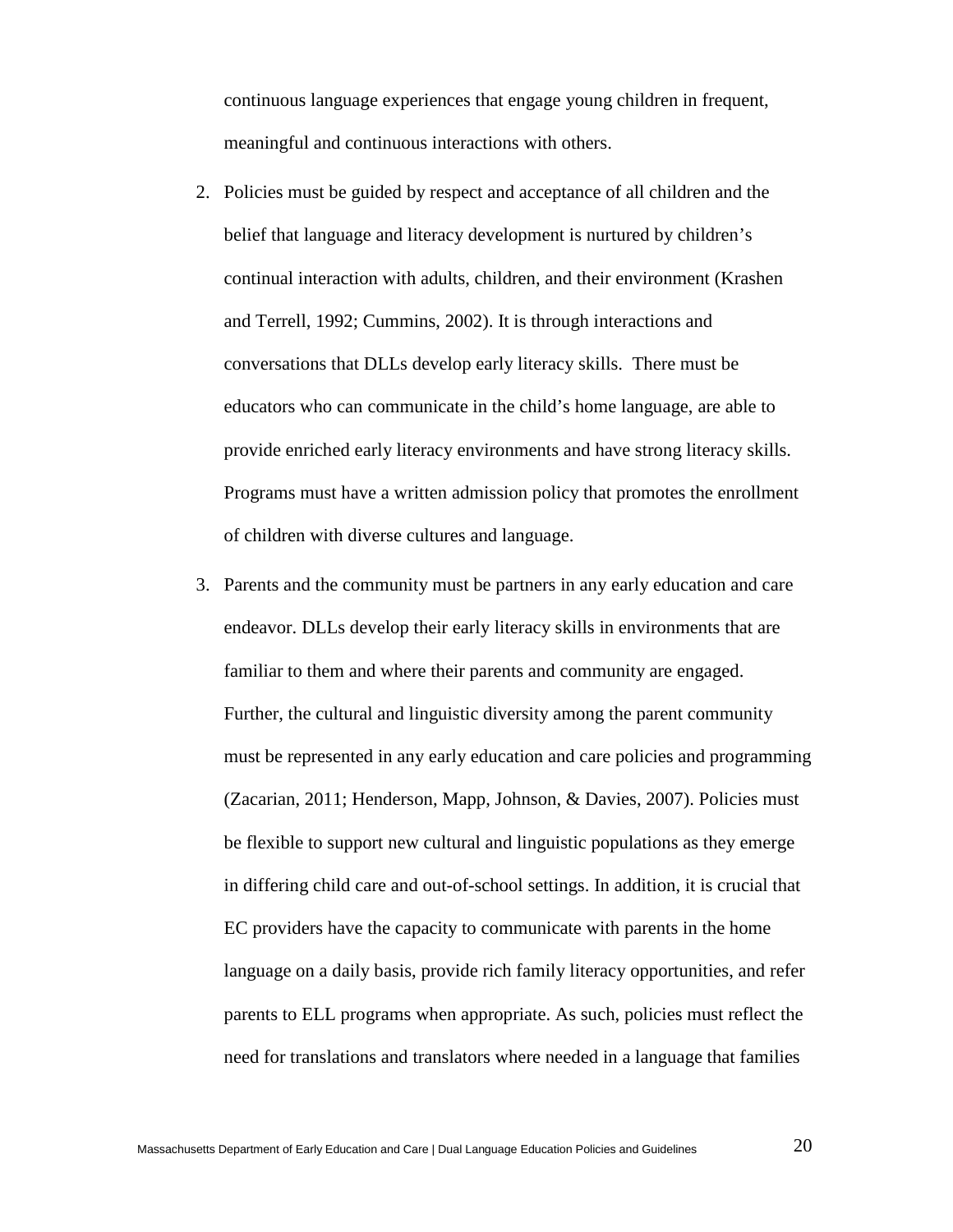understand meaningfully so that the flow of communication is constant, supported, mutually respected, and engaging.

- 4. All early education and care environments must take into account the health, safety and nutritional well being of its learners. DLLs cannot develop their literacy skills if they are sick, feel unsafe, or are hungry. Staff must understand and be sensitive to the cultural differences that impact a family's approach to health, safety and nutrition and make accommodations, within licensing guidelines. This includes the practice of serving food that represents the diversity of the children enrolled in the program.
- 5. Learning environments and written comprehensive curriculum must reflect the cultural and linguistic diversity of the children and be aligned with MA EEC Guidelines for optimal second language and literacy development. In addition, the policies for DLLs must reflect programming that is known to be sound (Zacarian, 2011). Learning environments must also be literacy rich and expose infants, toddlers, preschoolers, and out-of-school-time children to a wide variety of experiences and concepts. An underlying belief about the environment and curriculum is that children learn language when playing and interacting with other children as well as with adults. As such, educators must individualize the curriculum and be intentional in their approach. They must engage children in meaningful conversations, use open-ended questions and provide opportunities throughout the day to scaffold their language and support the development of more complex receptive and expressive language, children's sharing of ideas, problem solving, and positive peer interactions.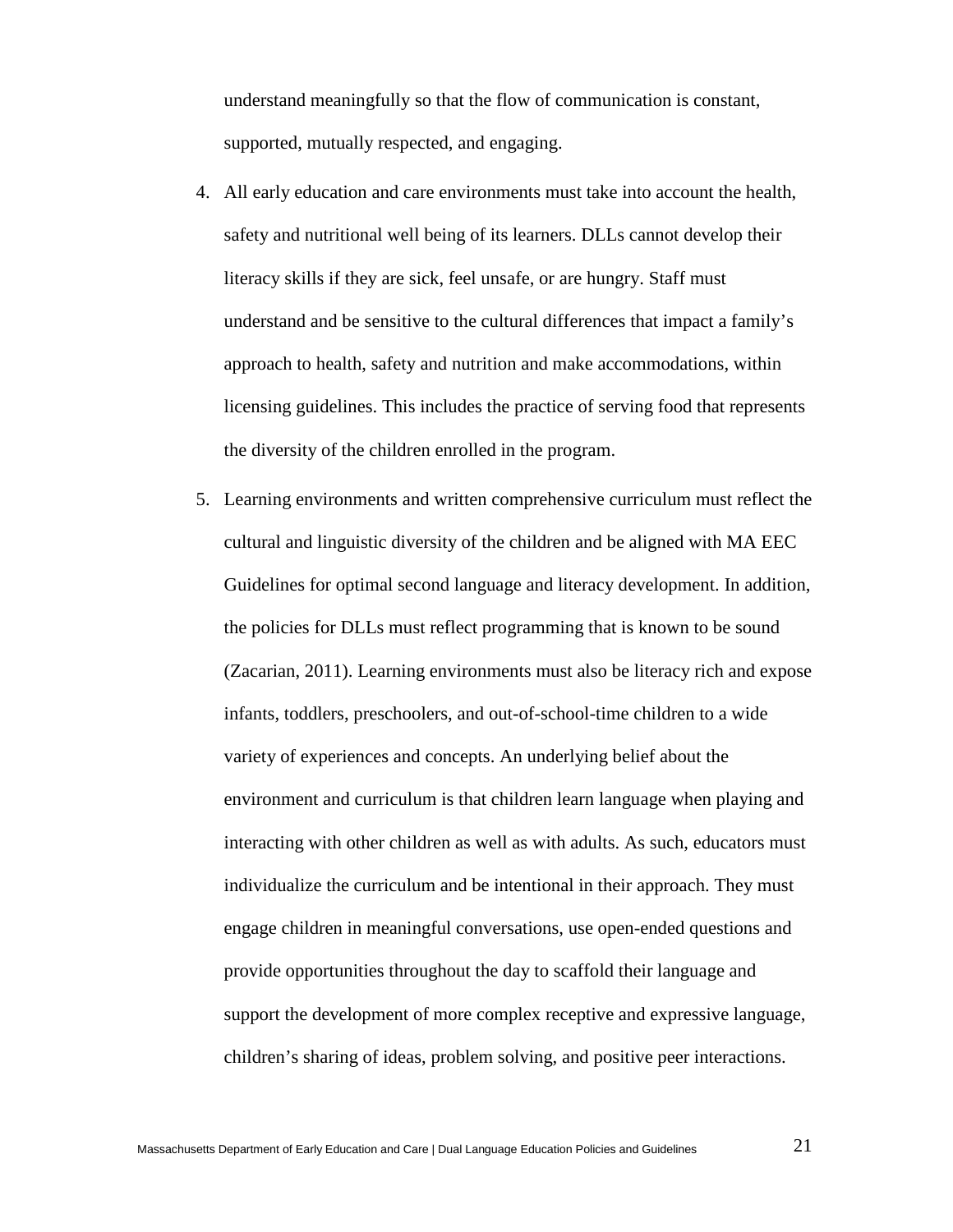Materials and displays must reflect the diversity of the children in the classroom. The importance of conversation, music, etc. in literacy development should be constantly present in EC settings. Programs must provide opportunities for children to learn about the cultures and languages of their peers. Learning environments must also have respect for language variation whereby each child's home language is regarded as a rich and important asset that helps language develop. This is especially true for parents who are concerned that their home language will be a disadvantage for their children. Educators can play a key role in helping parents to understand the many positive impacts of using the home language.

6. Children are to be screened within 45 days of enrollment using a valid, reliable, and language-neutral tool designed for that purpose and observed on a daily basis to monitor progress, adapt curriculum and individualize teaching strategies. Intentional and effective teaching of DLLs can only occur if the educators have knowledge about each child's strengths, limitations and individual development. Appendix E lists some commonly used assessment tools that are known to be language neutral. However, educators should pay particular attention when using these and other assessments with students from language groups that are new to early education and care providers. (For more information on this topic, see Espinosa, 2008 and 2010). Thus, infants, toddlers, preschoolers, and out-of-school-time children's first and second language and literacy development are continually assessed, using appropriate measures, in early education and care settings and at home. Educators of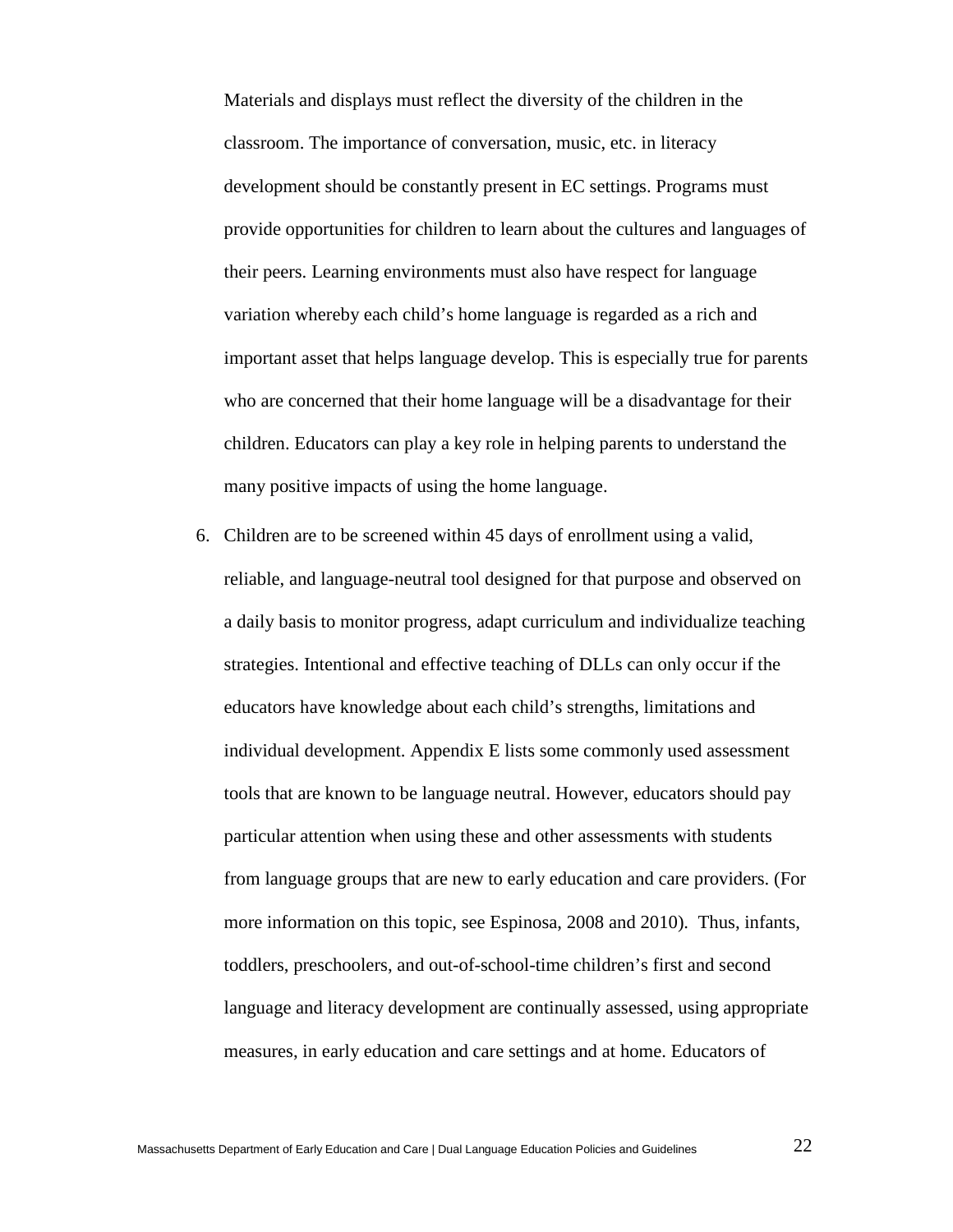infants, toddlers, preschoolers and out-of-school-time children must routinely communicate children's language acquisition process with families. Prereferral, referral, and identification of DLLs with language delays or learning disabilities must include policies that reflect an understanding of second language development to remedy under and over identification practices.

- 7. Language and literacy policies and procedures must be dynamic and take into account the regulations and standards that are known to be sound and proven to be effective They must take into account the descriptors (High Quality Early Literacy Learning Environments) found in the next section of these policies. They must also be flexible so that changes can be readily made as the population of DLLs shifts and grows and, most importantly, for continually improving the language learning and literacy outcomes of children.
- 8. Policies must take into account the importance of professionalism and leadership that are built on ethical standards, professional guidelines, collaboration, leadership, and most importantly, professional development to ensure that all providers are familiar with the practices of working with DLLs and the principles that guide them. Staff must receive professional development in strategies that (a) address how to work with children and families from diverse languages and cultures (b) address second language acquisition and (c) draw from translators and others with expertise in diverse languages and language learning to provide ongoing supports to classroom staff. Only staff knowledgeable about DLLs, child development and specifically early literacy can promote children's language development.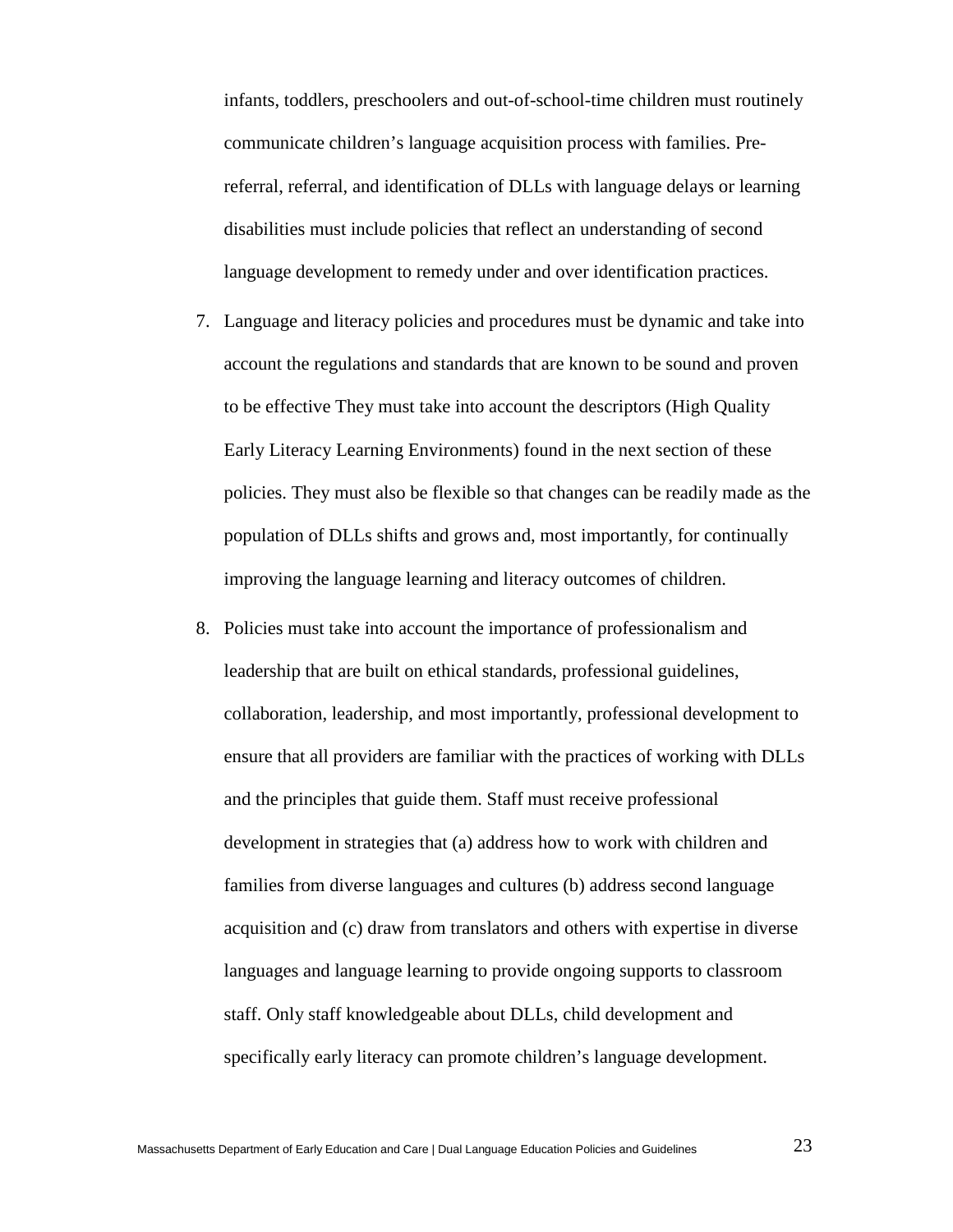## **High quality early literacy and learning environments for DLLs**

Early literacy involves continuous interactions with adults and other children. Vocabulary, language skills, and knowledge about the world are acquired during continuous and interesting conversations with responsive adults. Young children also learn through play. Playing with peers offers multiple opportunities for children to use more complex language through interaction. Children develop and expand vocabulary and comprehension skills through concrete experiences, problem solving, imagining, pretending, observing and learning how to cooperate with others.

The role of educators is to understand literacy development, thoughtfully observe children and provide ways to guide, scaffold, and extend learning. This is accomplished through the following seven components of literacy: literacy as a source of enjoyment; vocabulary and language; phonological awareness; knowledge of print; letters and words; comprehension; and books and other texts (Heroman and Jones, 2010). Thus, literacy in a single language, two languages (as in DLLs) or many languages (as in children who are being reared in more than two languages) involves seven key components. These must be present for all children.

**1. Literacy as a Source of Enjoyment**. Educators and parents have a key role in establishing children's joy in future reading and writing for pleasure and information. Stories should be read during circle time, in small groups, and to individual children throughout the day. High quality books should be selected and accessible to children in a quiet and cozy space. Educators must also model a love of books and reading. They must show an interest in cultivating children's love of reading by connecting books and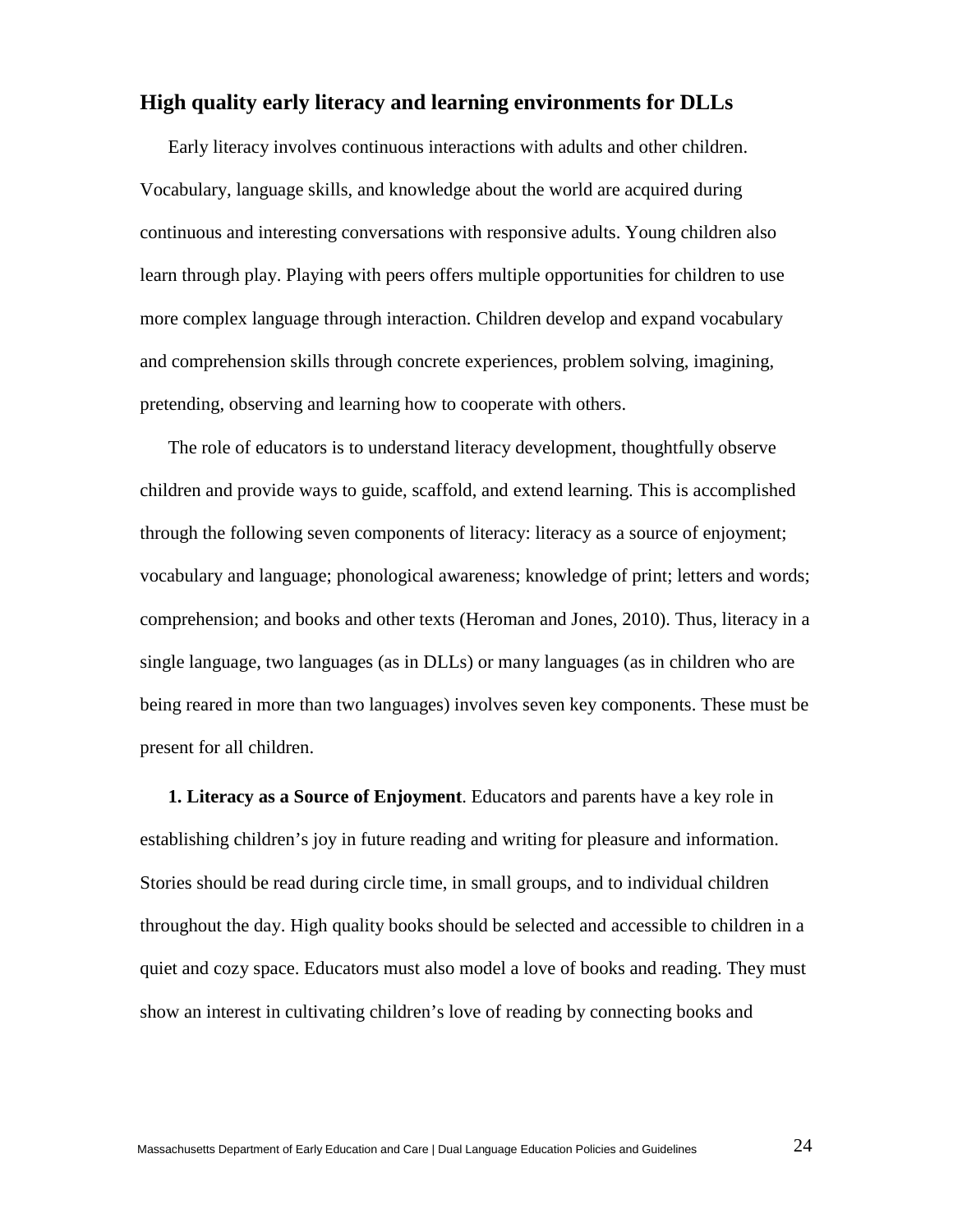reading to personal experiences and involving them in the pre-reading and writing process by asking questions, using finger-plays or objects, and acting out stories.

**2. Vocabulary and Language.** Educators serve as role models of language. Using complete sentences when speaking, expanding children's own verbalizations and taking every opportunity during the day to talk, sing, and do fingerplays with children are key activities for developing vocabulary and language. Playing word games, asking openended questions and expanding children's thinking and vocabulary are also important. Listening to children to learn and know what interests them is critical. In addition, providing new and interesting activities and experiences that are connected with children's interests is important for expanding vocabulary.

**3. Phonological Awareness.** Listening to the sounds of language with children, playing rhyming games, clapping syllables, using stories and songs that have alliteration, and playing with the sounds of words is helpful for children to learn and use language.

**4. Knowledge of Print.** Children learn the function of print to communicate thoughts and feelings and learn the various forms of language conventions through exposure. There are many opportunities to provide different forms of communication including books, lists, signs, labels, recipes, letters, instructions, charts, schedules and menus. It is helpful to include print on cubbies, storage shelves and other areas to provide children with the opportunity to see print. A writing area is also helpful for expanding children's knowledge, as are discussions about the conventions of print when reading or writing.

**5. Letters and Words.** Children learn to recognize and name the letters of the alphabet, the beginning letters in familiar words, as well as speech sounds. Writing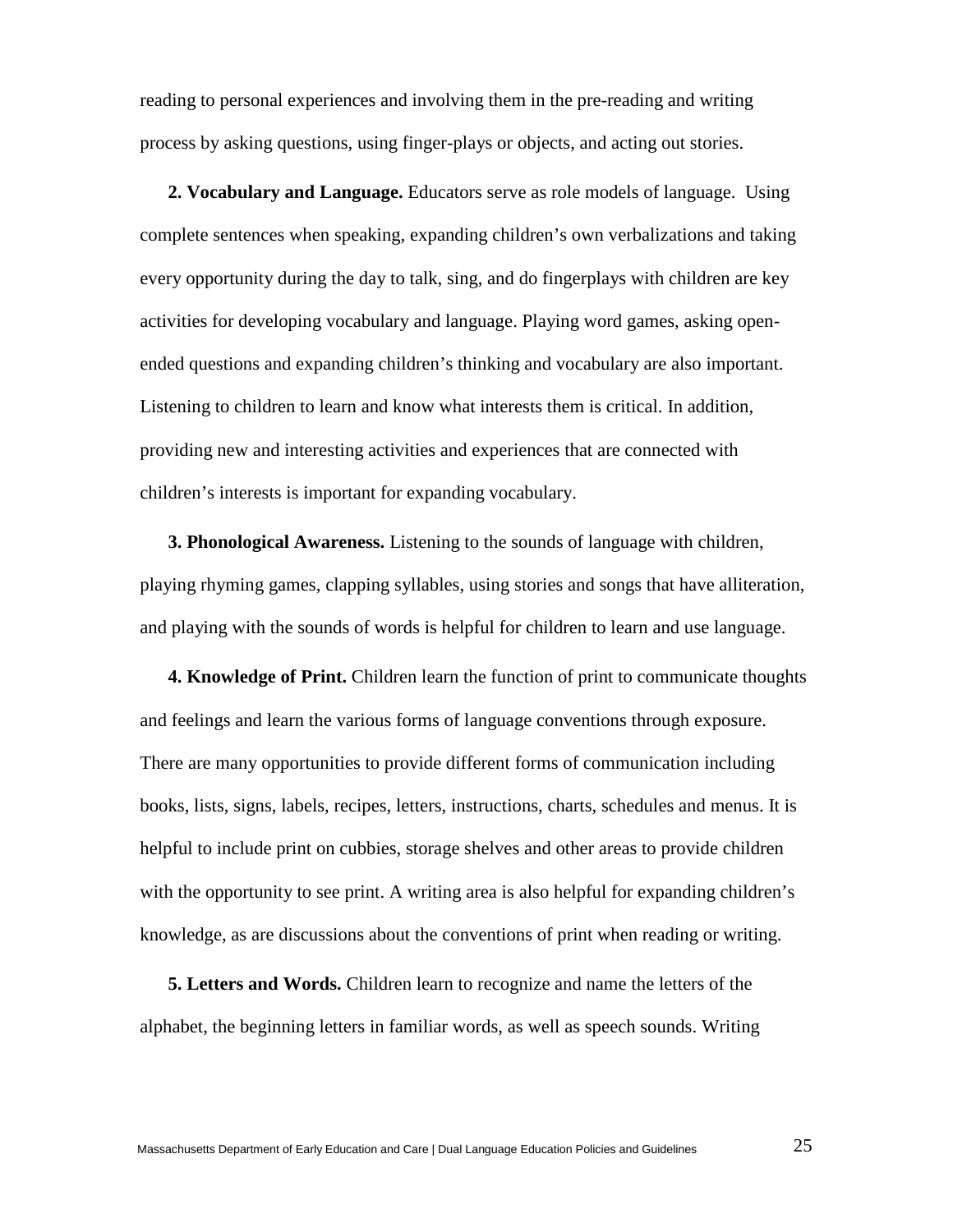children's names on their artwork and cubbies helps in the process as does having a classroom that is print rich.

**6. Comprehension.** Children must make meaning of what they hear and, later, what they read. Comprehension can be enhanced when language-rich activities, conversations, and direct experiences are interesting and at the developmental level of children. Activities that build on children's vocabulary, general knowledge, and interests are critical for building children's personal, world, language, and cultural understanding.

**7. Books and other Texts.** Children should be exposed to storybooks, informational books, wordless books, poetry, fairy tales, fables, biographies, and other kinds of print materials such as phone books, menus, cookbooks, cards, and magazines.

#### **A literacy-rich environment is one in which the following are seen and heard:**

- Conversations between children and educators and between children and children throughout the day including clean up, snack, bathroom, getting ready to go outside, etc.
- Facilitated social interactions between English-speaking children and DLLs with encouragement by educators to speak each other's languages.
- Rich conceptual experiences expanding children's vocabulary and reasoning skills.
- (With infants and toddlers) Description of parent/relative/caregiver's and the child's actions, repetition of and extension/expansion of the child's vocalizations, songs, book reading and expansion of toddlers' vocalizations.
- Songs (made up and real) at all times during the day.
- Fingerplays and nursery rhymes.
- A soft comfortable book area with different types of high quality books is readily accessible to children at all times.
- High quality, interesting stories read to children in large and small groups and individually.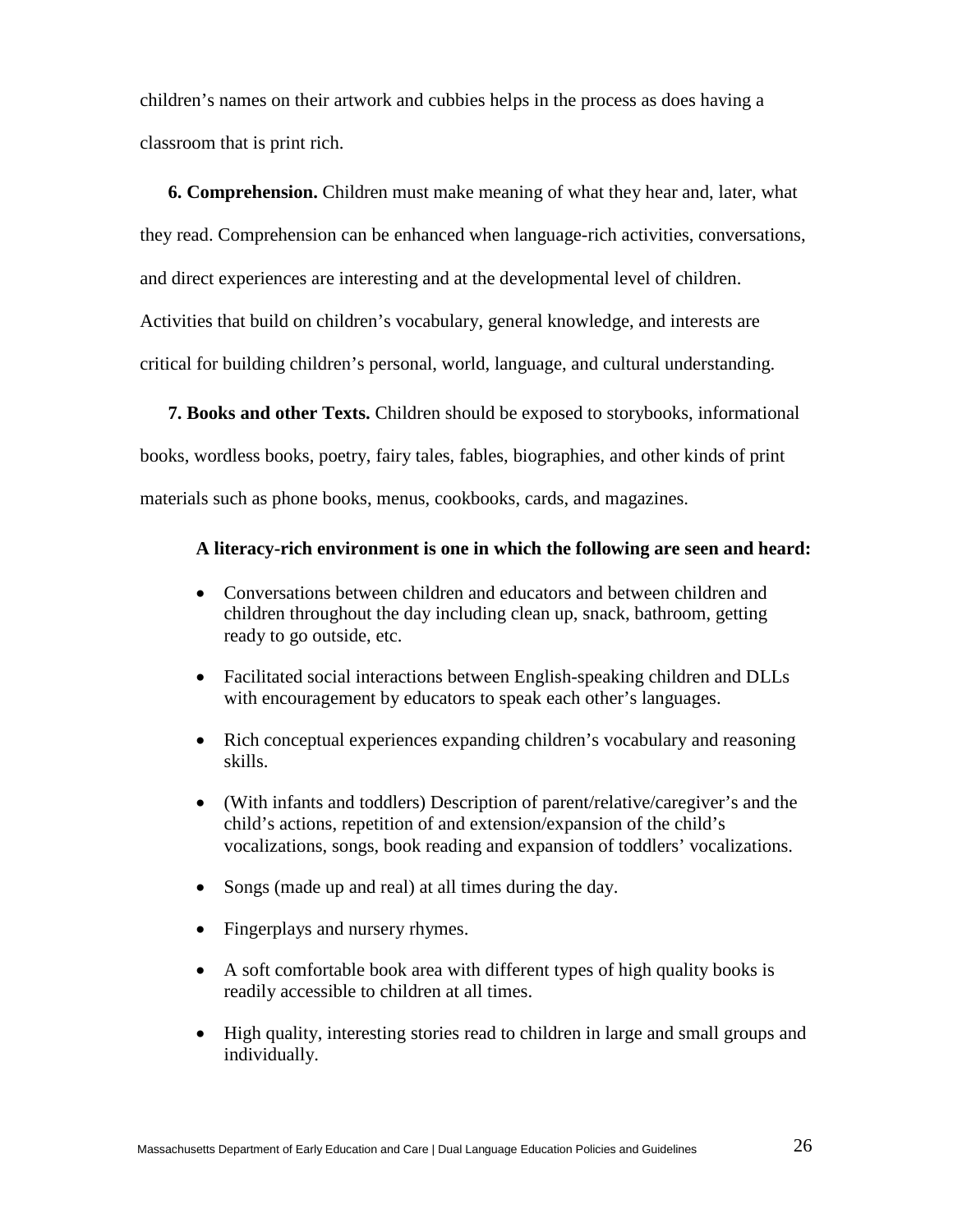- Educators asking open ended questions and questions for clarification.
- Puppets.
- Children writing, drawing, scribbling, doing invented spelling, dictating stories to educators.
- Dramatic play, block area and other interest areas with literacy props, including relevant books.
- Listening games such as *Simon Says*.
- Spaces organized to encourage conversations and social interaction.
- Print-rich environment that includes children's names on their work and cubbies, word and picture schedules, posted alphabet, and words for a song, class rules, experiences, and stories.

## **Dual Language Education Policies Emphasize:**

- Professional development
- Bilingual bicultural early education and care providers
- Program models that are known to be effective
- Properly identifying DLLs through the use of

Home language survey, Parent interview, and Assessment process that is known to be neutral and sound

• A high level of family engagement

## **Professional Development**

Professional development is a key feature for any EEC setting. This is especially true

when it is not possible to provide bilingual maintenance programming. While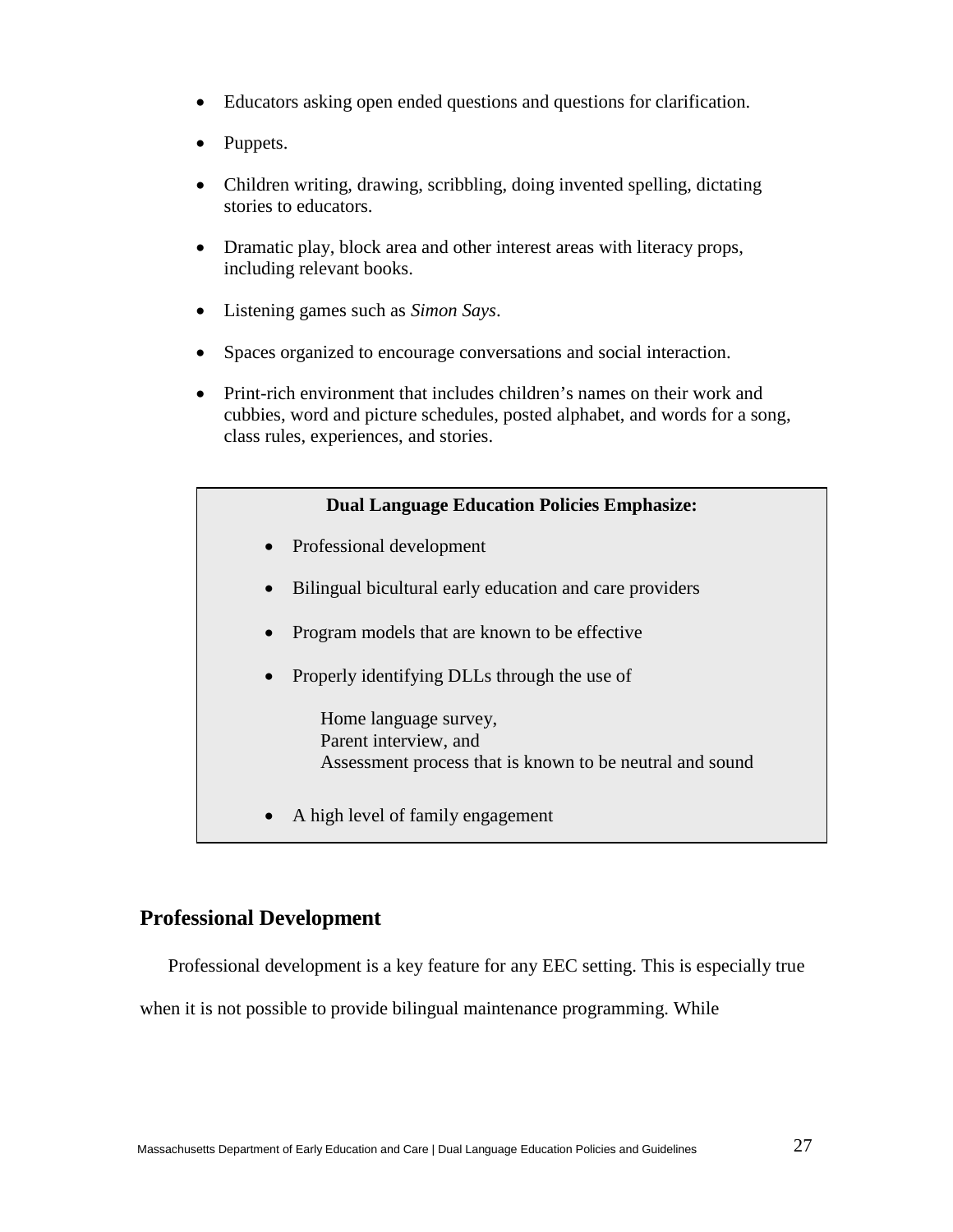professional development should be continuously provided, it is even more critical in these circumstances. Professional development should focus on three areas:

- 1. The process of first and second language acquisition;
- 2. How the influence of culture and poverty intersects with the second language learning process; and
- 3. How to create an effective learning environment for improved student outcomes. A first step in this process is to identify DLLs in EEC settings.

In addition to the core competencies discussed earlier, EEC settings should strive to create as seamless a program as possible whereby students and families' languages, cultures and socio-economic statuses are valued as rich resources and integral to the learning process.

## **Bilingual Bicultural Early Education and Care Providers**

High quality early education and care environments should have bilingual and bicultural representatives who have had training in second language acquisition, the influence of culture and poverty on language acquisition, as well as on effective methods for creating a high quality literacy environment. They should also have an assessment tool for measuring language development, a high level of parent involvement and engagement, and materials and activities that reflect students' home languages and cultures.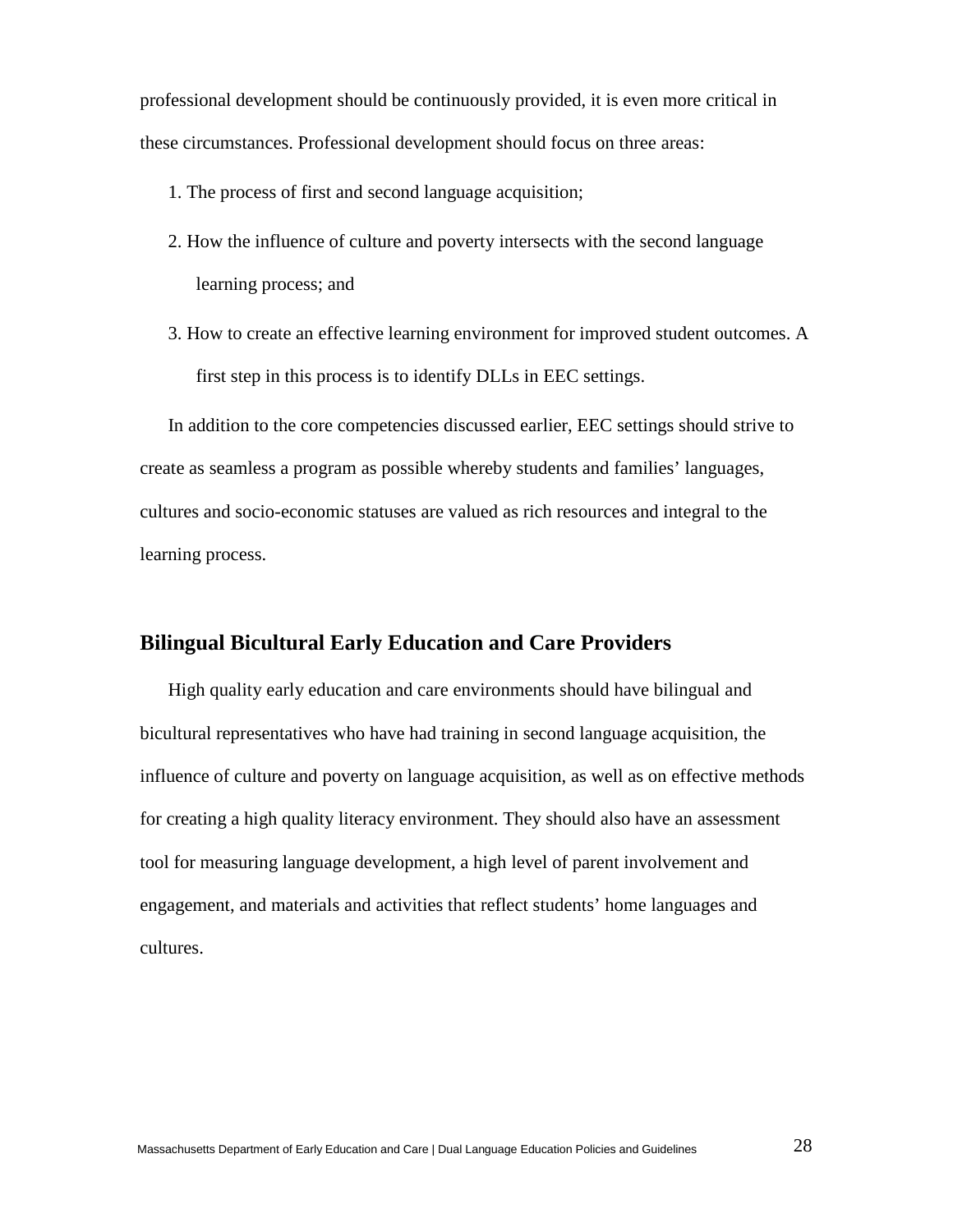## **Implementing program models that are known to be effective**

Table 1.3 is to be used to reflect high quality environments. Using Collier and Thomas' (2002) study findings, the highest quality and most preferred model would employ bilingual bicultural trained staff and provide instruction or instructional support in a child's first language. The least preferred model would employ an English only approach as it has been found to be the least effective. All models must include the attributes found in each of the columns to be considered models that have been found to be effective for educating DLLs. The model types found in Table 1.3 are listed in descending order from most preferred to least.

| Programming<br><b>Type</b>                                                     | Staff are<br>bilingual<br>and<br>bicultural | Staff trained<br>in SLA,<br>culture and<br>poverty,<br>planning and<br>delivery | Infuse 8 Core<br>Competencies<br>and practices<br>that engage<br><b>High Quality</b><br>Literacy<br>environments | Use of an<br><b>DLL</b> neutral<br>assessment<br>tool | High level of<br>Parent<br>Engagement-<br>Involvement | <b>Materials</b><br>and activities<br>reflect<br>student's<br>home<br>language<br>and culture |
|--------------------------------------------------------------------------------|---------------------------------------------|---------------------------------------------------------------------------------|------------------------------------------------------------------------------------------------------------------|-------------------------------------------------------|-------------------------------------------------------|-----------------------------------------------------------------------------------------------|
| 1. Monolingual<br>in language<br>other than<br>English (e.g.,<br>Spanish only) |                                             |                                                                                 |                                                                                                                  |                                                       |                                                       |                                                                                               |
| 2. Bilingual<br>Language<br>Maintenance/<br><b>Bilingual</b><br>Immersion      |                                             |                                                                                 |                                                                                                                  |                                                       |                                                       |                                                                                               |
| 3. English with<br>some support<br>in L1                                       |                                             |                                                                                 |                                                                                                                  |                                                       |                                                       |                                                                                               |
| 4. English only                                                                |                                             |                                                                                 |                                                                                                                  |                                                       |                                                       |                                                                                               |

|  |  |  |  |  |  | <b>Table 1.3 Ranking of Dual Language Learner Environments</b> |
|--|--|--|--|--|--|----------------------------------------------------------------|
|--|--|--|--|--|--|----------------------------------------------------------------|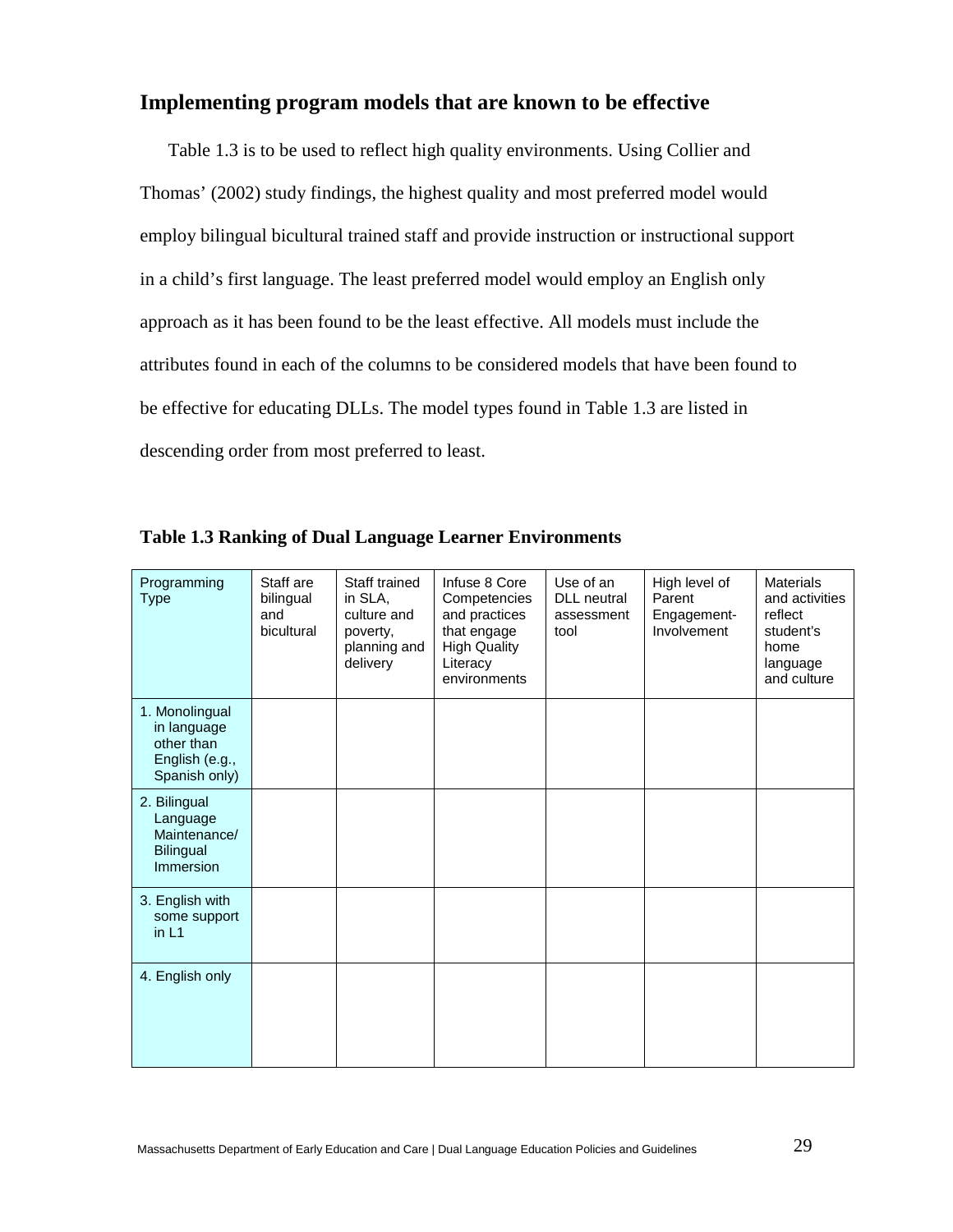## **Identifying and assessing dual language learners**

The enrollment process should include the following to identify dual language learners:

- home language survey
- parent interview
- appropriate assessment of children.

These should be implemented in the home language, where possible, so that an accurate picture of the child and family is captured.

#### **Home Language Survey**

It is important to identify DLLs in any early education and care setting. This information is needed to determine the type of learning environment that is best suited for children. A home language survey is the most common means by which EEC and public schools can screen the children who should be assessed to determine whether or not they are a DLL. Two *Home Language Surveys* are provided in these policies: Appendix C is intended for use with parents of infants, toddlers, and preschool children; and Appendix D is intended for parents of school-aged children<sup>2</sup>

If the answer to any question on the *Home Language Survey* indicates that a child uses a language other than English, such as if the child uses another language when speaking with friends or a grandparent or parents use a language other than English when speaking with their child, the child must be assessed to determine if he/she is a dual language learner/English language learner. It is important to remember that infants, toddlers, and pre school children are referred to as dual language learners whereas school aged children are referred to as English language learners. Federal regulations require

<sup>&</sup>lt;sup>2</sup> Public and public charter schools employ a Home Language Survey upon enrollment. EEC educators of out-of-school-time children should confer with public school officials to secure this and other important information as to whether or not a child is a Dual Language Learner.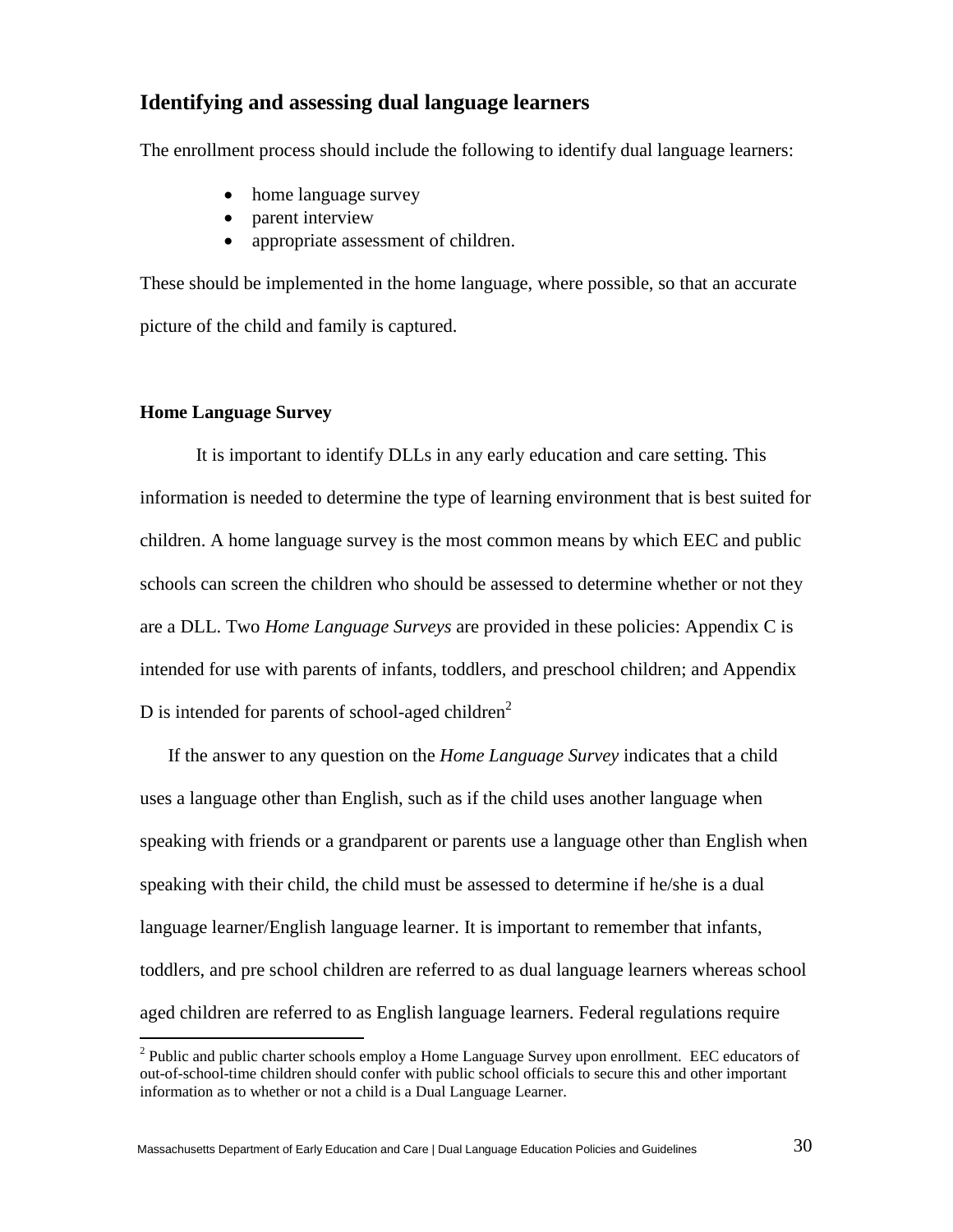that potential ELLs be identified. Thus, the *Home Language Survey* is a crucial first step in this process.

However, the *Home Language Survey* should not be the only means for identifying DLLs. Some parents may indicate that their child only uses English when it is, in fact, not the case. This may occur for a variety of reasons including parental fear that their child will not be allowed to attend school or will not be treated like other children. When an EEC provider suspects that a student may be a DLL, the child must be assessed.

## **Interviewing parents**

In addition to the Home Language Survey, it is essential to interview parents. The intention of the interview is to provide educators with information about the language(s) that are used at home, the level of education of families, and a child's language development in their home language and English so that programming may be the most optimal. Appendix E is intended for this purpose.

#### **Appropriate assessment of DLL**

Identification of DLLs must occur by using language neutral tools. Assessment of language development must be ongoing so as to document student performance. Language neutral assessments, classroom observation, and parent meetings must be routinely administered to ensure that growth is regularly monitored.

Appendix F provides educators with a list of standardized assessments that were developed for the purpose of determining whether or not a child is a dual or English language learner. These assessments are widely used nationwide with preschool and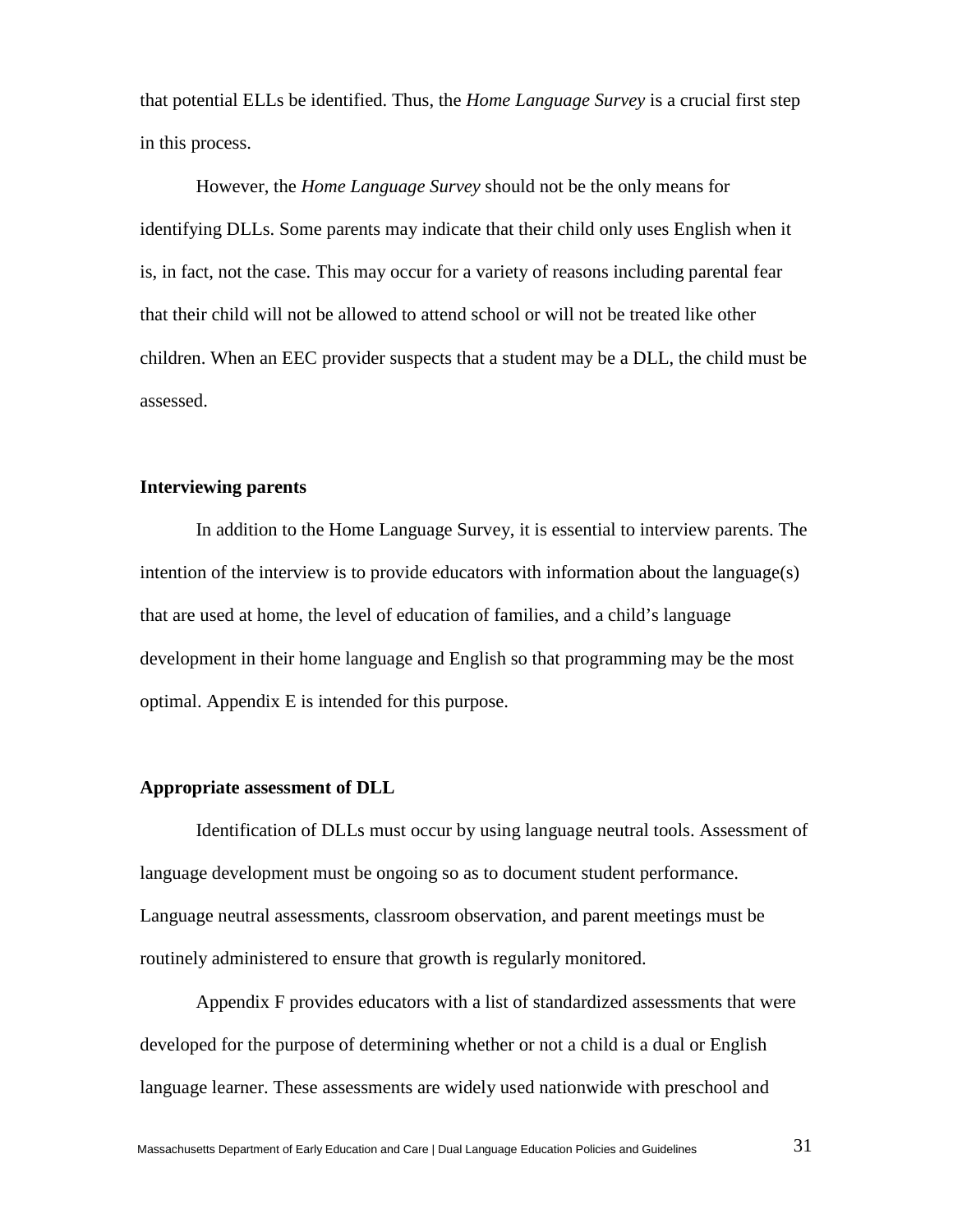school aged children. However, they should not be the only means for identifying DLLs; the parent interview, observation of language usage across a variety of contexts, and other samples of children's language are key activities. The results of these provide information about a child. In Massachusetts public and public charter schools, ELLs are identified and then are re-assessed annually using one of the tests listed in Appendix F as well as by examining student performance in class and on statewide assessments known as the Massachusetts English Proficiency Assessment or MEPA.

The following matrix, developed by Espinosa (2008), should be used for the purpose of identifying as well as continually assessing DLLs:

**Table 1.4 Matrix for the Language/Literacy Assessment of Young ELL Children**  (Espinosa, 2008, p. 28)

| <b>Purpose for Assessment</b>          | <b>Types of Measures/Procedures</b>                                                                                             |
|----------------------------------------|---------------------------------------------------------------------------------------------------------------------------------|
| Determination of Language<br>Dominance | $\triangleright$ Parent/Family Survey with questions<br>about language usage, interaction<br>patterns, and language proficiency |
|                                        | $\triangleright$ Teacher observation of language<br>usage across multiple contexts                                              |
| Language Proficiency                   | $\triangleright$ Language samples across multiple<br>settings                                                                   |
|                                        | $\triangleright$ Standardized language measures of<br>receptive and productive capacity<br>used cautiously                      |
|                                        | $\triangleright$ Teacher ratings/observations                                                                                   |
| <b>Language Outcomes</b>               | $\triangleright$ Informal assessments aligned with<br>curriculum goals in language of<br>instruction                            |
|                                        | $\triangleright$ Language narrative samples in home<br>language and English                                                     |
|                                        | $\triangleright$ Standardized tests in English and<br>home language                                                             |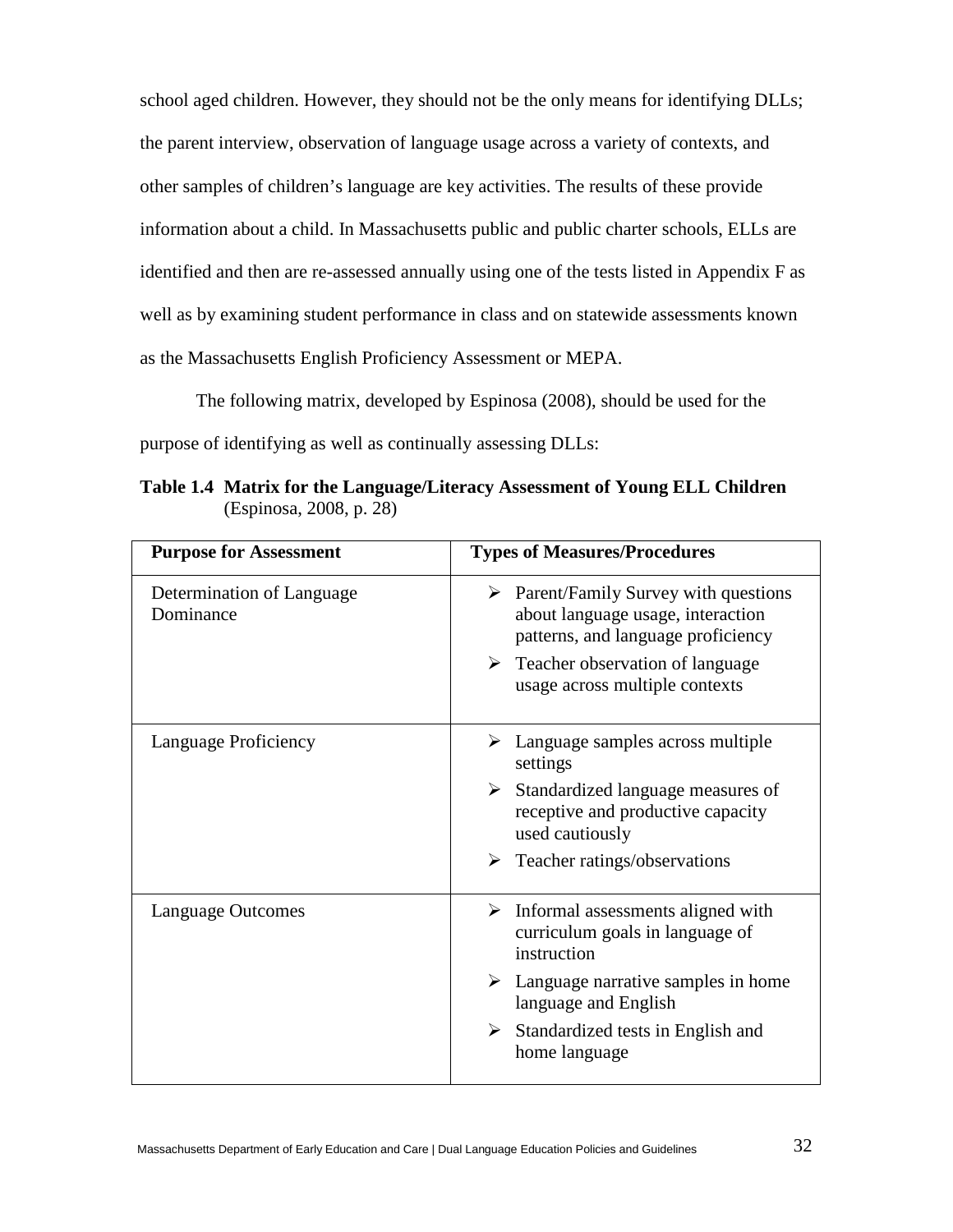#### **English proficiency levels of ELLs**

Generally, every school-aged ELL in Massachusetts public and public charter schools is assigned to one of five proficiency levels. Descriptions of these English proficiency levels may be found in Appendix G.

## **Family Engagement**

A high level of parent involvement must routinely occur. Further, parents must be regarded as rich resources and the home language must be honored and valued. Parent engagement involves creating important spaces for parents to take an active roll in their child's education as well as to be educated about what promotes a high quality learning environment.

Families must be acknowledged as children's first teachers and thus must be recognized and supported as partners in their child's education. Programs must understand the interconnectedness between the family and the child's approach to learning and establish a relationship with families that is built on mutual trust, respect and a willingness to involve them as full partners while providing them with information, resources and support to ensure that children have a healthy, nurturing environment in which to grow and learn (Massachusetts Department of Early Education and Care, January, 2010). This is critical for DLLs and their families. To engage and involve families of DLL's in EEC programming, they must be and feel welcomed and included. The use of families' primary languages and cultures in their child's classroom is critical. Supporting the home language is a key means for helping a child to succeed in school and make the transition to English. Bilingual staff and translators should provide assistance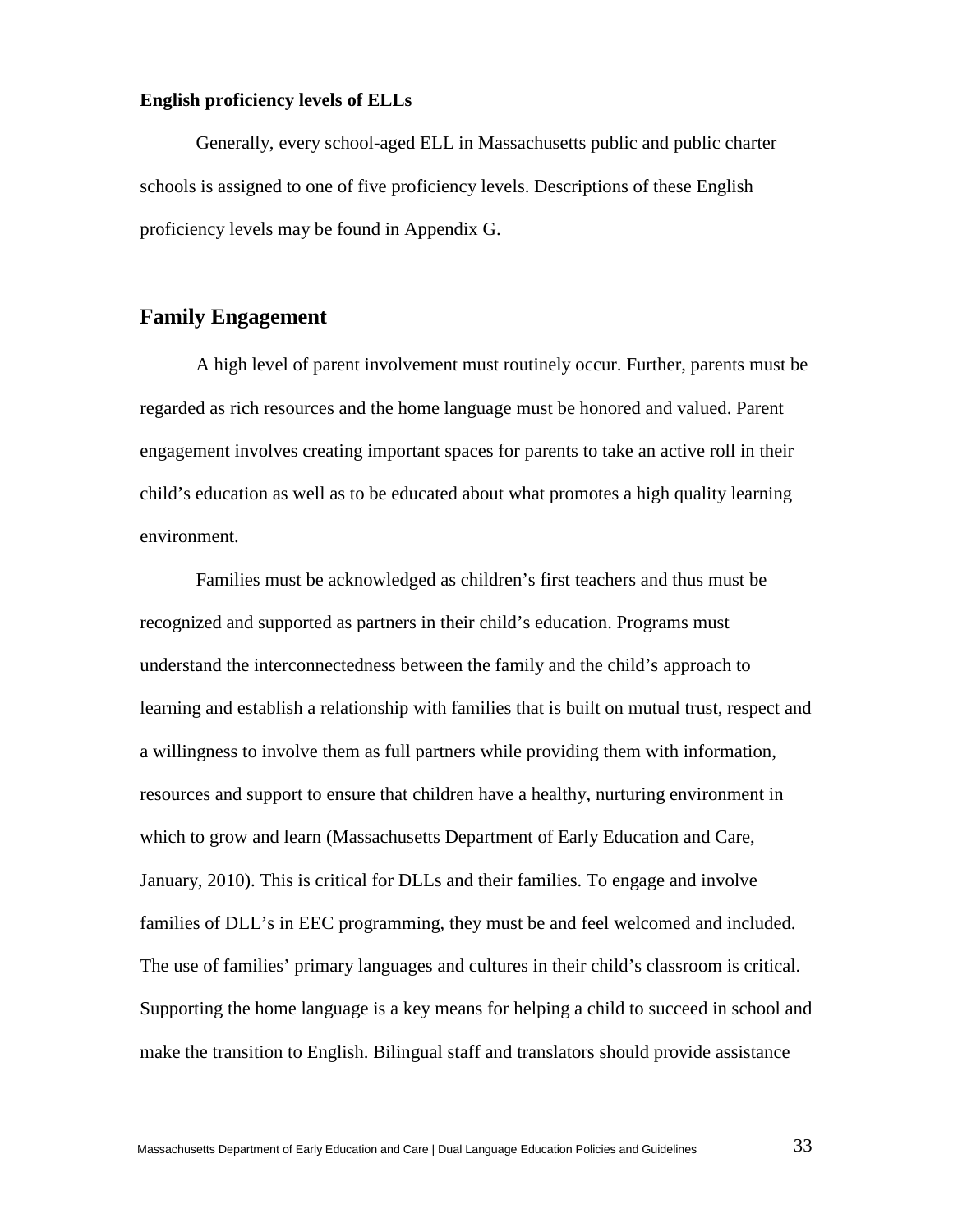with written, phone and face-to-face interactions with parents. Workshops and other parent activities should be provided to emphasize the importance of parents reading and talking with their young child every day in their home language. Also, parents should be invited to bring home language experiences to the classroom by engaging in activities such as reading, singing, demonstrating crafts, cooking, playing games, and/or sharing pictures from a trip to their home country.

According to the Quality Rating and Improvement System Standards (Massachusetts Department of Early Education and Care, January 2010), Category 4 Family Involvement must be met for families of DLL's. These are as follows: Level 2

- Family input is solicited on an annual basis through a family survey in the primary language of the family.
- Families are provided with written information on their child's progress on a regular basis through a checklist or descriptive report.
- Educational and informational opportunities on health, education, child development and other related issues are provided in the language of the families and are offered at a minimum of 3 times a year at varied times convenient for parents such as evenings, early mornings, weekends.
- Families are encouraged to volunteer in the program to assist in the classroom and share cultural and language traditions or other interests such as their jobs, hobbies and other relevant information.
- Opportunities to meet with classroom staff are provided for parents on a monthly basis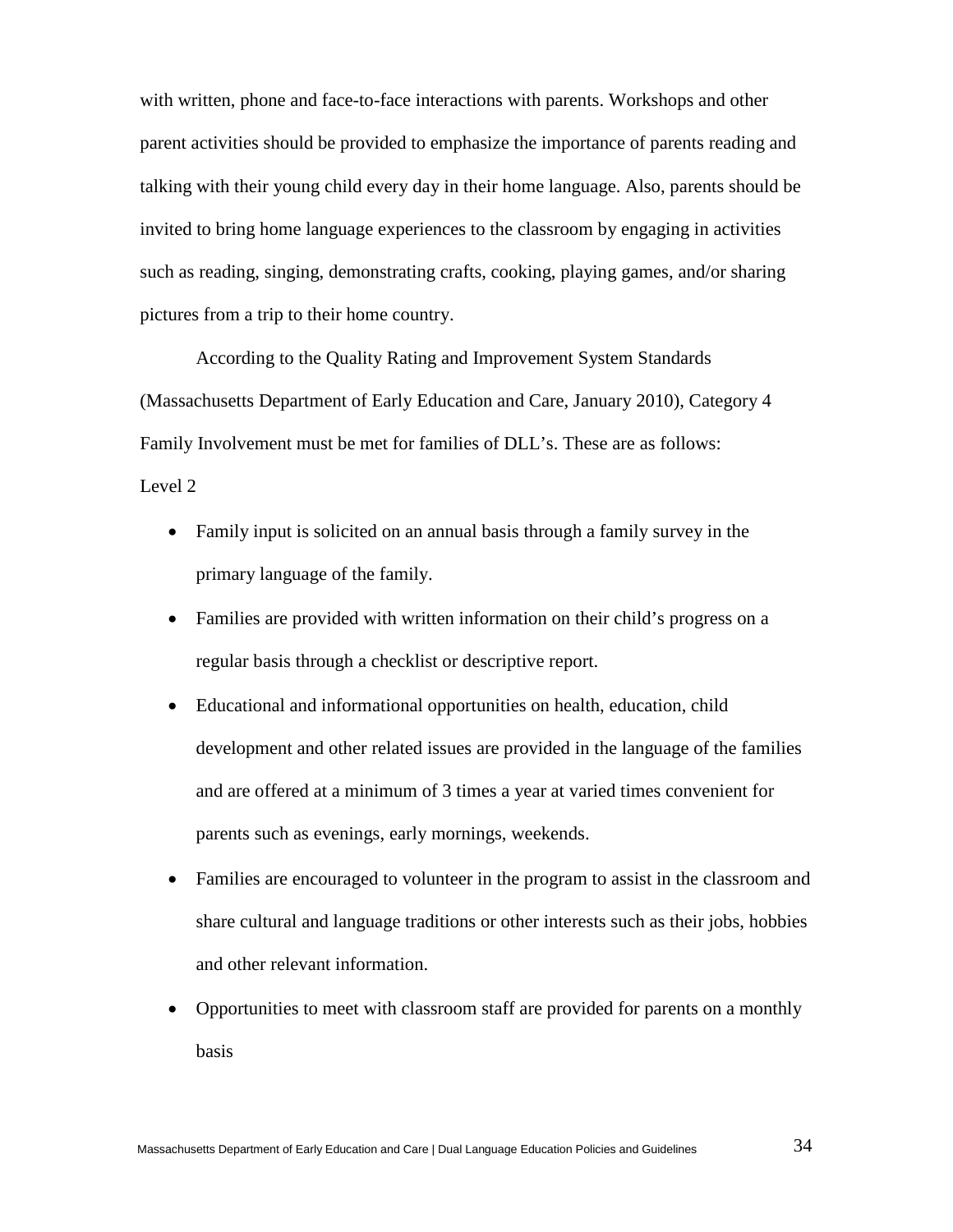#### Level 3 additional criteria

- Annual survey results are used to develop the program improvement plan.
- A daily two-way communication system is available.
- Staff is available for parental contact each day through a variety of means such as a scheduled telephone hour, checklist, and email.
- Program implements a system for training and support that provides opportunities for interactive family literacy activities for children and their families.
- There is a system in place that identifies family needs and provides information on the appropriate community resources both at intake and on an annual basis.
- Opportunities for parental input into the curriculum, workshops and policies are provided through meetings, parent groups or suggestion boxes
- Program ensures that there are translators available at all meetings, workshops, and conferences to ensure strong communication between the program and families
- Annual self-assessment of the program involves families in the process Level 4 additional criteria
	- Parents participate on the Advisory Board for the program and are actively involved in the policy and decision making for the program
	- Program connects families to programs such as adult education, English as a second language, job training and family literacy skills and supports them in maintaining their involvement in these programs
	- Program provides training and assistance to families around children's development, early literacy, math, and approaches to learning and engages them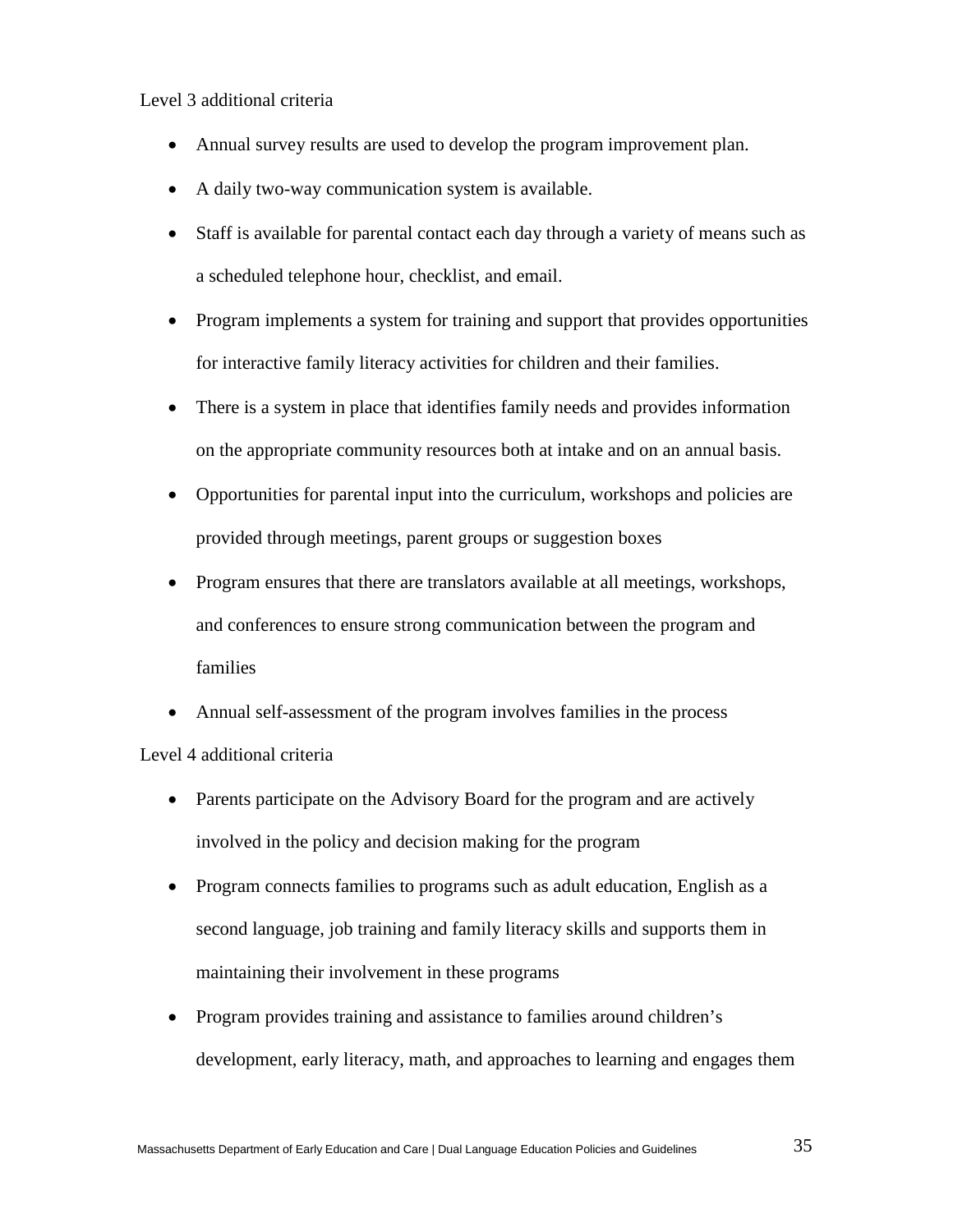in activities that provide them with opportunities to be full partners in the education of their children

Thus, high quality programming for dual language learners must involve a comprehensive approach that takes into account the diverse needs of infants, toddlers, preschoolers, and out-of-school-time children, as well as the families, educators, and leaders who comprise the EEC community. Working collaboratively and using the policies put forth in this document supports and sustains programming that places a high value on:

- the rich linguistic and cultural diversity found within the community,
- intentional focus on language and literacy development, and
- children's school readiness.

#### **Recommendations for MA EEC Dual Language**

## **Education Policy Implementation**

The following recommendations are intended for introducing and implementing the Massachusetts Department of Early Education and Care's Dual Language Education policies.

1. Identify a lead consultant(s) for conceptualizing and mapping the means by which the policies will be introduced and participants will be trained to use them.

2. Identify key stakeholders who will be involved in the implementation and governance of these policies. Engage lead consultant to meet with stakeholders to identify the strengths and challenges of implementation. Collaboratively identify solutions or remedies for the challenges. .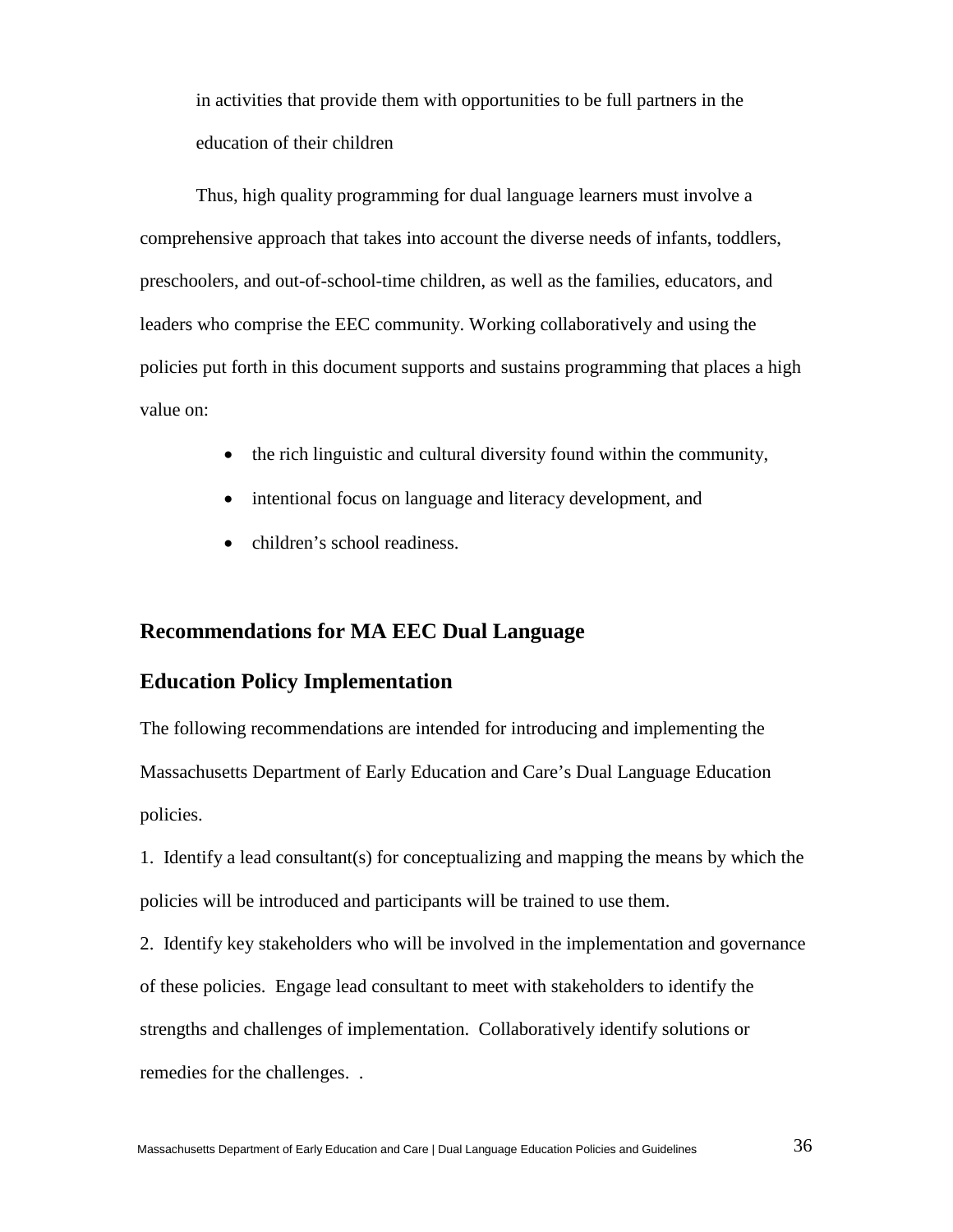3. Lead consultant should create a step-by-step procedure or process, including a time line for implementation and means for assessing/measuring the effectiveness of the implementation phase.

4. Engage in the roll-out process by monitoring the procedure closely and making any changes that are needed to ensure its success.

5. Lead consultant should also develop a set of guidelines and procedures for continually measuring the success of the policies after the implementation phase is completed to best ensure that they are implemented and sustained effectively.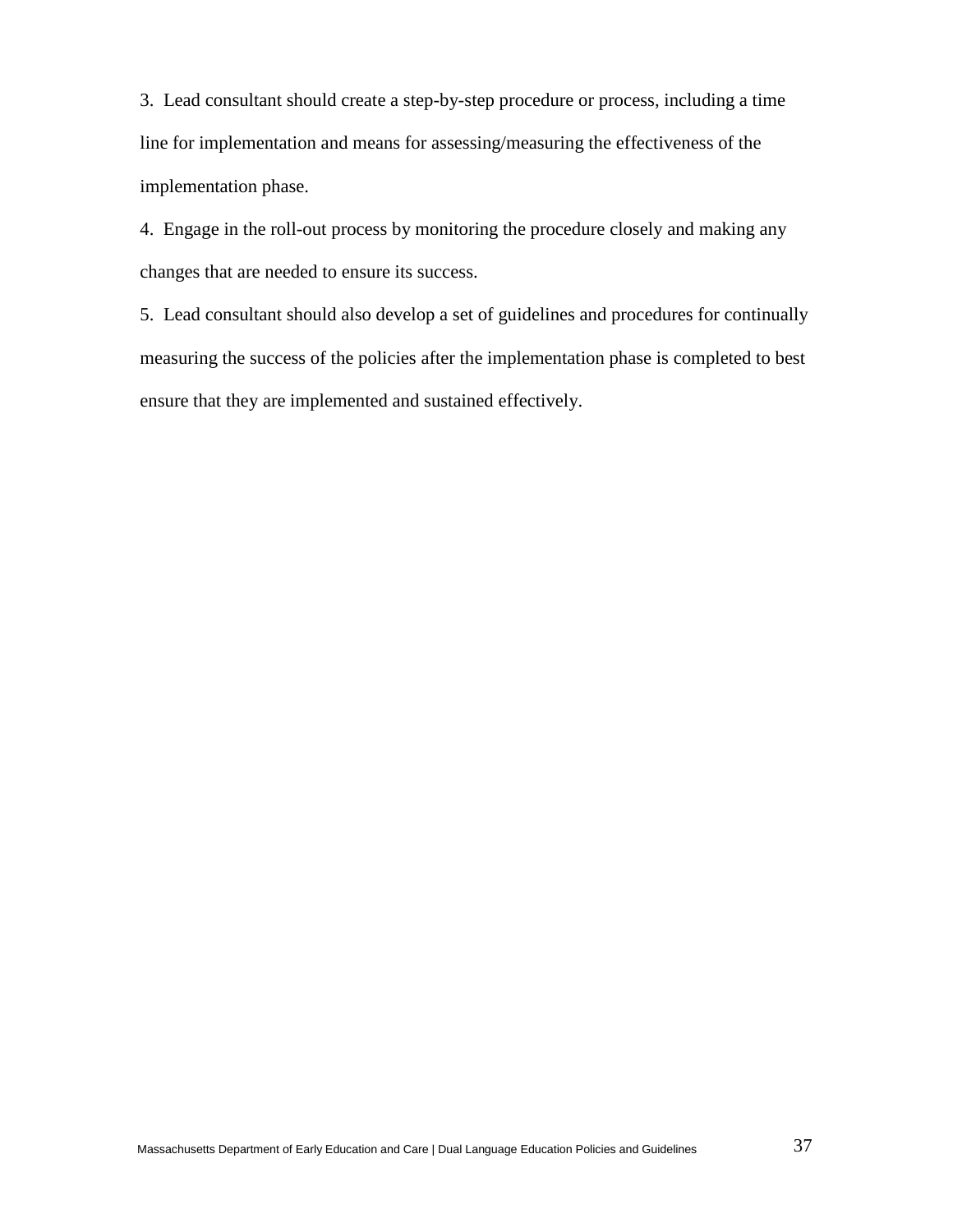#### **RESOURCES**

#### **ASSESSMENT**

Espinosa, L. Assessing Young Dual Language Learners: Challenges and Opportunities. <http://www2.ed.gov/about/inits/ed/earlylearning/espinosadeck.pdf> [http://www.fcd-us.org/usr\\_doc/MythsOfTeachingELLsEspinosa.pdf](http://www.fcd-us.org/usr_doc/MythsOfTeachingELLsEspinosa.pdf)

Office of Head Start Program Preparedness Checklist: Serving Dual Language Learners and Their Families Version 4 (5/2010) Available at [http://eclkc.ohs.acf.hhs.gov/www.preKnow](http://eclkc.ohs.acf.hhs.gov/)

#### **BILINGUAL BOOKS**

Basic literacy activities in Spanish, German, French and English for children <http://www.literacycenter.net/playlearn/index.htm>

Bilingual Books and CD/s for preK-6 in 40 languages [www.languagelizard.com](http://www.languagelizard.com/)

Bilingual conversation books and other resources [http://www.mindnurture.com/shop\\_cat.cfm?catID=7](http://www.mindnurture.com/shop_cat.cfm?catID=7)

Free multilingual online books for children: [www.childrenlibrary.org](http://www.childrenlibrary.org/)

#### **CULTURAL COMPETENCE/ CULTURAL RESOURCES**

60 Multicultural Activities for Out of School time! [www.BOSTnet.org/info@bostnet.org](http://www.bostnet.org/info@bostnet.org)

Challenging Cultural assumptions in Family Involvement <http://www.alliance.brown.edu/tdl/community/resources-activity2.shtml>

Culturally Responsive Teaching <http://knowledgeloom.org/index.jsp>

Hands-on, language rich, multicultural curriculum and kits from Boston Children's Museum [www.bostonchildrensmuseum.org/kidsafterschool](http://www.bostonchildrensmuseum.org/kidsafterschool)

Responding to linguistic and cultural diversity: recommendations for effective early childhood education [www.naeyc.org/about/positions/pdf/PSDIV98.pdf](http://www.naeyc.org/about/positions/pdf/PSDIV98.pdf)

Understanding Asian-American Children <http://ceep.crc.uiuc.edu/eecarchive/digest/1994/fend94.html>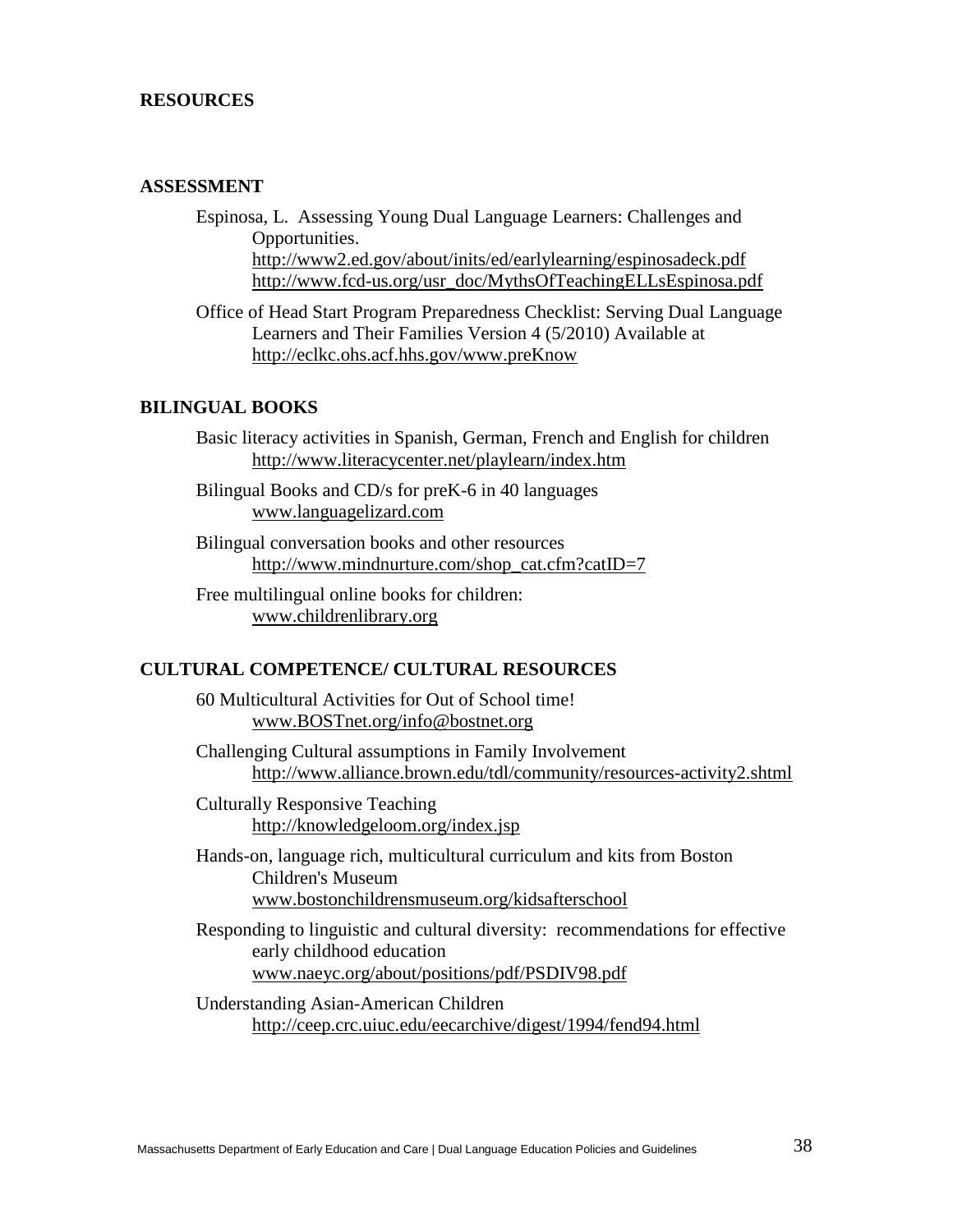#### **FAMILY ENGAGEMENT**

- ELL Family Involvement [www.colorincolorado.org](http://www.colorincolorado.org/)
- Family Engagement, Harvard Family Research Project: [http://www.hfrp.org](http://www.hfrp.org/)

Henderson, A. T., Mapp, K. L., Johnson, V. R., & Davies, D. (2007). Beyond the bake sale: The essential guide to family-school partnerships. New York: The New Press.

- Massachusetts Parent Information Resource Center. Rights of English language learners. Retrieved April 30, 2010: http://pplace.org/publications/pointers/English/pppell.pdf
- Massachusetts Parent Information Resource Center. English language learners and State-wide Assessments. Retrieved April 30, 2010: <http://pplace.org/publications/pointers/English/pppellsa.pdf>
- Vohs, J. (April 2010). *Helping young children learn two languages.* Parents Place, a project of the Federation for Children with Special Needs. www.masspirc.org. Volume 11(2).

#### **GENERAL INFORMATION**

National Institute for Early Education Research: NIEER.org

[www.preKnow](http://www.preknow/)

[www.zerotothree](http://www.zerotothree/)

#### **LITERACY**

Free children's literacy site [www.starfall.com](http://www.starfall.com/)

#### **MA DEPARTMENT OF EARLY EDUCATION AND CARE**

www.eec.state.ma.us

EEC Core competencies:

[http://www.mass.gov/?pageID=eoeterminal&L=3&L0=Home&L1=Early](http://www.mass.gov/?pageID=eoeterminal&L=3&L0=Home&L1=Early+Education+and+Care&L2=Workforce+and+Professional+Development&sid=Eeoe&b=terminalcontent&f=EEC_prof_development_core_comp4_educators&csid=Eeoe) [+Education+and+Care&L2=Workforce+and+Professional+Development](http://www.mass.gov/?pageID=eoeterminal&L=3&L0=Home&L1=Early+Education+and+Care&L2=Workforce+and+Professional+Development&sid=Eeoe&b=terminalcontent&f=EEC_prof_development_core_comp4_educators&csid=Eeoe) [&sid=Eeoe&b=terminalcontent&f=EEC\\_prof\\_development\\_core\\_comp4\\_](http://www.mass.gov/?pageID=eoeterminal&L=3&L0=Home&L1=Early+Education+and+Care&L2=Workforce+and+Professional+Development&sid=Eeoe&b=terminalcontent&f=EEC_prof_development_core_comp4_educators&csid=Eeoe) [educators&csid=Eeoe](http://www.mass.gov/?pageID=eoeterminal&L=3&L0=Home&L1=Early+Education+and+Care&L2=Workforce+and+Professional+Development&sid=Eeoe&b=terminalcontent&f=EEC_prof_development_core_comp4_educators&csid=Eeoe)

EEC QRIS Standards: see category 2 related to curriculum and learning: see subsection related to serving children with diverse languages and cultures. [http://www.mass.gov/?pageID=eoeterminal&L=4&L0=Home&L1=Early](http://www.mass.gov/?pageID=eoeterminal&L=4&L0=Home&L1=Early+Education+and+Care&L2=Workforce+and+Professional+Development&L3=Quality+Rating+and+Improvement+System+%28QRIS%29&sid=Eeoe&b=terminalcontent&f=EEC_qris_qris_standards&csid=Eeoe) [+Education+and+Care&L2=Workforce+and+Professional+Development](http://www.mass.gov/?pageID=eoeterminal&L=4&L0=Home&L1=Early+Education+and+Care&L2=Workforce+and+Professional+Development&L3=Quality+Rating+and+Improvement+System+%28QRIS%29&sid=Eeoe&b=terminalcontent&f=EEC_qris_qris_standards&csid=Eeoe) [&L3=Quality+Rating+and+Improvement+System+\(QRIS\)&sid=Eeoe&b](http://www.mass.gov/?pageID=eoeterminal&L=4&L0=Home&L1=Early+Education+and+Care&L2=Workforce+and+Professional+Development&L3=Quality+Rating+and+Improvement+System+%28QRIS%29&sid=Eeoe&b=terminalcontent&f=EEC_qris_qris_standards&csid=Eeoe)  $=$ terminalcontent $&$ f $=$ EEC qris qris standards $&$ csid $=$ Eeoe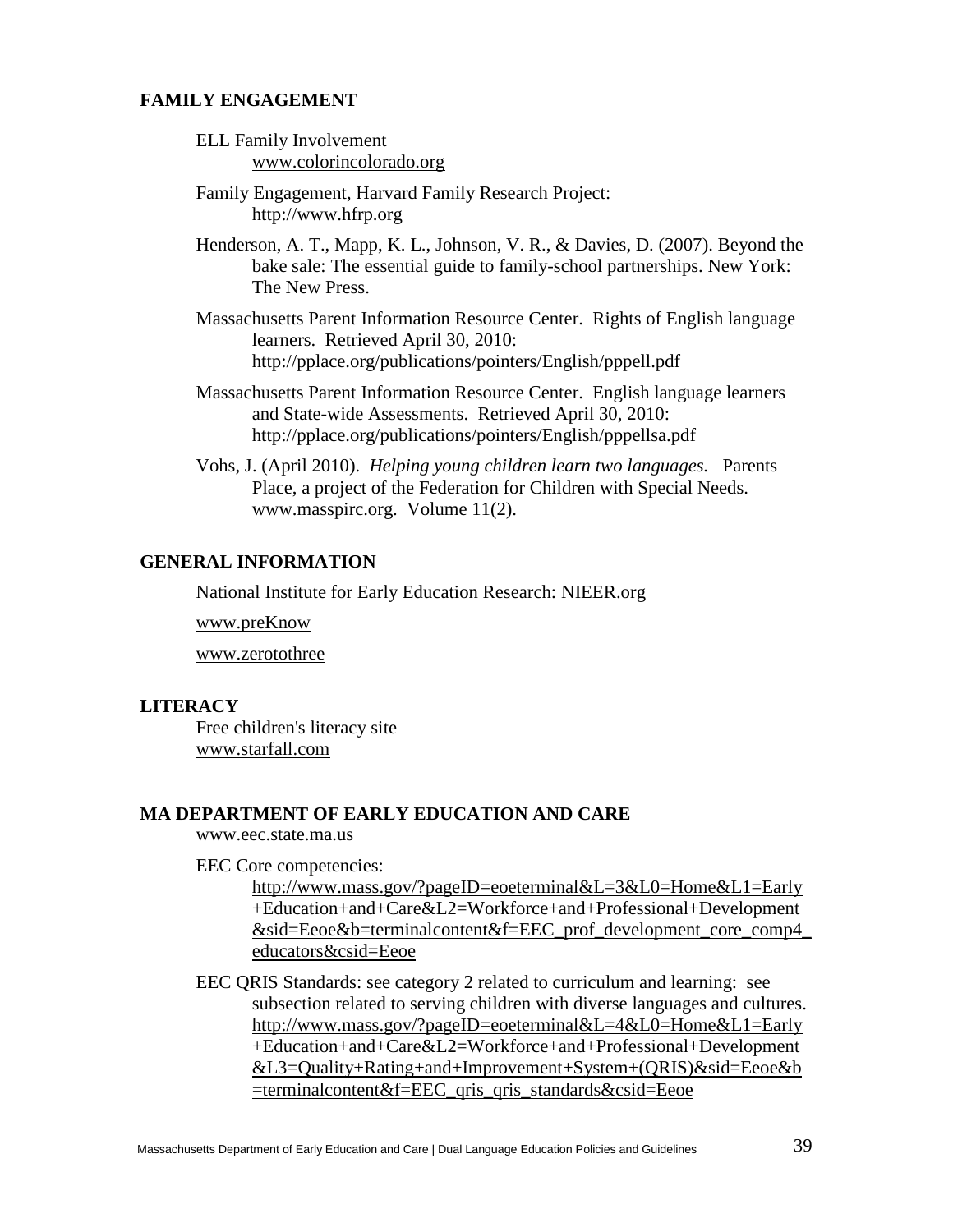## **MA DEPARTMENT OF ELEMENTARY AND SECONDARY EDUCATION**

- Massachusetts Department of Elementary and Secondary Education. (September 2009). Guidance on Using MEPA Results to Plan Sheltered English Immersion (SEI) Instruction and Make Reclassification Decisions for Limited English Proficient (LEP) Students.
- Q&A on the Legal Rights of ELL Students under MA law [www.doe.mass.edu/ell/chapter71A\\_faq.pdf](http://www.doe.mass.edu/ell/chapter71A_faq.pdf)

## **OUT OF SCHOOL TIME**

- Out of School Time: Buddies for ELL Newcomers [www.everything/el.net/inservices/buddies.php](http://www.everything/el.net/inservices/buddies.php)
- Reading is Fundamental, Primarily for School-Age Children: [http://www.rif.org](http://www.rif.org/)
- 60 Multicultural Activities for Out of School time! [www.BOSTnet.org/info@bostnet.org](http://www.bostnet.org/info@bostnet.org)

## **POLICIES AND PROGRAMMING**

- Stechuk, R.A., Burns, M.S., Yandian, S.E. (2006). [Bilingual Infant/Toddler](http://ece.aed.org/publications/mshs/BITE_web1106.pdf)  Environments: [Supporting Language & Learning in Our Youngest](http://ece.aed.org/publications/mshs/BITE_web1106.pdf)  Children [A Guide for Migrant and Seasonal Head Start Programs.](http://ece.aed.org/publications/mshs/BITE_web1106.pdf) Retrieved June 1, 2010: http://www.aed.org/Publications/upload/BITE\_web1106.pdf
- Tabors, P.O. (November 1998). What early childhood educators need to know: developing effective programs for children for linguistically diverse children and families. Young Child*.* Retrieved May 4, 2010*:*  <http://www.naeyc.org/files/tyc/file/WhatECENeedToKnow.pdf>
- Zacarian, D. (2011). Leading Schools with English language learners. Thousand Oaks, CA: Corwin Press.

## **TEACHING DUAL LANGUAGE LEARNERS**

Ballantyne, K.B., Sanderman, A.R., McLaughlin, N. (November 2008). Dual Language Learners in the Early Years: Getting Ready to Succeed in School. Washington, DC: National Clearinghouse for English Language Acquisition. Retrieved June 2, 2010: http://www.ncela.gwu.edu/files/uploads/3/DLLs in the Early Years [.pdf](http://www.ncela.gwu.edu/files/uploads/3/DLLs_in_the_Early_Years.pdf)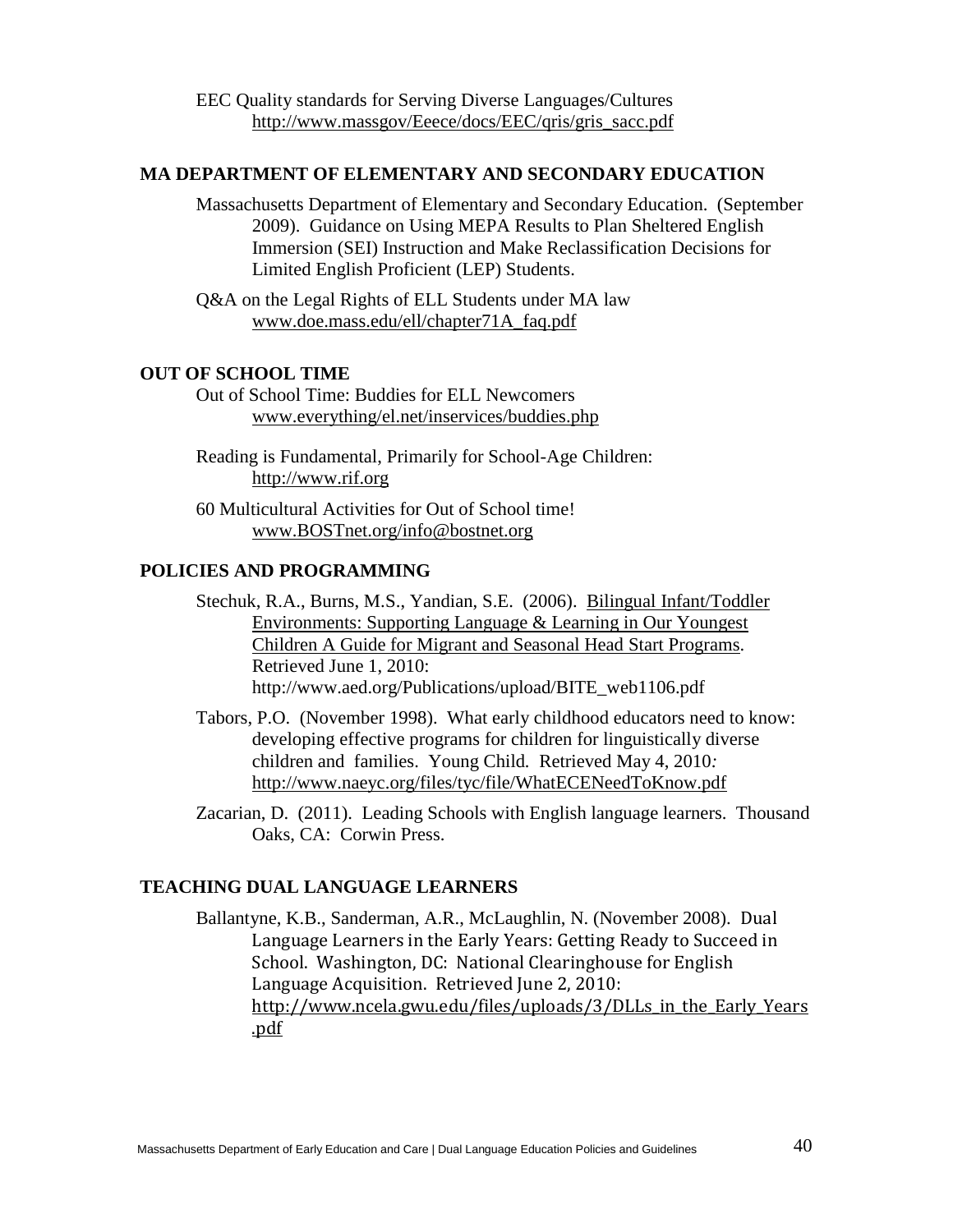- Espinosa, L. (2010) Getting It Right for Young Children with Diverse Backgrounds: applying research to improve practice. Upper Saddle River, NJ: Pearson Publications.
- Haynes, J. and Zacarian, D. (2010). Teaching English Language Learners Across the Content Areas. Washington, DC: ASCD.
- Head Start National Resources center resources for dual language families: a comprehensive link to information related to DLL children and families. <http://eclkc.ohs.acf.hhs.gov/hslc/Dual%20Language%20Learners>
- Head Start webinars related to supporting Dual Language Families and Children [http://eclkc.ohs.acf.hhs.gov/hslc/Dual%20Language%20Learners/prof\\_de](http://eclkc.ohs.acf.hhs.gov/hslc/Dual%20Language%20Learners/prof_dev/conferences/ReadyforSuccess.htm) [v/conferences/ReadyforSuccess.html](http://eclkc.ohs.acf.hhs.gov/hslc/Dual%20Language%20Learners/prof_dev/conferences/ReadyforSuccess.htm)
- Head Start Program Preparedness Checklist: Serving Dual Language Learners and Their Families Version 4 (5/2010). Available at <http://eclkc.ohs.acf.hhs.gov/>
- National Institute for Early Education Research NIEER.org
- Pransky, K. and Zacarian, D. (2011). My Children's Thesaurus. Northampton, MA: Hampshire Educational Collaborative.
- Pransky, K. (April 2009). There's more to see: to reach struggling language learners, teachers first have to learn to think about them differently. *Educational Leadership.* Vol. 66(7). Washington, DC: ASCD. 74-78.
- Pransky, K. (2008). Beneath the Surface: the Hidden Realities of Teaching Linguistically and Culturally Diverse Young Learners K-5. Portsmouth, NH: Heinemann
- Reading is fundamental, primarily for school age children: [http://www.rif.org](http://www.rif.org/)
- Resources and Tips for Teachers on Teaching ELLs [www.everythingl.net/resources](http://www.everythingl.net/resources)
- WIDA, this is a consortium of 22 partner states dedicated to the design and implementation of high standards and equitable educational opportunities for English language learners. <http://www.wida.us/index.aspx>

#### **WORKFORCE/PROFESSIONAL DEVELOPMENT SYSTEM**

Workforce/professional development system:

[www.mass.gov/Eeoe/docs/EEC/research\\_planning/state\\_planning/workfor](http://www.mass.gov/Eeoe/docs/EEC/research_planning/state_planning/workforce_dev_plan09.pdf) [ce\\_dev\\_plan09.pdf](http://www.mass.gov/Eeoe/docs/EEC/research_planning/state_planning/workforce_dev_plan09.pdf)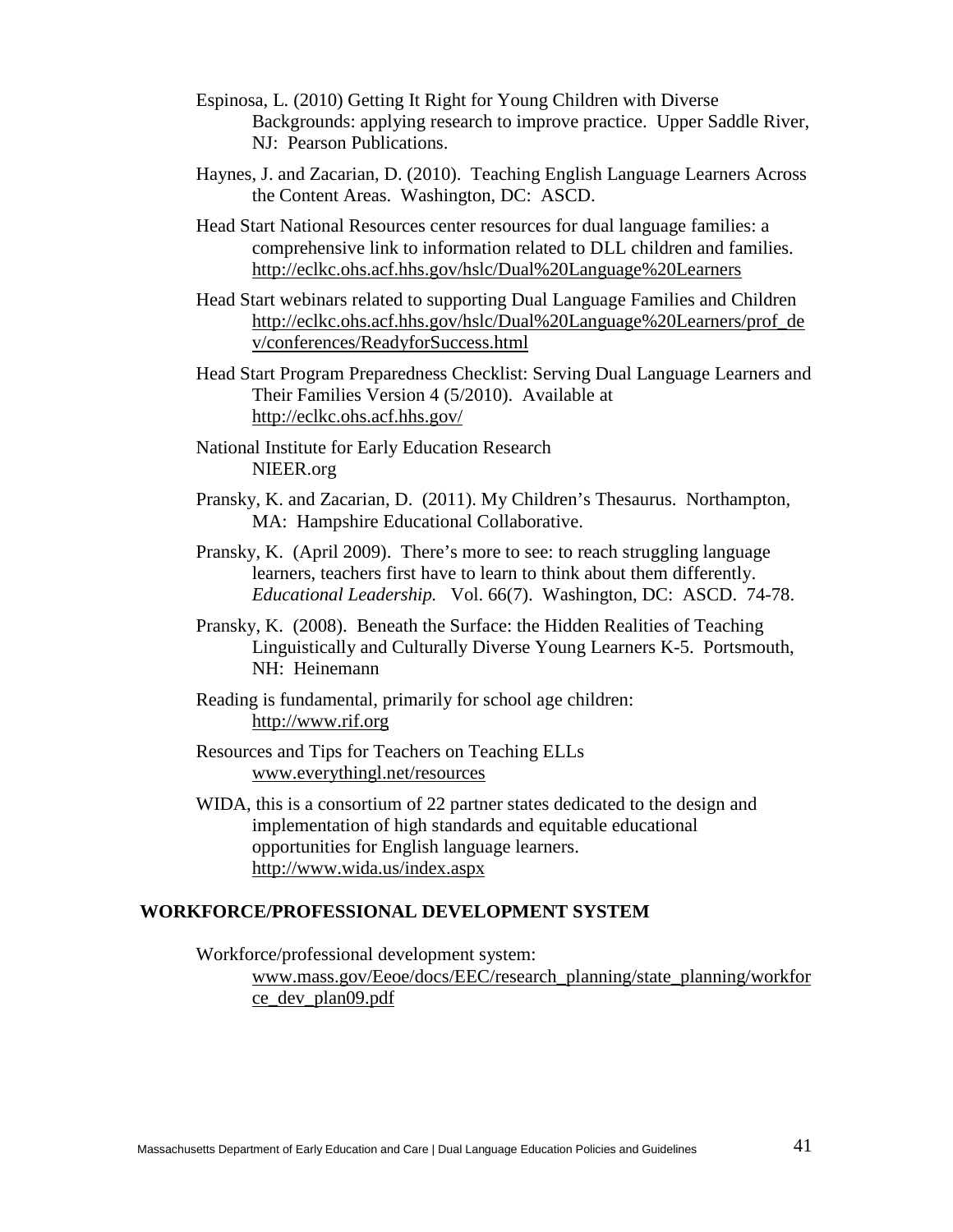| <b>CEU</b>                                                       | <b>Continuing Education Units</b>                                                                                                                                                                                                                                                                                       |
|------------------------------------------------------------------|-------------------------------------------------------------------------------------------------------------------------------------------------------------------------------------------------------------------------------------------------------------------------------------------------------------------------|
| <b>EEC</b>                                                       | Early Education and Care                                                                                                                                                                                                                                                                                                |
| <b>ELPBO</b>                                                     | <b>English Language Proficiency Benchmarks and Outcomes</b>                                                                                                                                                                                                                                                             |
| <b>DLL</b>                                                       | Dual Language Learner. Commonly used when referring to a child from birth to<br>Kindergarten who is primarily developing language and literacy in a language<br>other than English.                                                                                                                                     |
| <b>ELE</b>                                                       | <b>English Language Education Program</b>                                                                                                                                                                                                                                                                               |
| <b>ELD</b>                                                       | <b>English Language Development</b>                                                                                                                                                                                                                                                                                     |
| <b>ELL</b>                                                       | English Language Learner. Commonly used when referring to a student from<br>grades K-12 who learned a language other than English at birth and is not yet<br>able to do ordinary class work in English.                                                                                                                 |
| <b>ESL</b>                                                       | English as a Second Language. Generally refers to the type of instruction that<br>ELLs receive to learn English and the type of teacher who is licensed to deliver<br>instruction for ELLs to learn English                                                                                                             |
| <b>FLEP</b>                                                      | Former Limited English Proficient student                                                                                                                                                                                                                                                                               |
| <b>FLNE</b>                                                      | First Language Not English                                                                                                                                                                                                                                                                                              |
| Home<br>Language                                                 | 'Home language' and 'primary language' are used interchangeably in reference<br>to the language that is spoken in a child's home environment or familial context.                                                                                                                                                       |
| <b>LEP</b>                                                       | Limited English Proficient Student [LEP & ELL are used interchangeably]                                                                                                                                                                                                                                                 |
| <b>MELA-0</b>                                                    | State mandated listening and speaking assessment of English for identified ELLs                                                                                                                                                                                                                                         |
| <b>MEPA</b><br>R/W                                               | State mandated assessments of reading and writing in English for identified<br><b>ELLs</b>                                                                                                                                                                                                                              |
| <b>MEPA</b>                                                      | Massachusetts state mandated assessments of English language learners<br>consisting of the MELA-O + MEPA R/W                                                                                                                                                                                                            |
| <b>NAECP</b>                                                     | National Academy of Early Childhood Programs                                                                                                                                                                                                                                                                            |
| <b>Primary</b><br>Language                                       | Primary language' and 'home language' are used interchangeably in reference to<br>the language that is spoken in a child's home environment or familial context                                                                                                                                                         |
| <b>SEI/</b><br><b>Sheltered</b><br><b>English</b><br>instruction | Sheltered English Instruction is a term that is used by the Massachusetts<br>Department of Elementary and Secondary Education to describe content<br>instruction that is planned and delivered for learning English and content. Under<br>the law, it may include clarification in a student's home or primary language |
| <b>Two-Way</b>                                                   | Also known as two-way or developmental dual language, the goal of these<br>bilingual programs is for students to develop language proficiency in two<br>languages by receiving instruction in two languages.                                                                                                            |
| <b>TBE</b>                                                       | Transitional Bilingual Education program whereby students receive content<br>instruction in the native language and instruction in English as a second language<br>until they are proficient in English.                                                                                                                |

## **Appendix A: Frequently used Acronyms and Terms**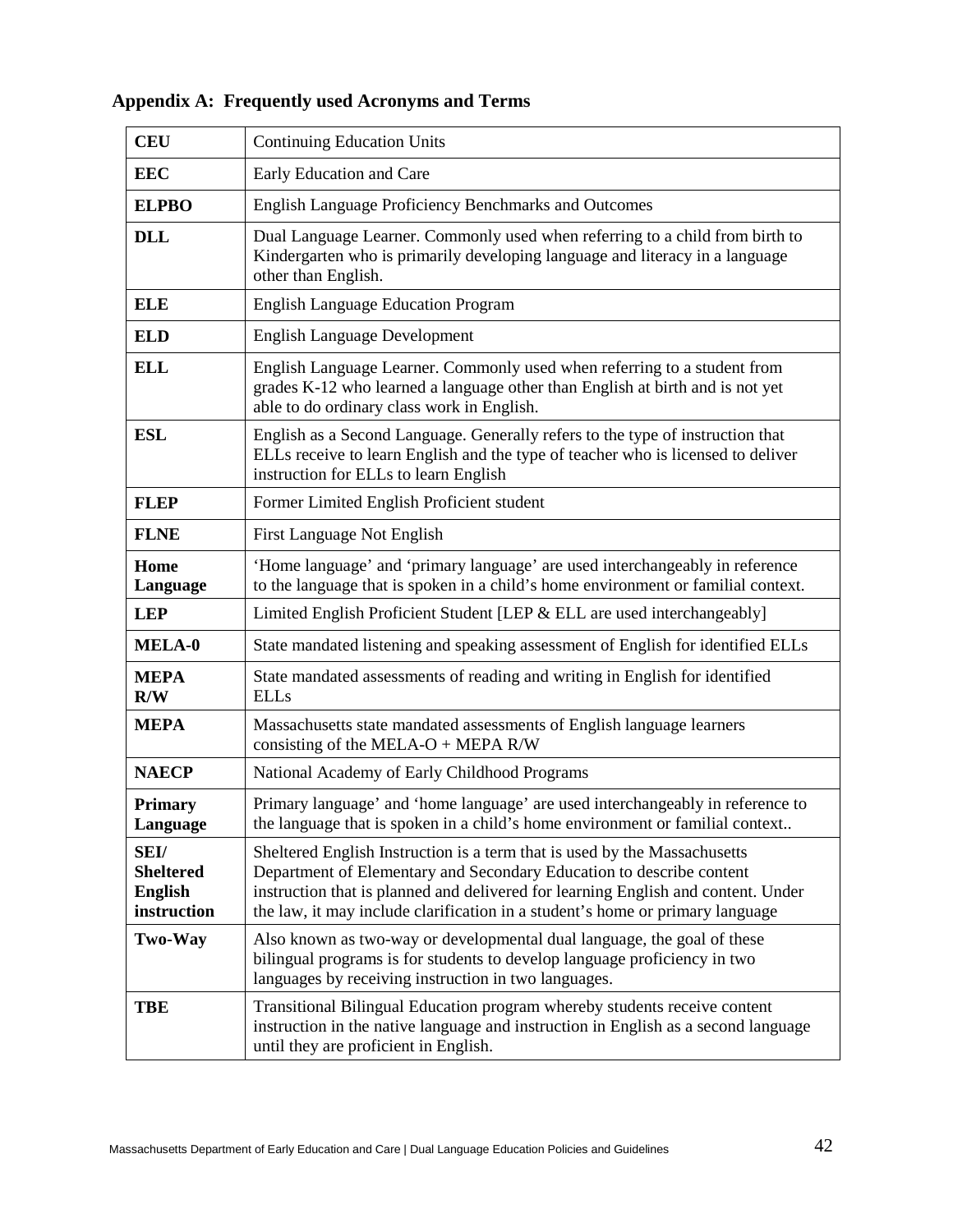**Appendix B: Early Education and Care Mixed Delivery System3 refers to family child care providers, center based teachers, public school teachers and out of school time teachers.** 



<sup>&</sup>lt;sup>3</sup> Source: Massachusetts Department of Early Education and Care Quality Rating and Improvement System Pilot. Retrieved June 3, 2010:

http://www.mass.gov/?pageID=eoeterminal&L=3&L0=Home&L1=Early+Education+and+Care&L2=Qu ality+Standards&sid=Eeoe&b=terminalcontent&f=EEC qris qris grant pilot qris grntpilot&csid=Eeoe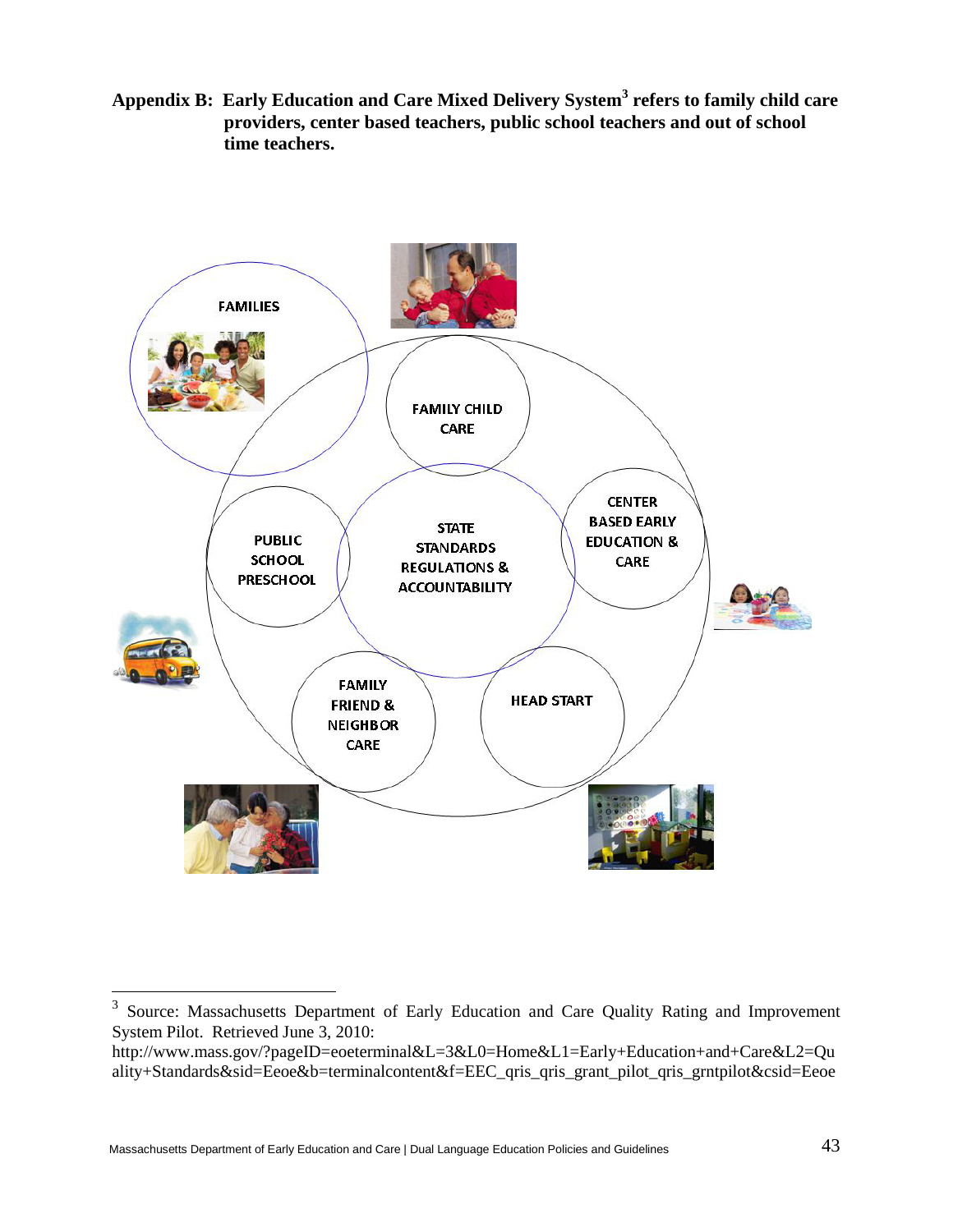## **Appendix C**

## *Program Name Address Contact information*

## **HOME LANGUAGE SURVEY for Programs with Infants, Toddlers, and Preschool Aged Learners**

Dear Parent/Guardian,

To help your child have a high quality early education and care experience, we ask that you please answer the following questions for each child attending [name of program]. Your answers will help us in creating the best possible program for your child.

| Child's Name: (Please Print) |  |  | Today's Date: |
|------------------------------|--|--|---------------|
|------------------------------|--|--|---------------|

Date of Birth: <u>Name of Program</u> Name of Program Name of Program Name of Program Name 1, 1981

| <b>ANSWERS</b>         |
|------------------------|
|                        |
|                        |
|                        |
|                        |
|                        |
|                        |
| Yes<br>No              |
|                        |
| Language               |
| English <sup>[</sup>   |
| Home language $\Box$ : |
| Name of language       |
|                        |

| Signature of Parent/Guardian: | Date: |
|-------------------------------|-------|
|                               |       |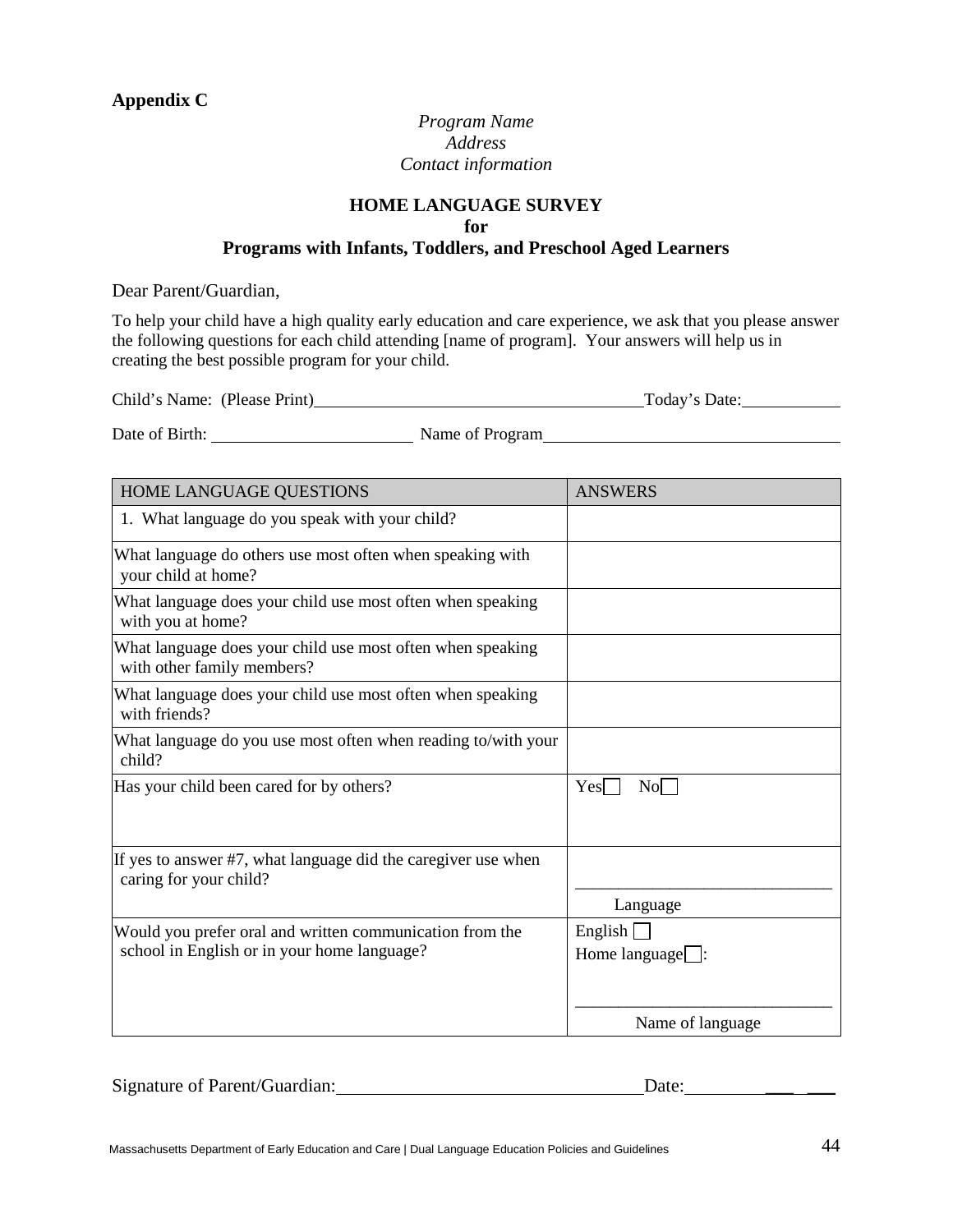## **Appendix D**

## *School Name Address Contact information*

## **HOME LANGUAGE SURVEY for School-Aged Students**

Dear Parent/Guardian,

To help your child succeed in school, we ask that you please fill out the following form for EACH child that attends [name of school/district]. Your answers will help us to provide the best possible educational program for your child.

| Child's Name: (Please Print) | Today's Date: |
|------------------------------|---------------|
|                              |               |
| School:                      | Grade:        |

| HOME LANGUAGE QUESTIONS                                                                                     | <b>ANSWERS</b>                           |
|-------------------------------------------------------------------------------------------------------------|------------------------------------------|
| 1. What language did your child first understand or speak?                                                  |                                          |
| 2. What language do you or others use most often when<br>speaking with your child at home?                  |                                          |
| 3. What language does your child use most often when<br>speaking at home?                                   |                                          |
| 4. What language does your child use most often when<br>speaking with other family members?                 |                                          |
| 5. What language does your child use most often when<br>speaking with friends?                              |                                          |
| 6. What language(s) does your child read?                                                                   |                                          |
| 7. What language(s) does your child write?                                                                  |                                          |
| 8. At what age did your child start attending school?                                                       |                                          |
| 9. Has your child attended school every year since that age?<br>If no, please explain:                      | Nol<br>Yes                               |
| 10. Would you prefer oral and written communication from the<br>school in English or in your home language? | English $\Box$<br>Home language $\Box$ : |
|                                                                                                             | Name of language                         |

Signature of Parent/Guardian: Date: Date: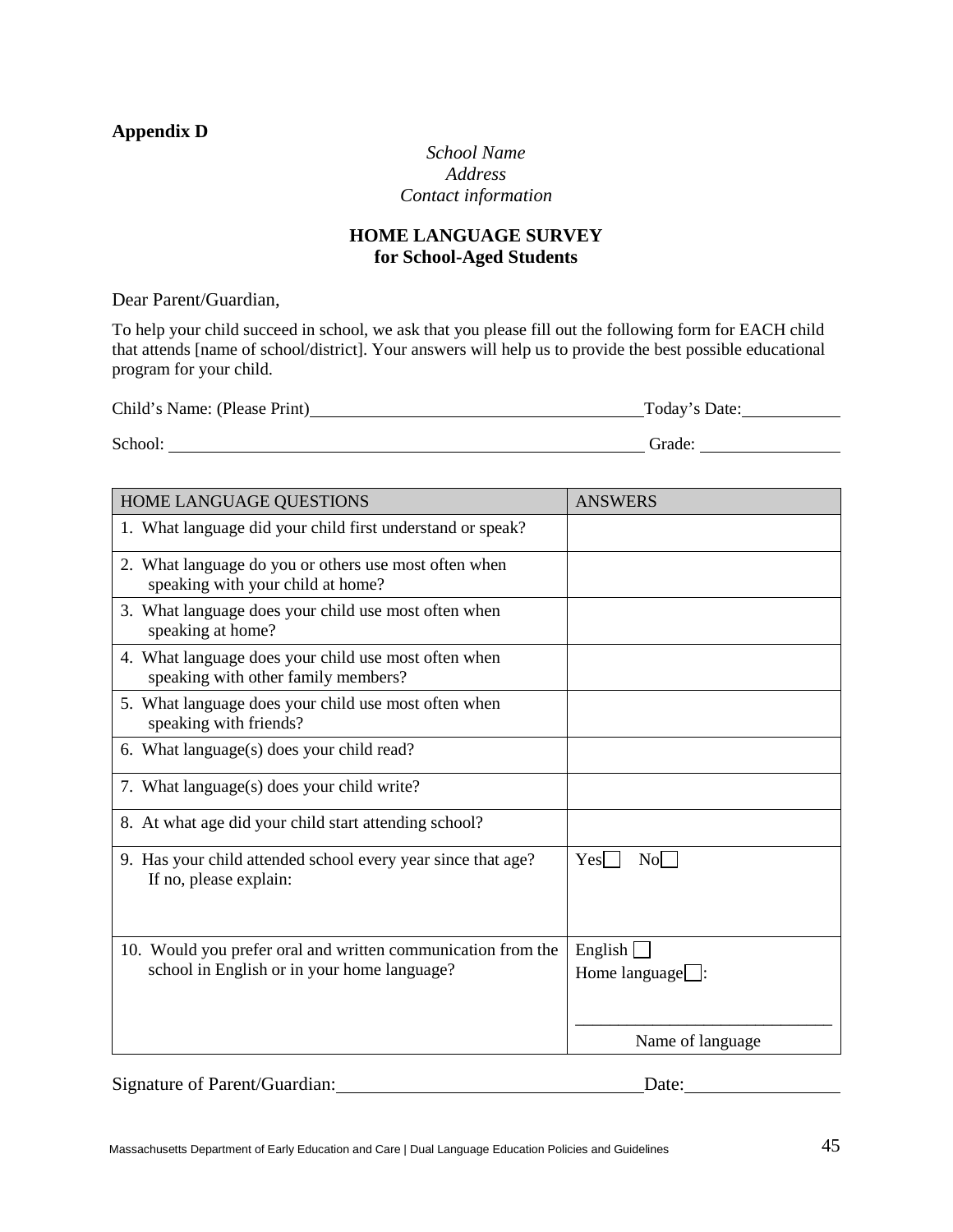## **Appendix E**

#### **Interview of Parent/Guardian and/or**

#### **Newly Identified English Language Learner**

*Parents should be interviewed to assist in building an effective educational program. The following questions are intended for this purpose. It may be conducted in English or the home language.*

|                                                                                                                                                                                                                               | Date of Interview:                                                                                                                                                                                                             |  |  |
|-------------------------------------------------------------------------------------------------------------------------------------------------------------------------------------------------------------------------------|--------------------------------------------------------------------------------------------------------------------------------------------------------------------------------------------------------------------------------|--|--|
|                                                                                                                                                                                                                               | Child's Name: D/O/B D/O/B                                                                                                                                                                                                      |  |  |
|                                                                                                                                                                                                                               | Interviewer: Position:                                                                                                                                                                                                         |  |  |
|                                                                                                                                                                                                                               |                                                                                                                                                                                                                                |  |  |
| If child has been enrolled in a prior program, ask Questions 1-6.<br>All parents/ guardians and/or students should be asked Questions 12-14.                                                                                  |                                                                                                                                                                                                                                |  |  |
| 1. What settings outside of the home, has your child attended? Where are these located, and what<br>dates did he/she attend?                                                                                                  |                                                                                                                                                                                                                                |  |  |
| Name: Name and the second contract of the second contract of the second contract of the second contract of the second contract of the second contract of the second contract of the second contract of the second contract of |                                                                                                                                                                                                                                |  |  |
|                                                                                                                                                                                                                               | Dates Attended:<br><u>Dates Attended:</u>                                                                                                                                                                                      |  |  |
|                                                                                                                                                                                                                               | Name: Name and the set of the set of the set of the set of the set of the set of the set of the set of the set of the set of the set of the set of the set of the set of the set of the set of the set of the set of the set o |  |  |
|                                                                                                                                                                                                                               | Location: Dates Attended: Dates Attended:                                                                                                                                                                                      |  |  |
|                                                                                                                                                                                                                               | Name: Name and the set of the set of the set of the set of the set of the set of the set of the set of the set of the set of the set of the set of the set of the set of the set of the set of the set of the set of the set o |  |  |
|                                                                                                                                                                                                                               | Dates Attended:<br><u>Dates Attended:</u>                                                                                                                                                                                      |  |  |
| 2. Is more than one language used to communicate in the child's prior program? Yes $\Box$ No $\Box$                                                                                                                           |                                                                                                                                                                                                                                |  |  |
| If yes, what are the language $(s)$ ? Also, please describe when and how these are used.                                                                                                                                      |                                                                                                                                                                                                                                |  |  |

3. What ways do parents/guardians participate in [name of child] prior care?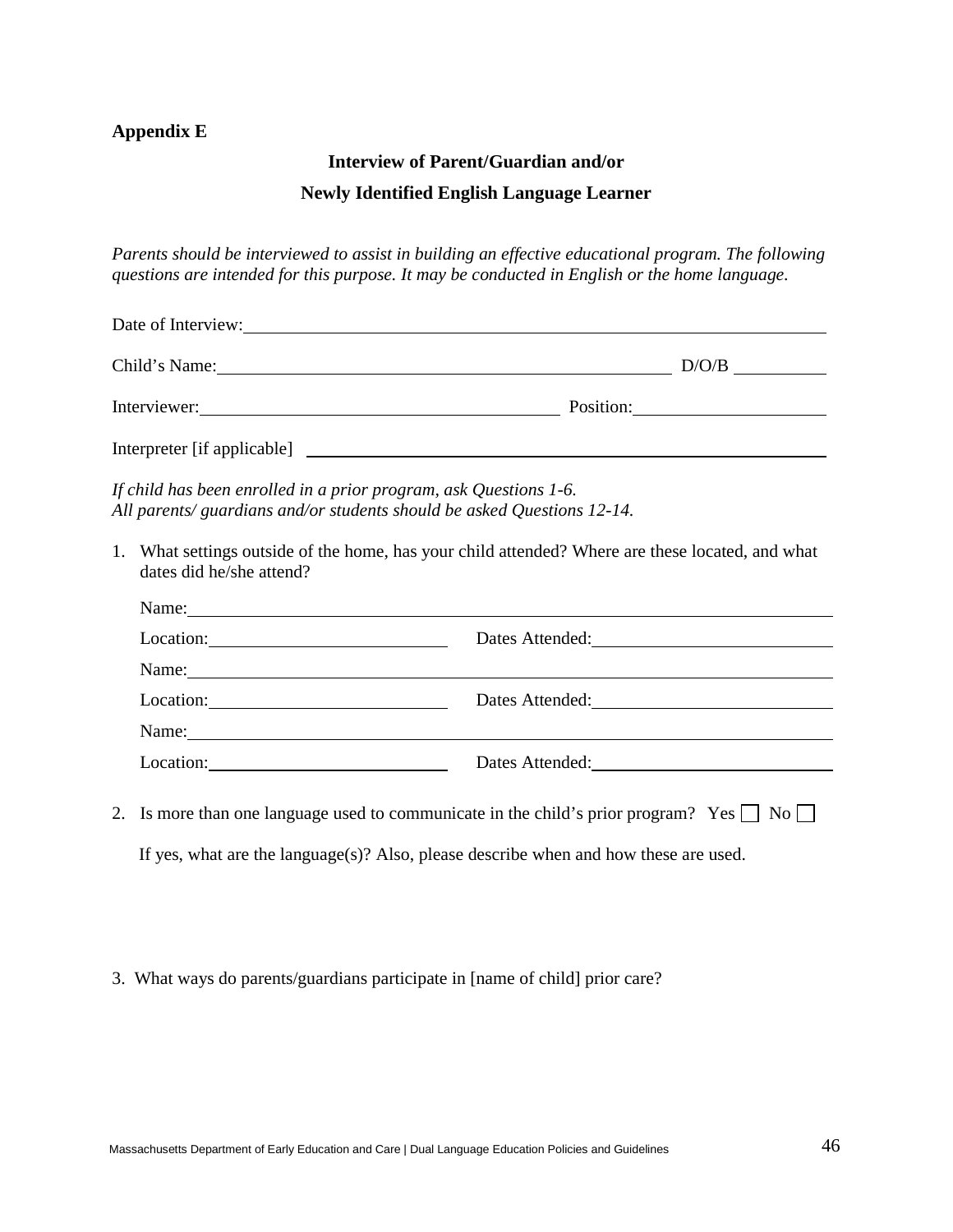4. Were the child's educators concerned about [name of student] progress? Yes  $\Box$  No  $\Box$ If yes, please describe the concerns.

5. Do you have any particular concerns about your child?

6. What is the highest level of education that you and your spouse have completed?

7. We welcome your involvement in our program. What activities might you contribute?

| Singing                         |
|---------------------------------|
| Read aloud                      |
| $\cosh\left(\frac{1}{2}\right)$ |
| Field or walking trip $\Box$    |
| Vocational School               |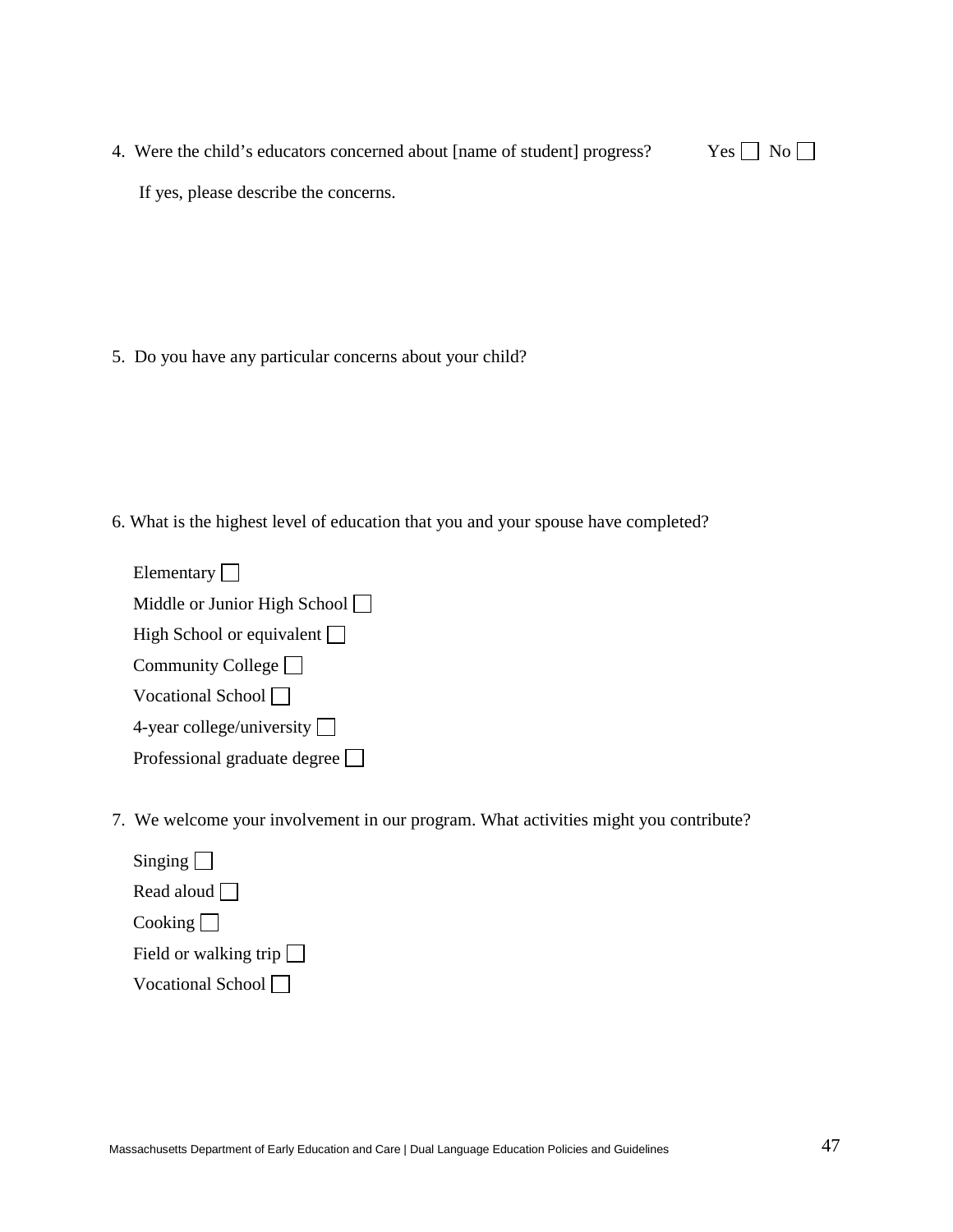### **Appendix F**

#### **Commonly Used Identification Tests for Pre-School and School-Aged Children**

Written in alphabetical order

#### **Bilingual Syntax Measure (BSM) of listening and speaking**

The Bilingual Syntax Measure is an individually administered assessment of listening and speaking. It is intended for preschool and is available in English and Spanish. A Pearson publication and information about it may be found online at: http://www.pearsonassessments.com/HAIWEB/Cultures/enus/Productdetail.htm?Pid=015-8015-983&Mode=summary

#### **IDEA Proficiency Test, IPT**

The IDEA Proficiency Test is produced by Ballard and Tighe publishers. It includes listening, speaking, reading, and writing components in English and Spanish. It is available for assessing students' oral language beginning at age 3 and reading and writing beginning in Kindergarten. Information about it may be found online at:<http://www.ballard-tighe.com/>

#### **Language Assessment Scale (LAS)**

The Language Assessment Scale 'Links' is produced by CTB/McGraw Hill for assessing students from preschool. It is available in English and Spanish for students in grades K-12 and has a preschool version that is available for children beginning at age four. It includes listening, speaking, reading, and writing components.

Information about it may be found online at http://www2.ctb.com/sites/laslinks/index.shtml

## **Woodcock-Muñoz Language Survey®–Revised (WMLS-R)**

The Woodcock-Muñoz may be used with children beginning at age 2 through high school to assess listening, speaking, reading and writing. It includes English and Spanish versions. Information about it may be found at:

Customer Service Department Riverside Publishing 3800 Golf Road, Suite 100 Rolling Meadows, IL 60008 Customer Service: 800-323-9540 General Number: 630-467-7000 Fax: 630-467-7192 E-mail: [RPC\\_Customer\\_Service@hmhpub.com](mailto:RPC_Customer_Service@hmhpub.com)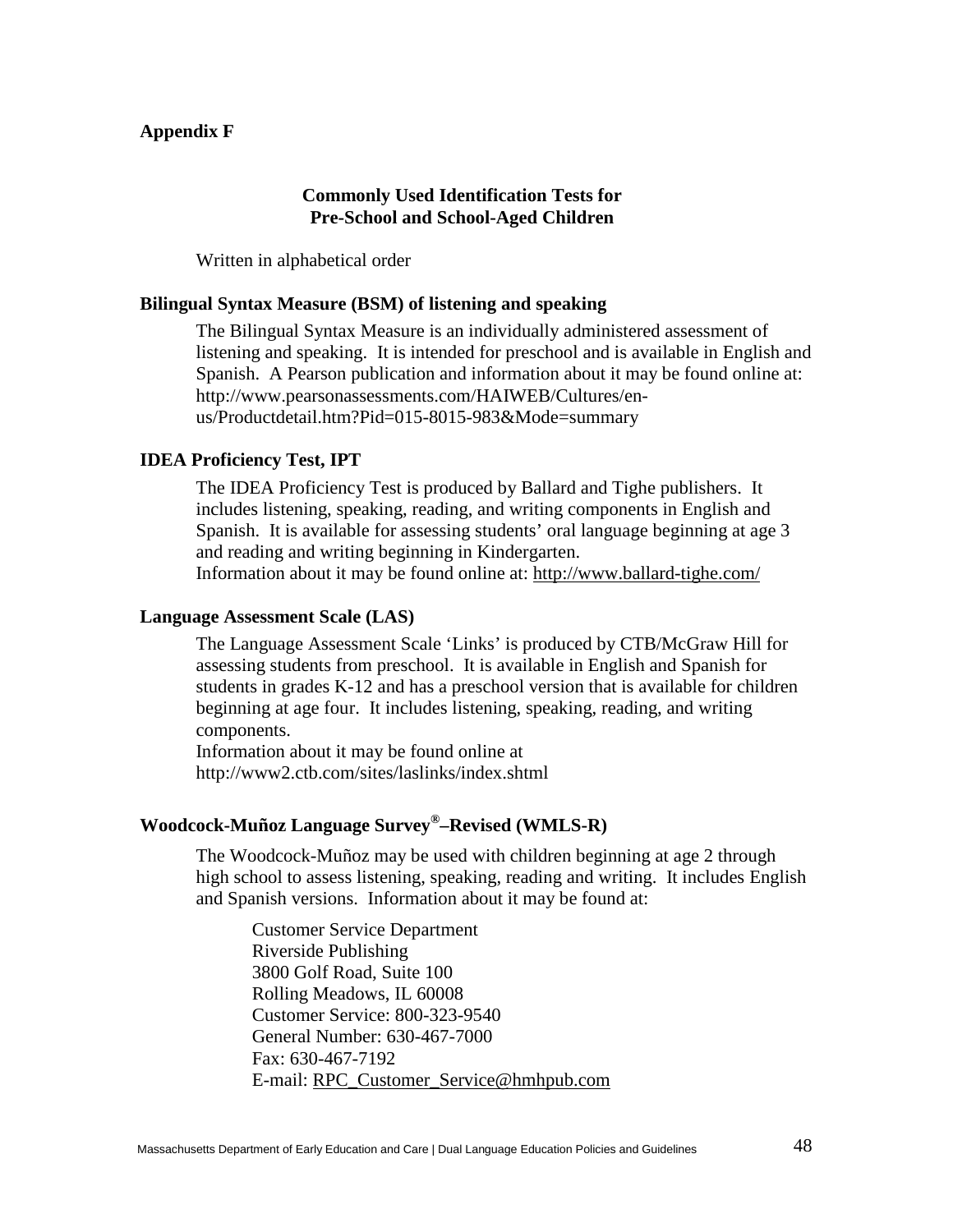## **Appendix G**

## **English Proficiency Levels of Identified English Language Learners in Grades K-2**

(Massachusetts Dept of Elementary and Secondary Education, 2009)

*Level 1* A student at this performance level has not yet developed simple written and spoken communication in English. Errors (lexical, phonological, syntactic, semantic) consistently interfere with communication, and comprehension is mostly demonstrated either non-verbally, through a few basic words, or in a language other than English.

A student performing at this level:

• recognizes only a few letters of the alphabet and reads a few simple, highfrequency words, with visual and graphic support (R)

• writes only a few letters of the alphabet and may attempt a few basic words, but these are seldom recognizable (W)

• speaks using a few basic words with frequent errors; little or no command of isolated vocabulary; responds inappropriately to most questions; is seldom intelligible (S)

• recognizes and comprehends only a few basic spoken words with consistent need for repetition and clarification; may demonstrate minimal comprehension of simple speech either non-verbally, through a few basic words, or in a language other than English (L)

*Level 2* A student at this performance level has developed simple written and spoken communication in English. Errors often interfere with basic comprehension and communication, although the meaning is sometimes retained. Limited lexical, syntactic, phonological, and discourse features of English are present.

A student performing at this level:

• recognizes many letters of the alphabet; reads and comprehends some simple written words and phrases, often with visual or graphic support; recognizes some basic features of written English appropriate for the specified grade (R)

• writes some letters of the alphabet, a few basic words, and may attempt phrases or simple sentences, but with little or no control of standard English writing conventions (W)

• speaks using single words and a few basic phrases; gives short responses to simple questions, often using graphic, visual, or gestural support; performs very basic language functions; word choice is often inappropriate or incorrect; is sometimes intelligible but generally difficult to understand (S)

• recognizes some sounds of the English language; comprehends some basic spoken vocabulary, phrases, and simple questions, with frequent need for repetition and clarification (L)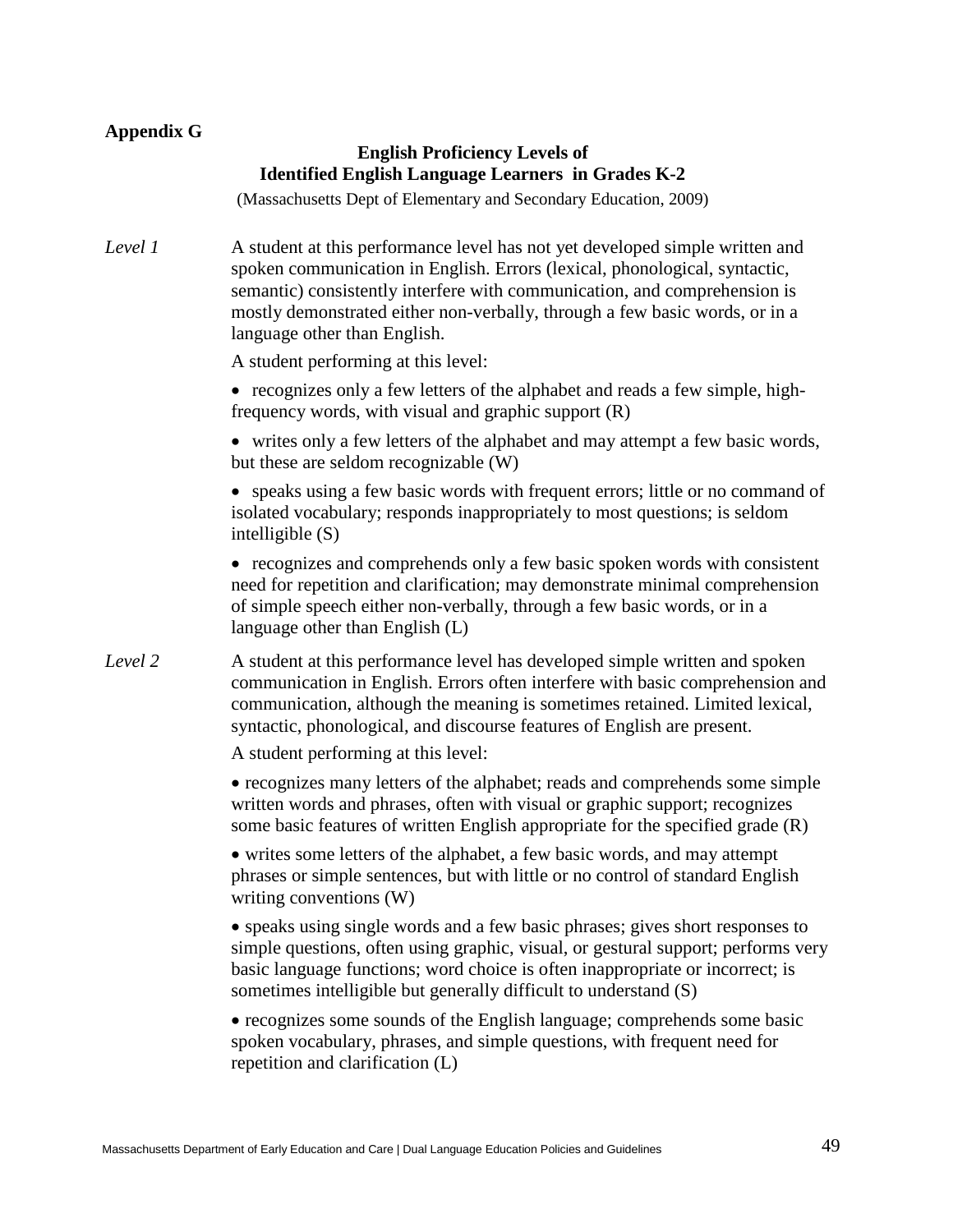*Level 3* A student at this performance level communicates in English and uses the language in the school context. Errors may still impede communication and comprehension; however, the overall meaning is usually retained. A limited range of lexical, syntactic, phonological, and discourse features are used, and oral and written communication, although somewhat inconsistent, is usually accurate and understandable.

A student performing at this level:

• recognizes most letters of the alphabet, and reads and comprehends many common written words including some high-frequency academic language appropriate for the grade level; comprehends the main idea of some grade-level texts, mostly on familiar topics; is aware of some grade-level appropriate features of written English (R)

• writes words, spelling some familiar words correctly, and may attempt short sentences with a limited range of linguistic complexity relative to what is required for the specified grade level; demonstrates limited control of gradelevel appropriate standard English writing conventions (W)

• speaks using common words and phrases, and basic grammar and sentence structure, including some high-frequency academic language of the content area appropriate for a student in that grade; attempts sentences with some complex grade-appropriate language structures, with occasional errors and frequent pauses in conversation; is often intelligible (S)

• recognizes most sounds of the English language and comprehends most sentences and questions during interpersonal communication, with occasional need for clarification and repetition; comprehends some grade-level appropriate academic vocabulary, discourse, and texts read aloud (L)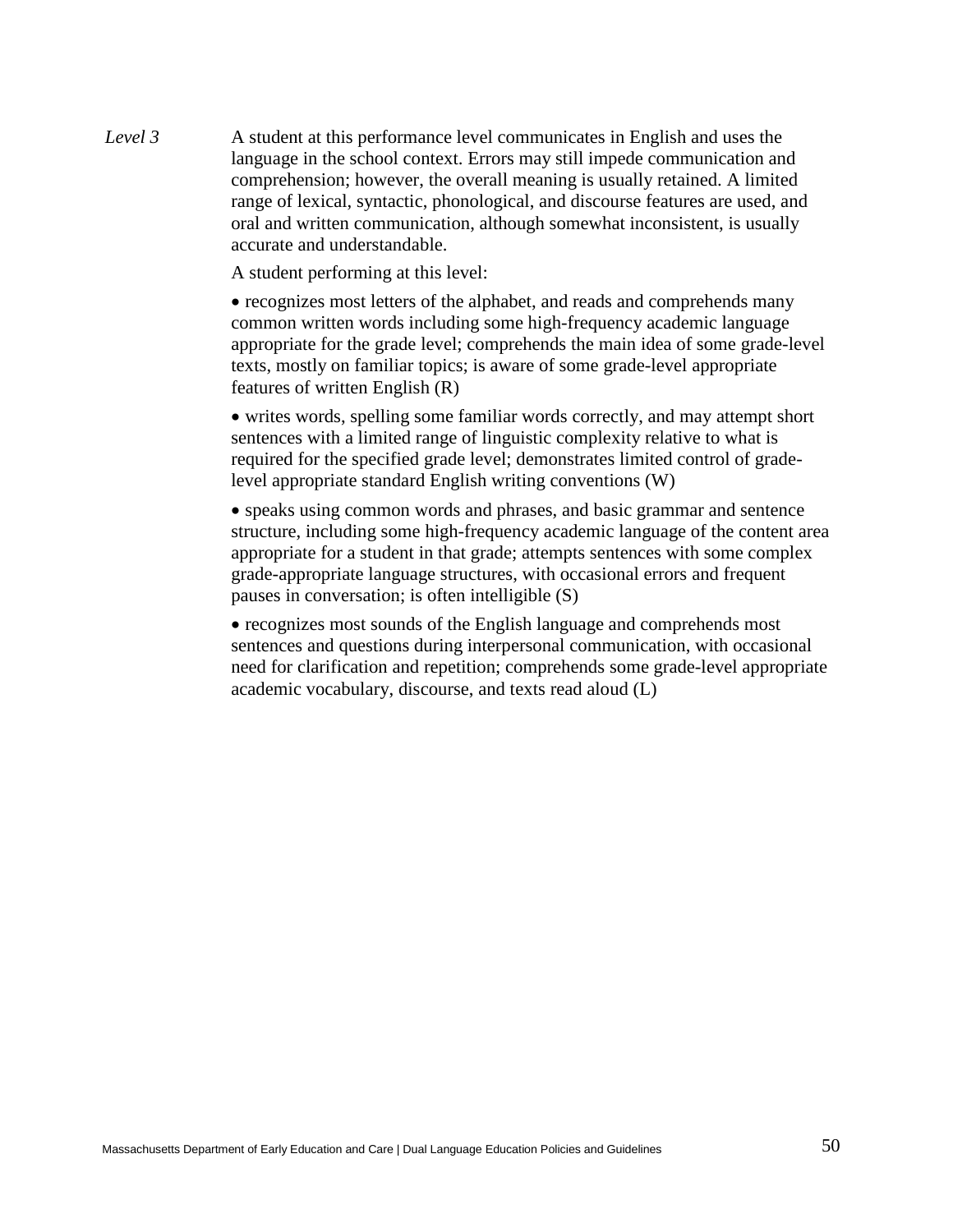*Level 4* A student at this performance level is moderately fluent in English and uses the language in the school context with few or minor errors. The student usually demonstrates control of many lexical, syntactic, phonological, and discourse features, with continued support and assistance as needed; and oral and written communication is mostly accurate and usually understandable.

A student performing at this level:

• recognizes a range of common written words and high-frequency academic language appropriate for the grade level; comprehends most grade-level appropriate texts with language of varying linguistic complexity, on familiar and closely related new topics across most content areas; is aware of many grade-level appropriate features of written English (R)

• writes short sentences and paragraphs, using words and phrases correctly to provide detail; demonstrates modest (adequate) control of standard English writing conventions appropriate for a student in the grade level (W)

• speaks with occasional errors using mostly grade-level appropriate words, phrases, sentences, and expressions, and is mostly intelligible; demonstrates general control of standard spoken English conventions, such as vocabulary and grammar (S)

• recognizes nearly all sounds of the English language and comprehends most oral communications, including most grade-level appropriate academic discourse, with infrequent need for clarification and repetition; recognizes and comprehends most grade-level appropriate vocabulary, including highfrequency academic language of the content area (L)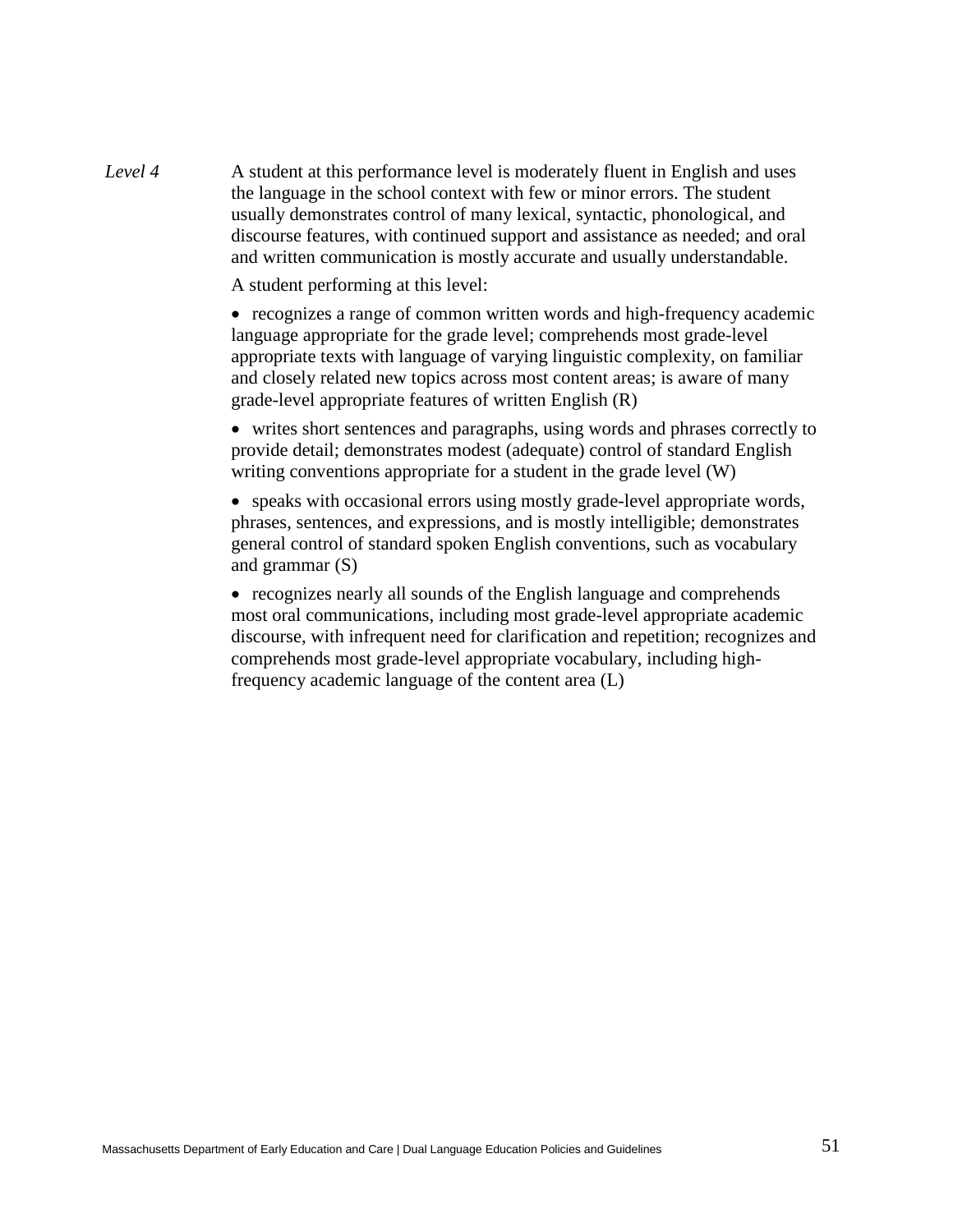*Level* 5 A student at this performance level communicates effectively in English in the school context with few errors. The student demonstrates control of most lexical, syntactic, phonological, and discourse features, and oral and written communication is accurate and understandable.

A student performing at this level:

• comprehends most grade-level appropriate texts with language of varying linguistic complexity on familiar and new topics across all content areas; draws conclusions and makes interpretations from text; demonstrates a beginning awareness of implied ideas; is aware of most grade-level appropriate features of written English (R)

• writes and edits texts as required of a student in the specified grade; demonstrates control of most grade-level appropriate standard English writing conventions; uses descriptive words and phrases to provide detail and fit the audience and purpose (W)

• speaks with grade-level appropriate fluency, including academic language of the content area; generates innovative language in social and academic settings, varying speech to fit audience and intent; can sustain interpersonal interaction; demonstrates control of most standard spoken English conventions; is almost always intelligible (S)

• comprehends most extended and prolonged oral communication, including grade-level appropriate academic discourse, with little need for clarification or repetition; recognizes and comprehends most grade-level appropriate vocabulary, including high-frequency academic language of the content area (L)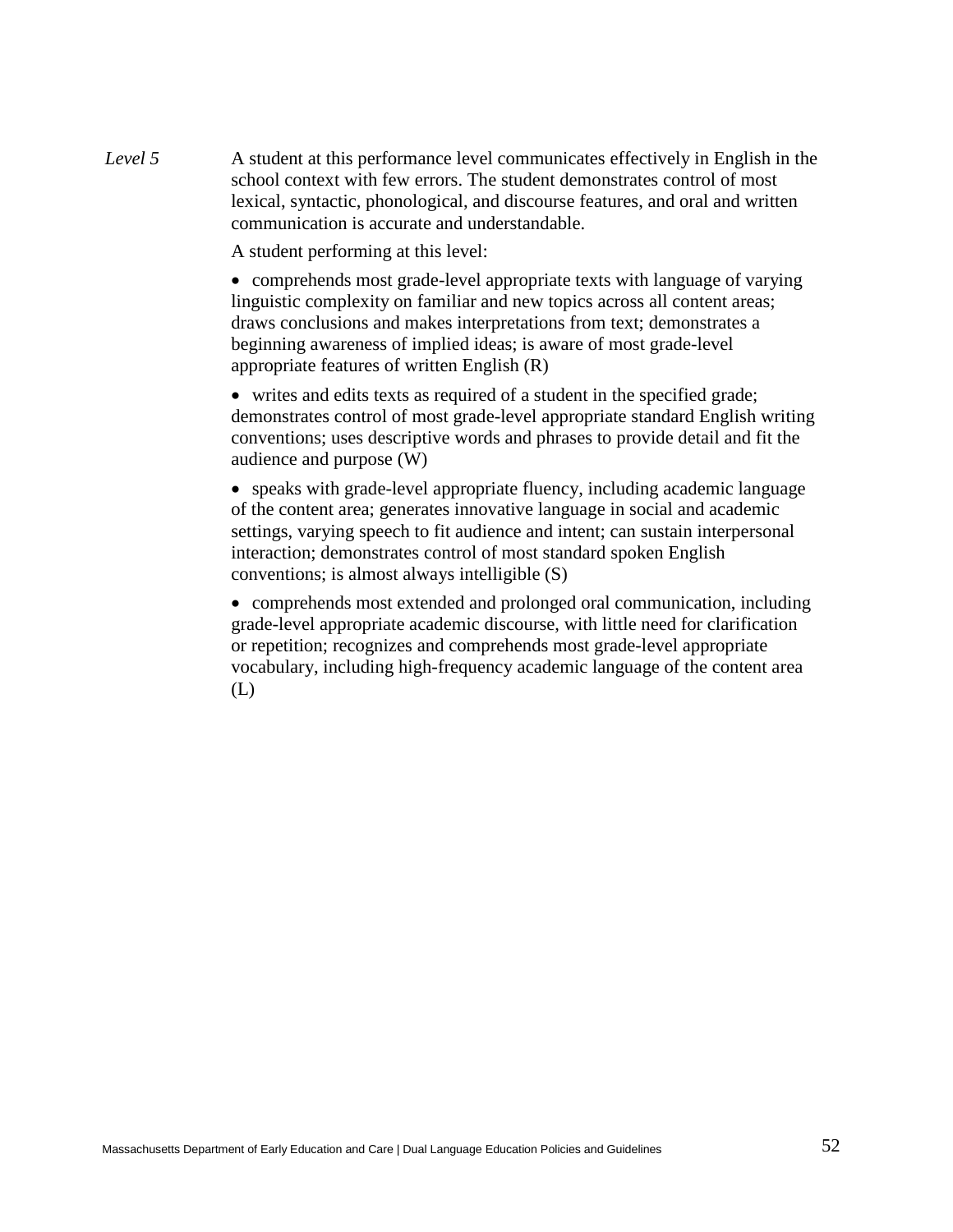#### **Appendix H: Massachusetts Department of Education and Care Survey and Responses**

The Massachusetts Department of Early Education and Care (EEC) in partnership with the Head Start State Collaboration Office has contracted with Hampshire Educational Collaborative to develop policies and approaches for working with English language learners (ELLs) in early education and care settings, birth to eight, in a mixed delivery system.

As a valuable part of this work, we are collecting input from the field. If you are an early education and care provider, we would like to hear about your work and experiences with ELL in Massachusetts. Your responses to the following questions will greatly help us in this work. Thank you in advance for your participation.

This survey will be open for responses until Thursday, June 3 at 4:30pm. If you have any questions regarding this survey please contact Jennifer Amaya Thompson at 617-988-6634 or via email at Jennifer.AmayaThompson@state.ma.us

Please Note: The term English language learner (ELL) refers to a child whose home or family language is a language other than or in addition to English. The term "English language learner" encompasses other terms frequently used, such as dual language learners (DLL), Limited English Proficient (LEP), English learners, and children who speak a language other than English (LOTE).

#### **1. What type of setting is your early education and care program?**

- Family Child Care Provider
- Center Based Program
- Private School Preschool Program
- Public School Preschool Program
- Head Start Program
- Early Head Start Program
- $\Box$  Other (please specify)

#### **Responses:**

| Family Child Care Provider       | 27% |
|----------------------------------|-----|
| Center Based Program             | 36% |
| Private School Preschool Program | 7%  |
| Public School Preschool Program  | 19% |
| Head Start Program               | 7%  |
| Early Head Start Program         | 2%  |
| Other                            | 16% |

Most of the providers in the 'other' category were faith based or after school program providers, or part of public and public charter or private charter Kindergarten programming.

- **2. What age group(s) does your program serve? Please check all that apply.** Under 2.9 years old
	- $\Box$  2.9 to 5 years old
	- 6 years or older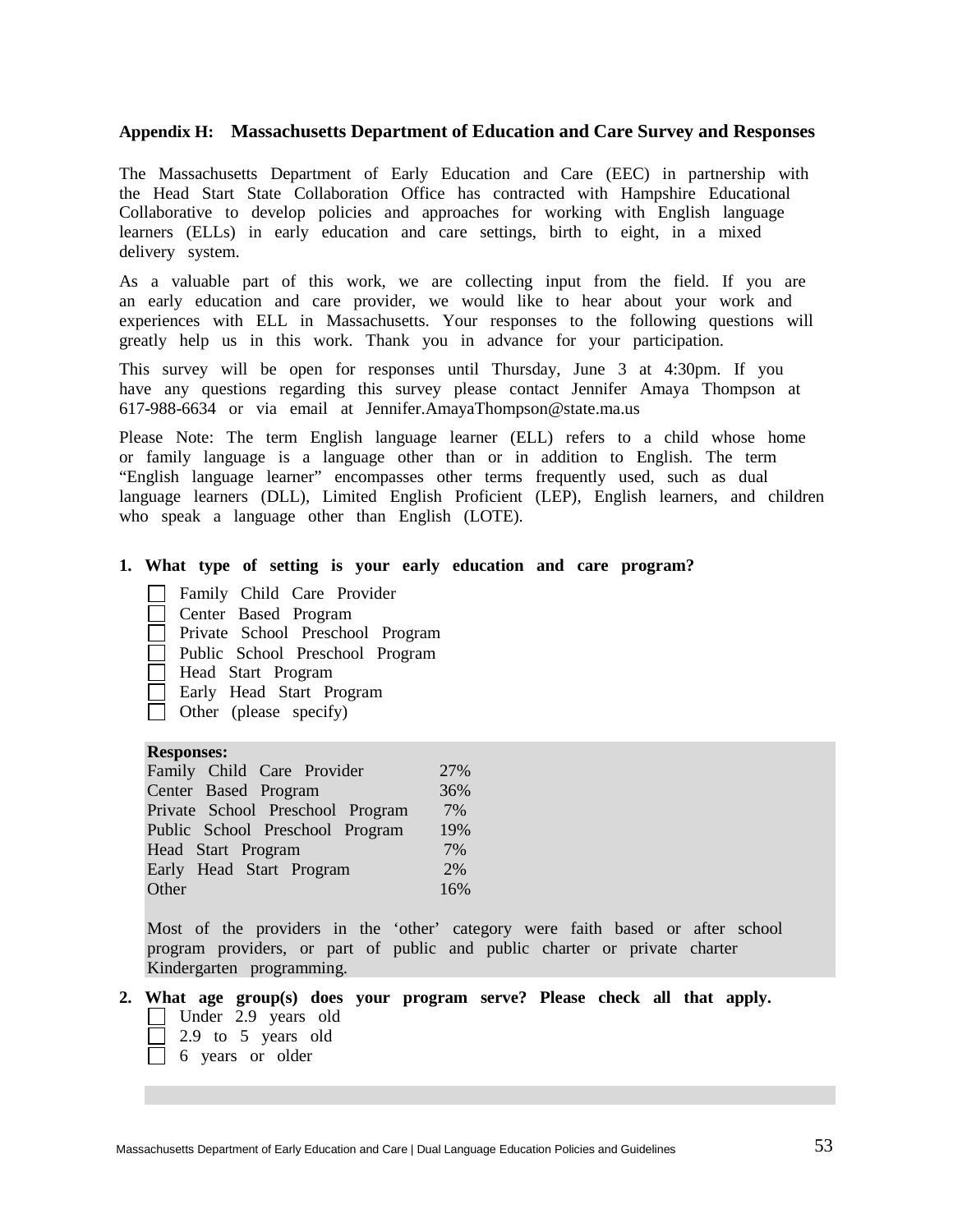| <b>Responses</b><br>Under 2.9 years old<br>54%<br>2.9 to 5 years old<br>89%<br>6 years old and older<br>36%                                                                                                                                                                                                                                                                                                                                                                                                                                                           |  |
|-----------------------------------------------------------------------------------------------------------------------------------------------------------------------------------------------------------------------------------------------------------------------------------------------------------------------------------------------------------------------------------------------------------------------------------------------------------------------------------------------------------------------------------------------------------------------|--|
| 3. Does your program currently serve children and families whose language at<br>home is a language other than or in addition to English?<br>Children<br>Families<br>Yes<br>No                                                                                                                                                                                                                                                                                                                                                                                         |  |
| <b>Responses</b><br>89% indicated that they serve children and families who home language is a<br>language other than English.                                                                                                                                                                                                                                                                                                                                                                                                                                        |  |
| 4. Does your program have written policies or guiding principles for working with<br>children and their families who are English language learners?<br>Children<br>Families<br>Yes<br>No<br>If yes, please briefly describe the policy:                                                                                                                                                                                                                                                                                                                               |  |
| <b>Responses</b><br>49% stated that they do have policies. Many of these were sent to EEC. 90%<br>consisted of one or two paragraph statements about the value of children's and<br>family's home languages and cultures. The survey yielded the same findings<br>anecdotally. The responses that directly discussed policies generally referred to<br>district policies regarding K-12 programming as required by the MA Department of<br>Elementary and Secondary Education as opposed to infant, toddler, preschool, and out<br>of school time education and care. |  |
| 5. Which language(s) other than or in addition to English do the children and<br>families in your program speak? If the language is not listed please select other<br>and specify which language(s).<br>Children<br>Families                                                                                                                                                                                                                                                                                                                                          |  |
| $C_{\text{non-oh}}$                                                                                                                                                                                                                                                                                                                                                                                                                                                                                                                                                   |  |

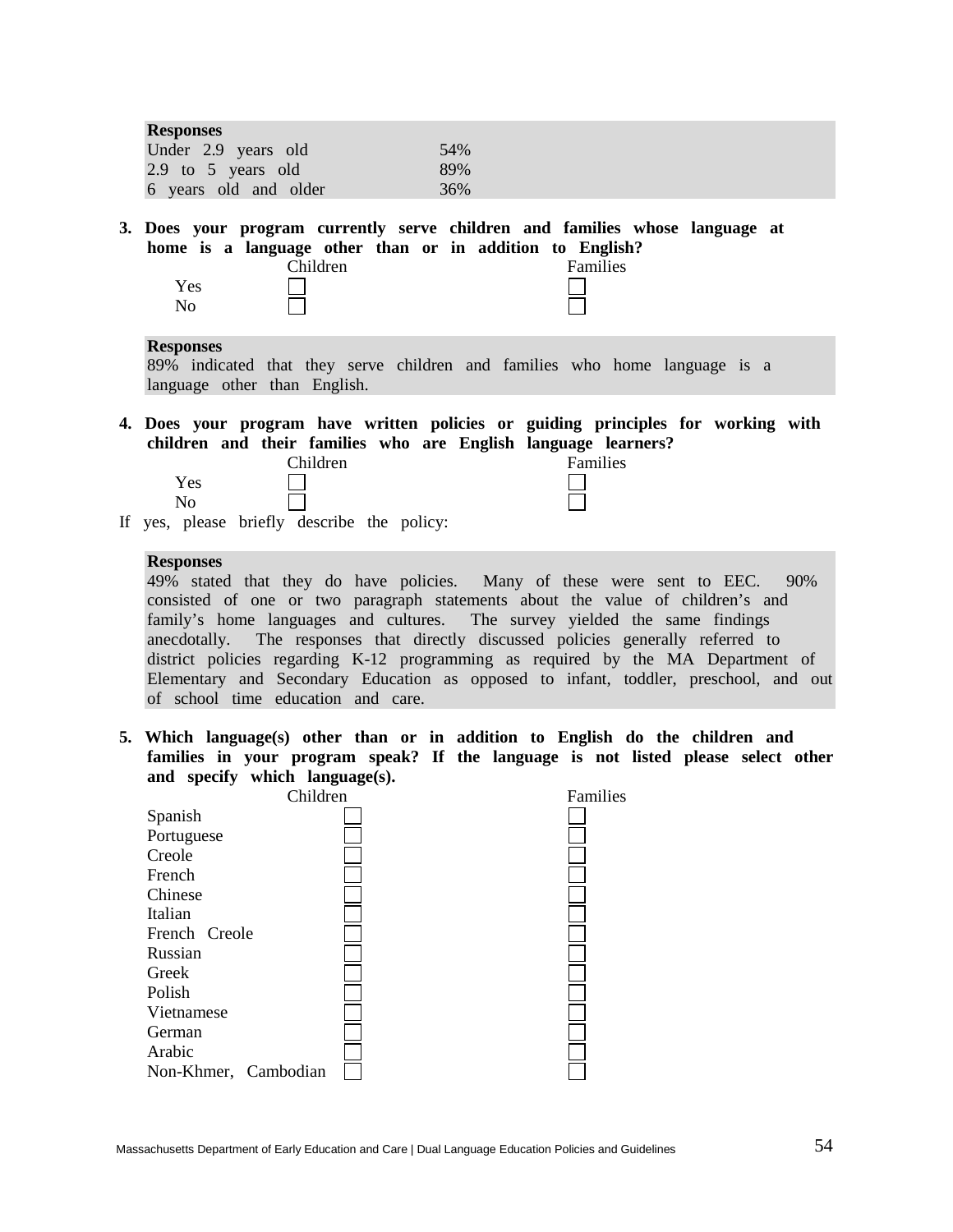Other, please list languages:

| <b>Responses:</b> |
|-------------------|
|-------------------|

72% responded that they speak Spanish. A significant number, in order of most common to least, speak Portuguese, Chinese, Russian, Arabic, French, French Creole, Vietnamese and Khmer. The following 52 languages were listed under 'other':

| Albanian<br>American Sign | Hindi<br>Hmong | Rumanian<br>Samoan |
|---------------------------|----------------|--------------------|
| Language                  | Hungarian      | Serbian            |
| Armenian                  | Indonesian     | Singalese          |
| <b>Bantu</b>              | Italian        | Tagolog            |
| <b>Bulgarian</b>          | Japanese       | Tamil              |
| <b>Burmese</b>            | Karenni        |                    |
| Cantonese                 | Kazakh         | Telagu             |
| Cape Verdean              | Korean         | Thai               |
| Chichewa                  | Latvian        | Tibetan            |
| Danish                    | Liberian       | Tigrinya           |
| Dutch                     | Luganda        | <b>Tiki</b>        |
| Farsi                     | Malay          | <b>Turkish</b>     |
| Finnish                   | Marathi        | Twi                |
| German                    | Moldovan       | Urdu               |
| Greek                     | Nepali         | Wolof              |
| Gujarati                  | Patois         | Yoruba             |
| Hausa                     | Pashtu         |                    |
| <b>Hebrew</b>             | Punjabi        |                    |

Some respondents were not sure of children's specific home languages stating that it was an African, Indian, or Thai dialect. Thus, this small sampling reveals that 61 languages are represented among the mixed system of early education and care and that additional languages are likely due to some being listed as 'unknown', the size of the survey sampling, and the wide range of diversity found in the national statistics about the languages represented among DLLs

**6. Do the staff in your program speak language(s) other than or in addition to English?**

 $\Box$  Yes  $\Box$  No

**Responses:** 60% stated that they have staff who speak languages other than English.

**7. If staff in your program do speak a language other than or in addition to English, which other language(s) do they speak? If the language is not listed please select other and specify which language(s).**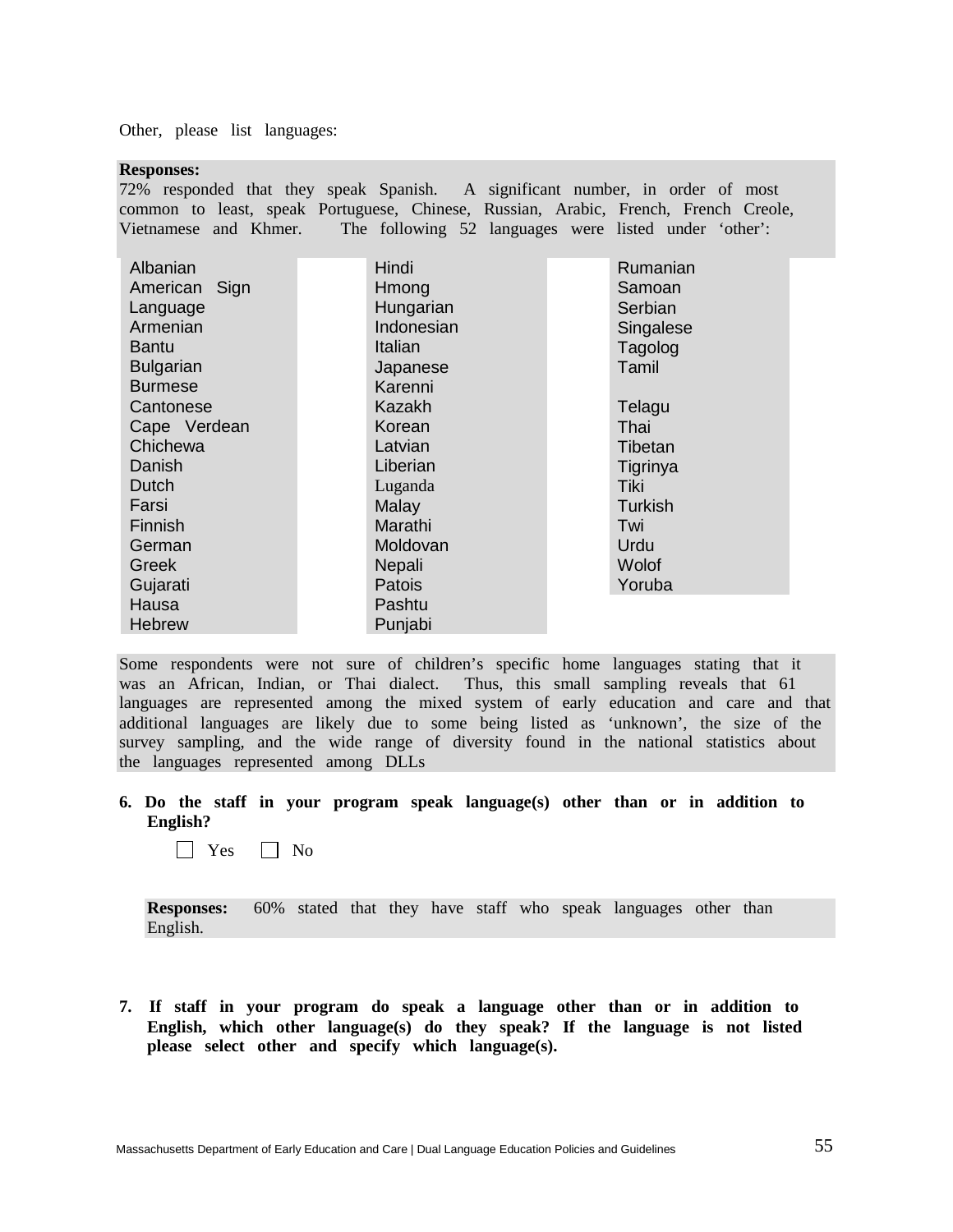| Spanish                       |  |
|-------------------------------|--|
| Portuguese                    |  |
| Creole                        |  |
| French                        |  |
| Chinese                       |  |
| Italian                       |  |
| French Creole                 |  |
| Russian                       |  |
| Greek                         |  |
| Polish                        |  |
| Vietnamese                    |  |
| German                        |  |
| Arabic                        |  |
| Mon-Khmer, Cambodian          |  |
| Other, please list languages: |  |

**Responses:** 74 percent of the respondents answered the question regarding whether staff speak a language other than or in addition to English. 60% of the respondents stated that they have staff that do. The following information reveals the languages that educators speak:

| Albanian       | Hebrew   | Sesotho   |
|----------------|----------|-----------|
| American Sign  | Hindi    | Spanish   |
| Language       | Italian  | Tagolog   |
| Armenian       | Japanese | Ukrainian |
| Danish         | Korean   | Urdu      |
| Farsi          | Nepali   | Wolof     |
| Finnish        | Pashtu   |           |
| Haitian Creole | Polish   |           |

**8. Do you or your staff do activities to help children who are English language learners develop their language skills? If so, please describe what activities you and/or your staff do to help the children develop their language skills.**

| Yes |  |
|-----|--|
| No  |  |

Children Families

If yes, please list any activities and differentiate those that are conducted in the children's first language and those conducted in English:

**Responses:** 401 or 58% of the total respondents answered the question regarding the ways in which they support their DLLs and their families' language development. The responses fell into seven themes. In order of the most to the least common responses, these were:

1. Providing English classes for parents,

 $\Box$ 

2. Providing parent trainings about their child's education,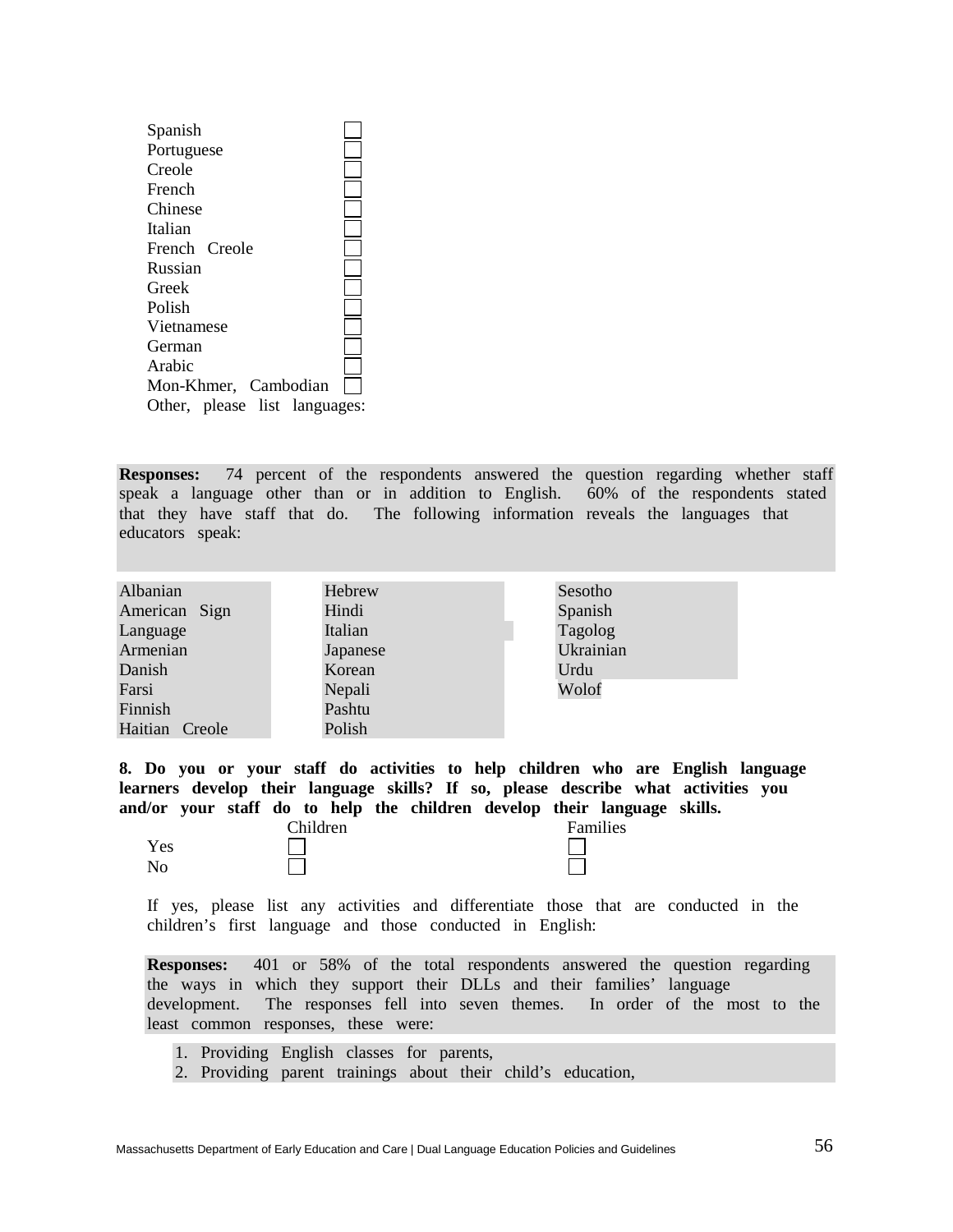- 3. Providing parents with translators,
- 4. Providing children with language development in their home language,
- 5. Providing strategies to help children to understand a lesson,
- 6. Providing children with instruction in English as a second language, and 7. Involving parents in their child's classroom.

The most common response referred to the importance of providing English classes for parents. Some of the respondents provide these classes within their programming while others secure information about English classes and help parents to enroll in them. In addition, many respondents offer parent trainings to support an understanding about literacy practices; such as reading-aloud to a child. Many provide translators for parent meetings and translate early education and care related information. In addition, several provide children with instruction in the home language. Some responded to the question by describing the strategies that are used to help children to comprehend a lesson or activity. The strategies included modeling, using multisensory modalities, dramatic play, and music. A small number responded that children receive instruction in English as a second language [ESL]. However, among these respondents, the amount of time that children receive ESL varied widely and this activity took place, almost exclusively, in public and public charter schools. Finally, a small number responded by describing the ways in which they support parent involvement in their child's classroom.

#### **9. Do you help the families of the children in your program develop their language skills? If yes, please describe what you and/or your staff do to help the families develop their language skills.**

| Yes |  |
|-----|--|
| No  |  |

Children Families

If yes, please describe how you help the children and families develop language skills:

**Response:** 401 or 58% of the total respondents answered the question regarding the ways in which they support their DLLs and their families' language development. The responses fell into seven themes. In order of the most to the least common responses, these were:

- 1. Providing English classes for parents,
- 2. Providing parent trainings about their child's education,
- 3. Providing parents with translators,
- 4. Providing children with language development in their home language,
- 5. Providing strategies to help children to understand a lesson,
- 6. Providing children with instruction in English as a second language, and
- 7. Involving parents in their child's classroom.

The most common response referred to the importance of providing English classes for parents. Some of the respondents provide these classes within their programming while others secure information about English classes and help parents to enroll in them. In addition, many respondents offer parent trainings to support an understanding about literacy practices; such as reading-aloud to a child. Many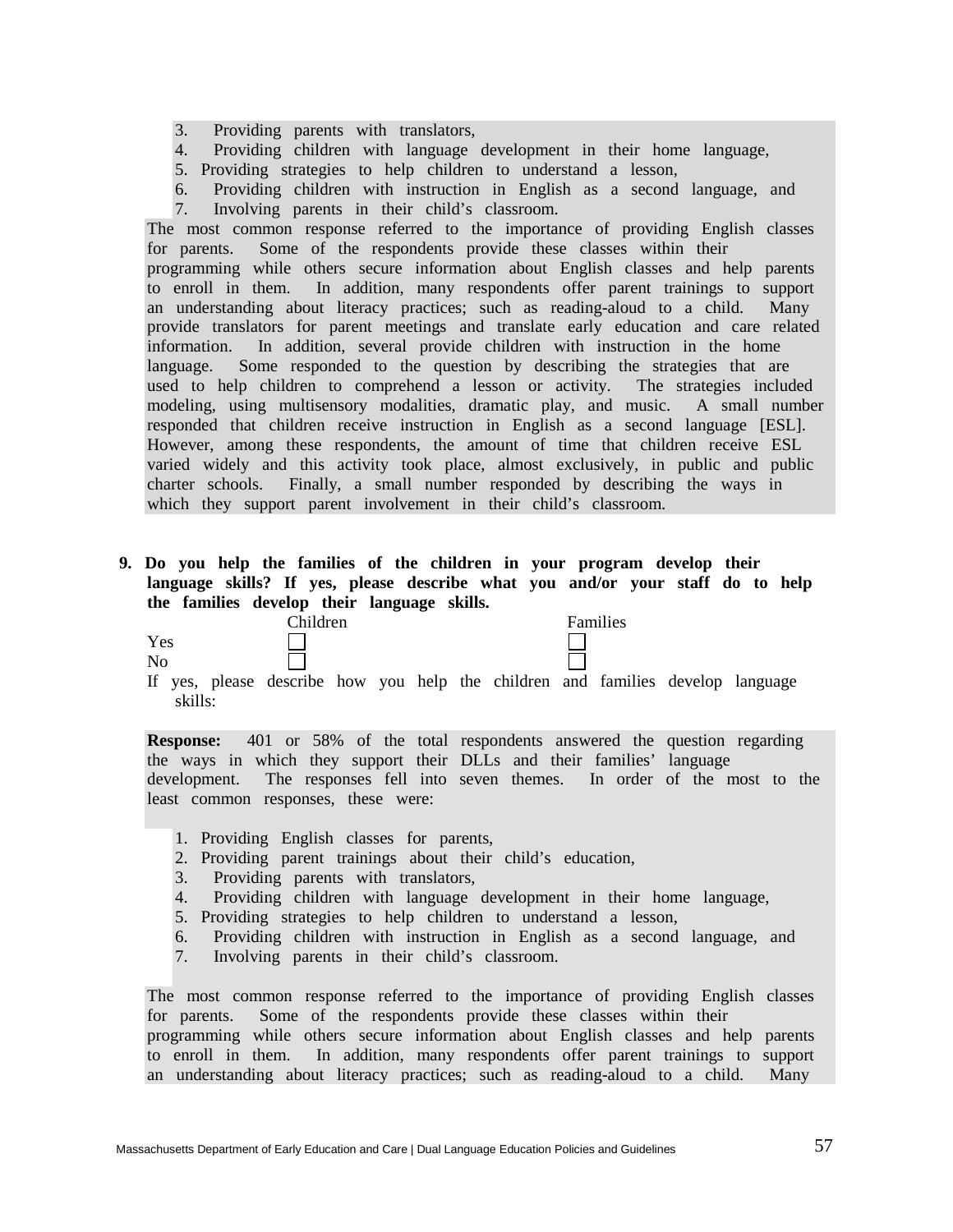provide translators for parent meetings and translate early education and care related information. In addition, several provide children with instruction in the home language. Some responded to the question by describing the strategies that are used to help children to comprehend a lesson or activity. The strategies included modeling, using multisensory modalities, dramatic play, and music. A small number responded that children receive instruction in English as a second language [ESL]. However, among these respondents, the amount of time that children receive ESL varied widely and this activity took place, almost exclusively, in public and public charter schools. Finally, a small number responded by describing the ways in which they support parent involvement in their child's classroom.

#### **10. What tools, techniques, and/or strategies does your program use for assessing English language learners? Please describe these tools, techniques and/or strategies and include whether the assessment is formally or informally conducted:**

**Responses:** 227 or 33% responded to the question about the strategies that are used to assess students informally and formally. A significant number responded that they do not assess children formally or informally. In addition, several educators of children under the age of 5 responded that they need assistance in this area. The themes among those who responded with the types of tools that are used to identify children who may be DLLs and assess the language development of those who are identified, in order of the most to the least common response, were:

- 1. Creative Curriculum Assessment Tool, an observational tool used to assess children from birth to age five.
- 2. Informal assessment
- 3. Observation
- 4. Home language survey
- 5. Standardized assessments that are required by the Massachusetts Department of Elementary and Secondary Education, for school-aged children, including the Massachusetts English Language Assessment-Oral, [MELA-0], an observational assessment of listening and speaking in English of school-aged students and the Massachusetts English Proficiency Assessment in reading and writing [MEPA R/W].

#### **11. What has been particularly challenging in your work with children who are English language learners?**

**Responses:** 276 or 40% of the total responded to the question regarding what has been particularly challenging working with DLLs. The themes in order of most common to least common were:

- 1. Language barrier
- 2. Connecting and communicating with parents
- 3. Securing translators
- 4. Identifying whether the challenge is related to second language acquisition or a language learning disability.
- 5. Funding
- 6. Staff who are not trained to work with DLLs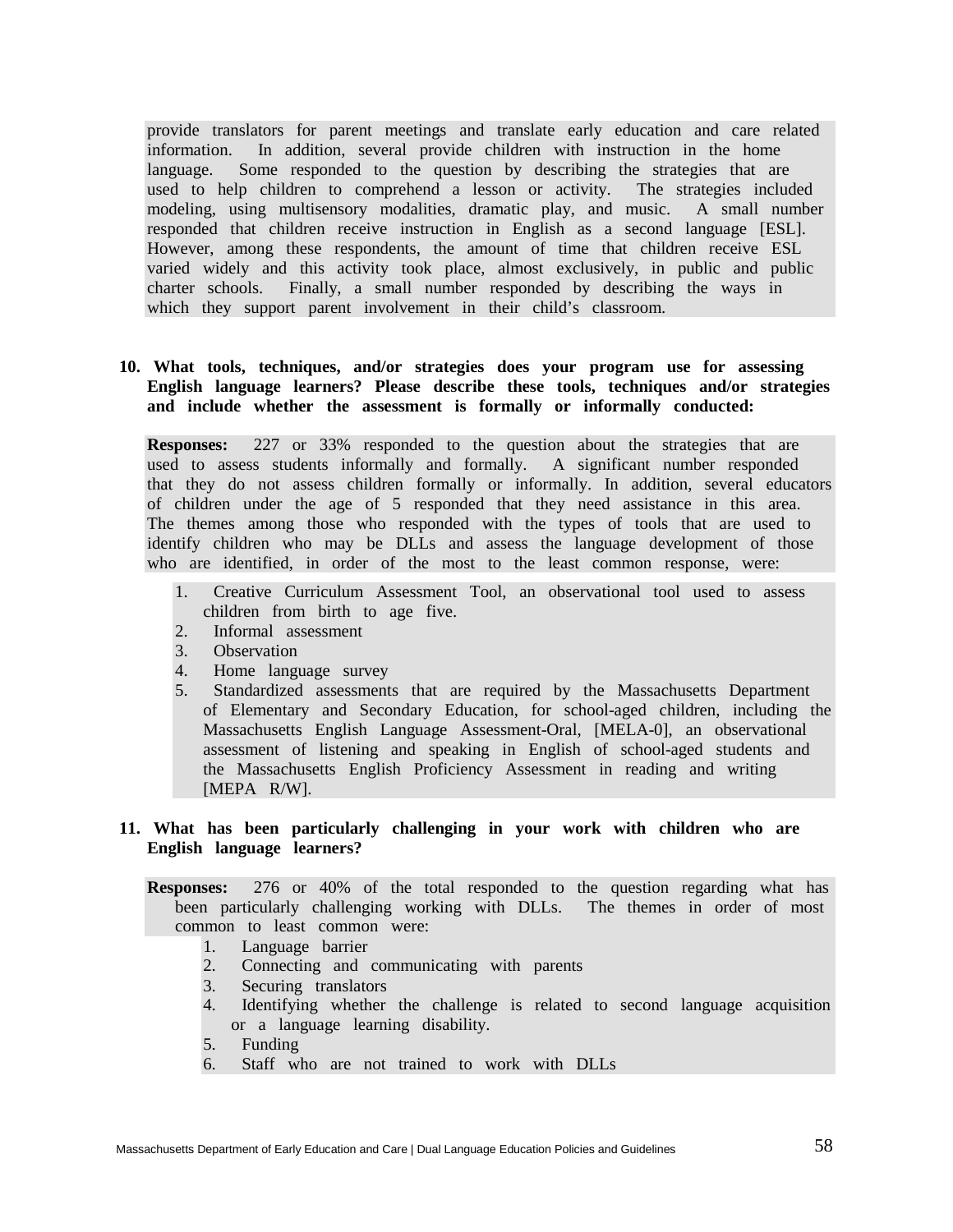Over half of the respondents discussed the challenge of DLLs not being able to speak in English and educators not being able to communicate with DLLs in their home languages. In addition, an equal number stated that language barriers make it challenging for building connections with families. Securing translators was listed as a challenge for a significant number of respondents. Many also commented that finding funding for translation activities is challenging. Finally, an additional common challenge was the lack of trained staff to work effectively with DLLs and their families. Similar challenges are reflected in literature about EEC at the national level.

#### **12. What has been particularly challenging in your or your staff's work with the families who might also be English language learners?**

**Responses:** 249 or 35% of the total responded to the question regarding what has been particularly challenging working with families of DLLs. The themes, in order of most common to least common, were similar to that of working with children. These were:

- 1. Language and cultural barriers,
- 2. Connecting and communicating with parents,
- 3. Securing translators, and
- 4. Lack of staff that are trained to work with DLLs.

The most common response was the inability to communicate with parents in English. In addition, cultural differences were also a commonly named challenge. Several responded that parents of DLLs do not attend parent conferences and other EEC activities due to cultural differences (e.g., not understanding the purpose, significance, and intent of the meetings). It was also stated that the lack of parent involvement seems to be due to the language barrier and lack of familiarity with EEC settings. While many commented that securing translators has been difficult, a significant number responded that staff needs professional development to work more effectively with parents.

#### **13. What guidance or professional development opportunities are offered to the staff at your program regarding inclusion and working with children who are English language learners?**

**Responses:** 248 or 36% responded to the question regarding guidance and professional development opportunities that are offered to staff. The themes in order of most to least common were the following:

- 1. Preschool teachers in public school settings participate in Massachusetts Department of Education 'category' trainings as part of a district's professional development efforts.
- 2. Workshops are provided locally, by EEC and/or Head Start in a range of areas including differentiated instruction, second language acquisition, cultural sensitivity, and culturally responsive education.
- 3. No professional development is offered.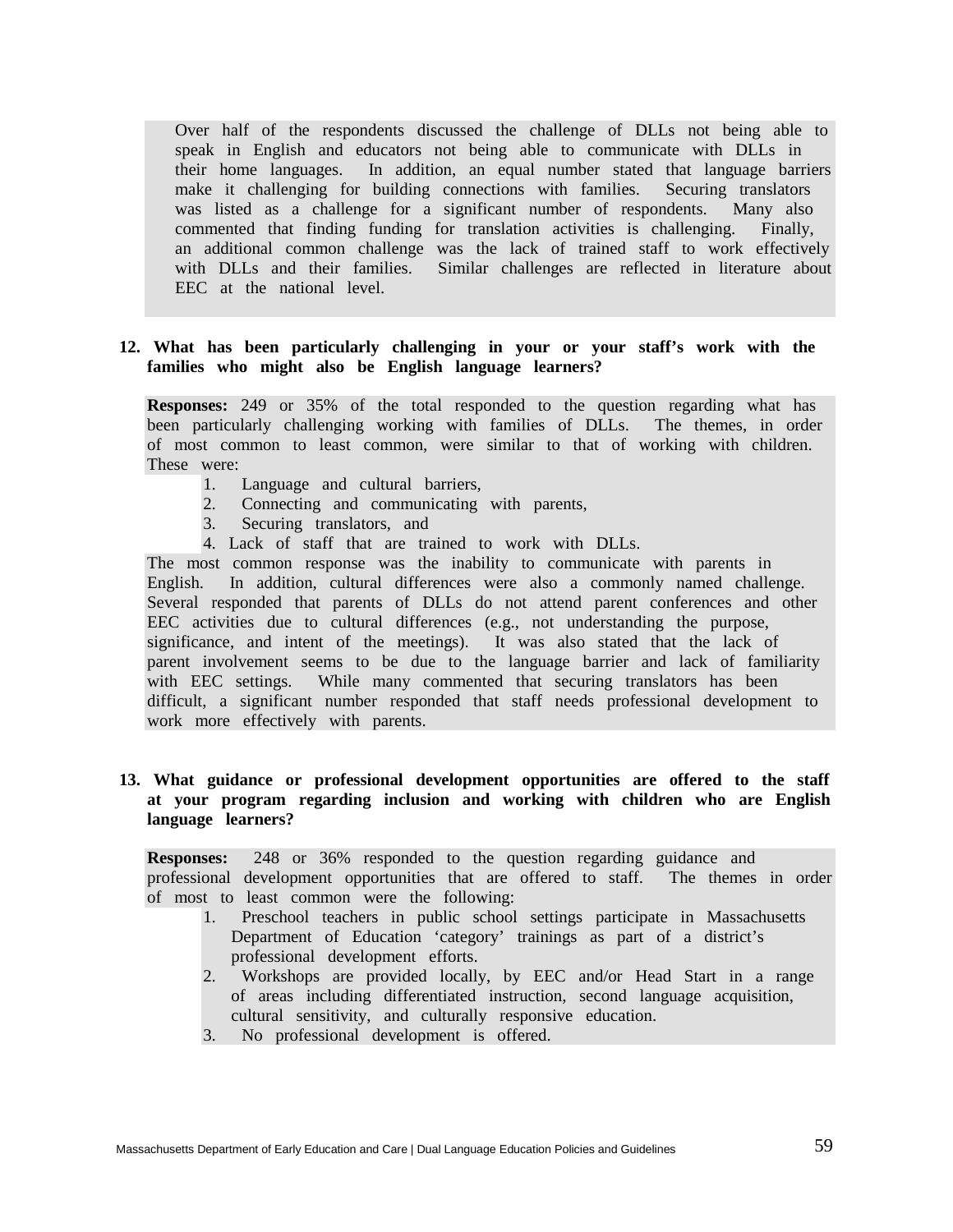- 4. Public pre-school teachers receive consultation from school/district's speech and language pathologist, special educator, and/or coordinator of English language education programming or ESL teacher.
- 5. Professional development is provided through distance learning including webinars and online classes.
- 6. Texts and readings are available
- 7. Courses are offered at local colleges

Note: Massachusetts laws regarding teaching ELLs, G.L. 71A, require K-12 public and public charter school content teachers of ELLs to be highly qualified to teach ELLs. Highly qualified refers to (1) being licensed by the MA Dept of Elementary and Secondary Education at the appropriate grade level and subject matter and ESL at the appropriate grade level or (2) being licensed by the Massachusetts Department of Elementary and Secondary Education [MADESE] at the appropriate grade level and subject matter and having completed four different categories of MADESE approved category trainings<sup>4</sup> including:

- 1. Principles of second language acquisition
- 2. Principles of sheltering instruction
- 3. Assessing English language learners
- 4. Teaching ELLs reading and writing in the content areas.

Almost all of the public school respondents referred to their participation in the MADESE approved category trainings as the means by which staff receive professional development.

Generally, educators in settings other than public schools responded that they participate in workshops. These fell into a variety of workshop types from differentiation, learning key phrases in various languages, teaching DLLs, cultural sensitivity, and culturally responsive education and ranged from annual workshops to multi-day workshops.

A significant number of the respondents stated that their centers or programs do not offer or that they and their colleagues do not partake in professional development. Additionally, some stated that funding is not available and others stated that they could not attend because they could not leave work to do so.

A small but significant number of educators attend professional development through distance learning opportunities including webinars that are offered through Head Start, EEC, online course programming, and other initiatives.

In addition, a few listed the professional texts and readings that their programs furnish as well as courses that local colleges offer.

Overall, professional development is generally provided in a workshop format. A significant number of the workshops that educators participate are not directly related to teaching and working with DLLs and their families. These findings parallel national findings; most educators have no formal sustained training in this critical area (Hollins and Guzman, 2005).

**14. What types of professional development would be beneficial to you and/or your staff in your work with children who are English language learners?**

<sup>&</sup>lt;sup>4</sup> Teacher qualifications may be found at http://www.doe.mass.edu/ell/chapter71A\_faq.pdf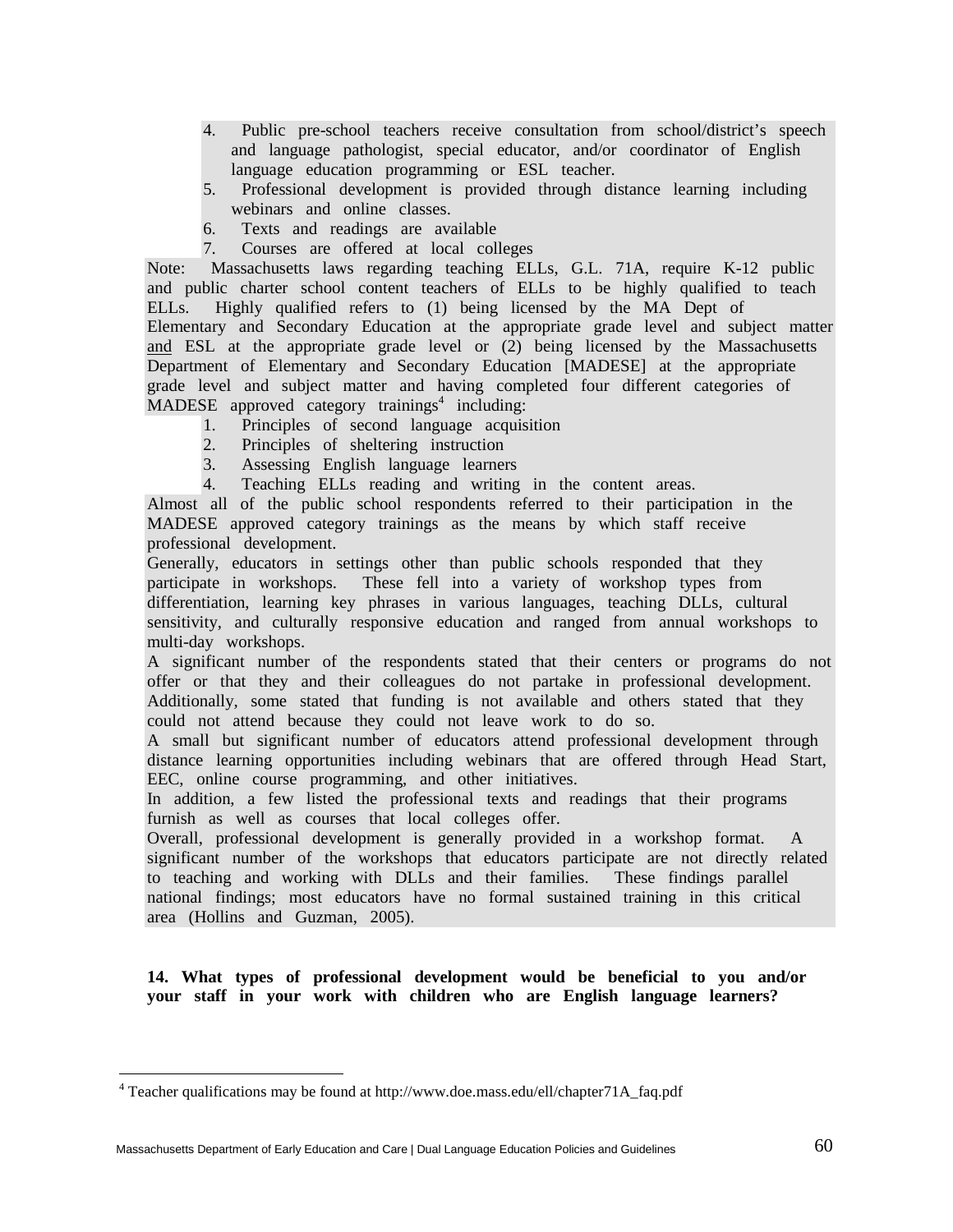**Responses:** 236 or 34% of the survey respondents responded to the question about the types of professional development that would be the most beneficial. The responses fell into two categories:

1. Training about the process of learning two languages and the practices of teaching DLLs

2. Training about working with culturally diverse children and their families. Professional development fell into various category types from workshops, CEU courses, online offerings, to college courses. These findings were examined during site visits of seven different programs. In these, a small but significant number stated that they would like to learn basic phrases or the home languages of their children. In addition, a small number would like to take professional development on assessment. Others want to learn how to discern dual language learning issues from learning disabilities. Finally, a small number named funding as the biggest barrier for participating in professional development. Thus, the survey yielded important information about DLLs and their families, as well as EEC educators. It also provided a wide lens of early education and care in Massachusetts.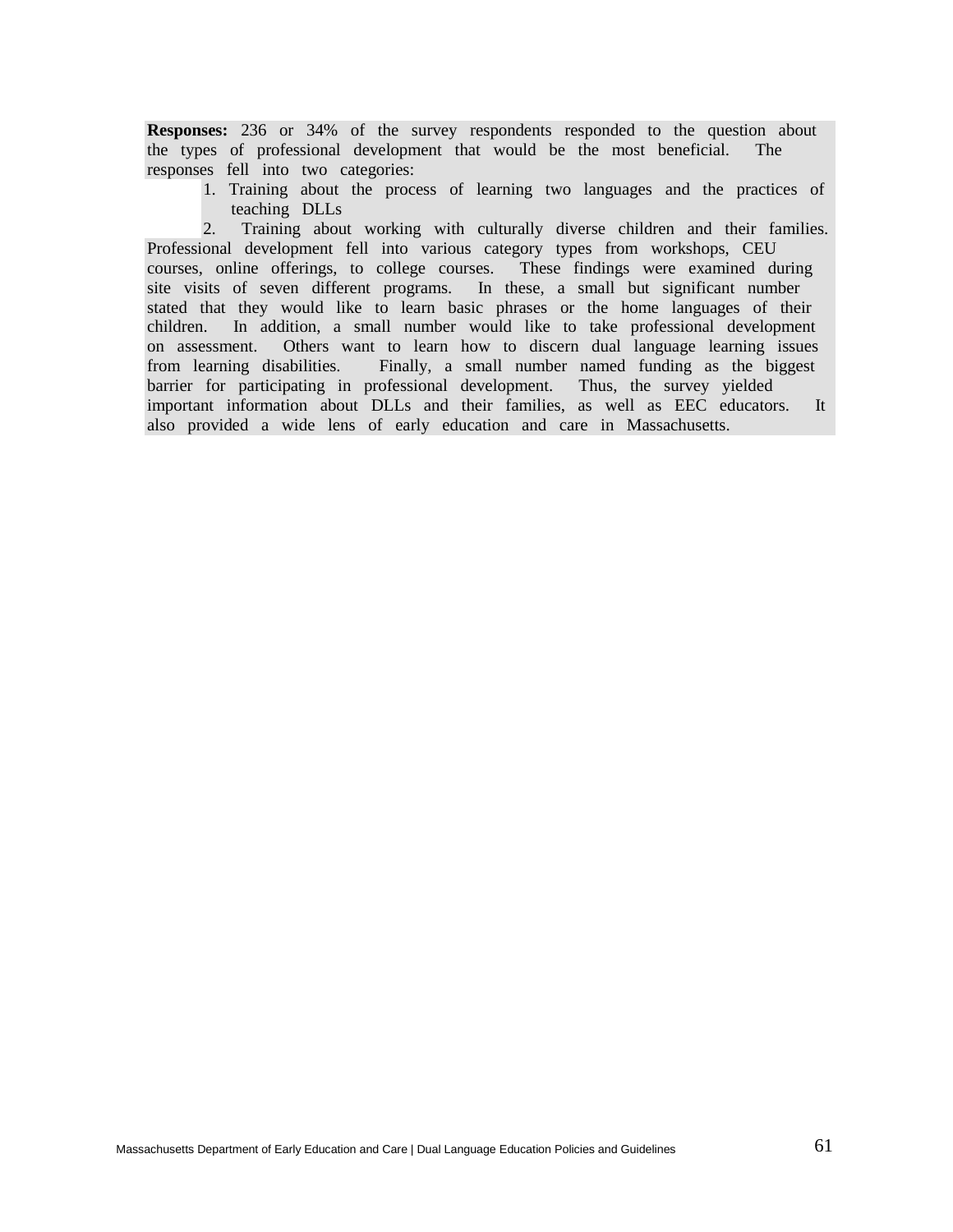## **References**

Ballantyne, K.B., Sanderman, A.R., McLaughlin, N. (November 2008). Dual language learners in the early years: Getting ready to succeed in school. Washington, DC: National Clearinghouse for English Language Acquisition. Retrieved June 2, 2010:

[http://www.ncela.gwu.edu/files/uploads/3/DLLs\\_in\\_the\\_Early\\_Years.pdf](http://www.ncela.gwu.edu/files/uploads/3/DLLs_in_the_Early_Years.pdf)

- Campbell, L.R. (1996). Issues in service delivery to African American children. In A.G. Kamhi and, Pollock, K.E. Pollock, & J.L.Harris(Eds.), Communication development an disorders in African American children. 73-94. Baltimore: Paul H. Brookes Publishing Company.
- Capps, R., Fix, M., Murray, J., Ost, J., Passel, J. S., & Herwantoro, S. (n. d.) The new democracy of American schools: Immigration and the No Child Left Behind Act. Washington, DC: The Urban Institute.
- Center for Applied Linguistics. (2009). Frequently asked questions about TWI. Retrieved December 24, 2009, from http://www.cal.org/twi/FAQ/faq1.htm
- Cummins, J. (1994). Knowledge, power, and identity in teaching English as a second language. In F. Genessee (Ed.). Educating second language children; the whole child, the whole curriculum, the whole community. NY: Cambridge University Press. 33-58.
- Collier, V. and Thomas, W. (2002). A national study of school effectiveness for language minority students' long term academic achievement. Santa Cruz, CA: Center for Research on Education, Diversity and Excellence. Retrieved June 2,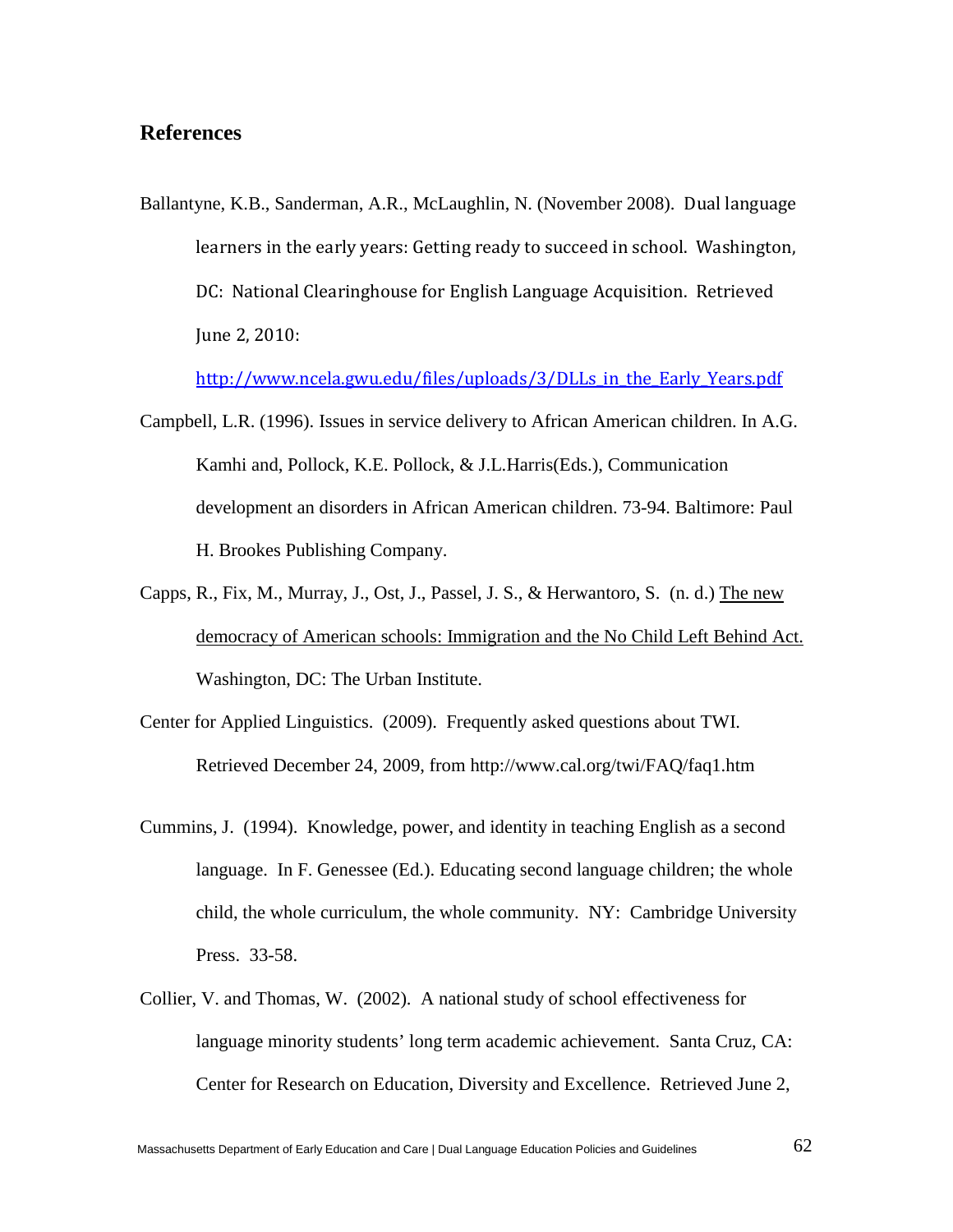2010, from

http://www.eric.ed.gov/ERICDocs/data/ericdocs2sql/content\_storage\_01/0000019 b/80/29/d4/52.pdf

Cummins, J. (2001). Language, power, and pedagogy: Bilingual children in the crossfire. Bristol, UK: Multilingual Matters Limited.

- EPE Research Center. (2009). Analysis of data obtained from the National Clearinghouse for English Language Acquisition and U.S. Department of Education's Common Core of Data.
- EPE Research Center. (2009). Analysis of US Census Bureau's American Community Survey (2005-2007).
- Espinosa, L. (2010) Getting it right for young children with diverse backgrounds: applying research to improve practice. Upper Saddle River, NJ: Pearson Publications.
- Espinosa, L.M. (April 2010). What does the research say about curriculum and assessment for young dual language learners? National Clearinghouse for English Language Acquisition. Retrieved June 8, 2010:

[http://www.ncela.gwu.edu/files/webinars/20/Espinosa\\_Apr10.pdf](http://www.ncela.gwu.edu/files/webinars/20/Espinosa_Apr10.pdf)

- Espinosa, L.M. (2008). A review of the literature on assessment issues for young English language learners NAS Committee on Developmental Outcomes.
- Espinosa, L.M.and Lopez, M.L. (2007). Assessment considerations for young English language learners across different levels of accountabilit**y.**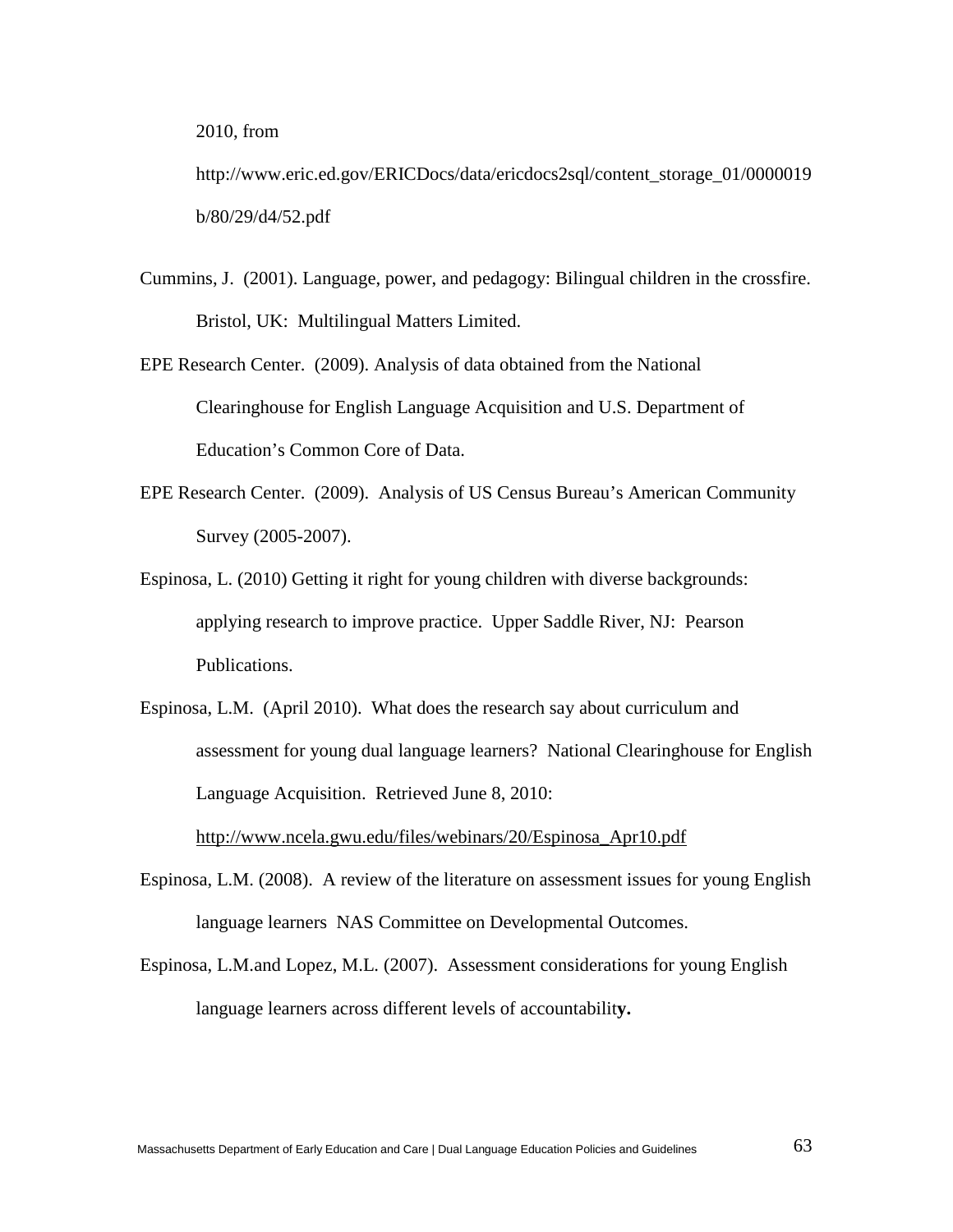http://www.pewtrusts.org/uploadedFiles/wwwpewtrustsorg/Reports/Prek\_education/Assessment%20for%20Young%20ELLs-Pew%208-11-07-Final.pdf

- García, E.E., Jensen, B.T., and Scribner, K.P. (April 2009). Supporting English language learners. 66(7). Washington, DC: ASCD.
- Gormley, W.T. (December, 2008). The Effects of Oklahoma's Pre-K Program on Hispanic Children. Center for Research on Children in the U.S. Retrieved April 30, 2010:

[http://www.crocus.georgetown.edu/reports/policybrief\\_hispanicchildren.pdf](http://www.crocus.georgetown.edu/reports/policybrief_hispanicchildren.pdf)

- Gutiérrez-Clellen, V.F. & J. Kreiter. (2003). Understanding child bilingual acquisition using parent and teacher reports. *Applied Psycholinguistics* 24: 267-288.
- Haynes, J. and Zacarian, D. (2010). Teaching English Language Learners across the content Areas. Washington, DC: ASCD.
- Henderson, A. T., Mapp, K. L., Johnson, V. R., & Davies, D. (2007). Beyond the bake sale: The essential guide to family-school partnerships. New York: The New Press.
- Heroman, C. and Jones, C. (2010). Literacy: The creative curriculum approach, Washington DC: Teaching Strategies.
- Hollins, E. Guzman, M.T. (2005). In M. Cochran Smith and K. Zeichner. Studying teacher education: The report of the AERA panel on research and teacher education. Mahwah, NJ: Lawrence Erlbaum Associates. 477-548.
- Honawar, V. (January 2009). Faced with a shortage of teachers specializing in English as a second language, states and districts move to grow their own. Quality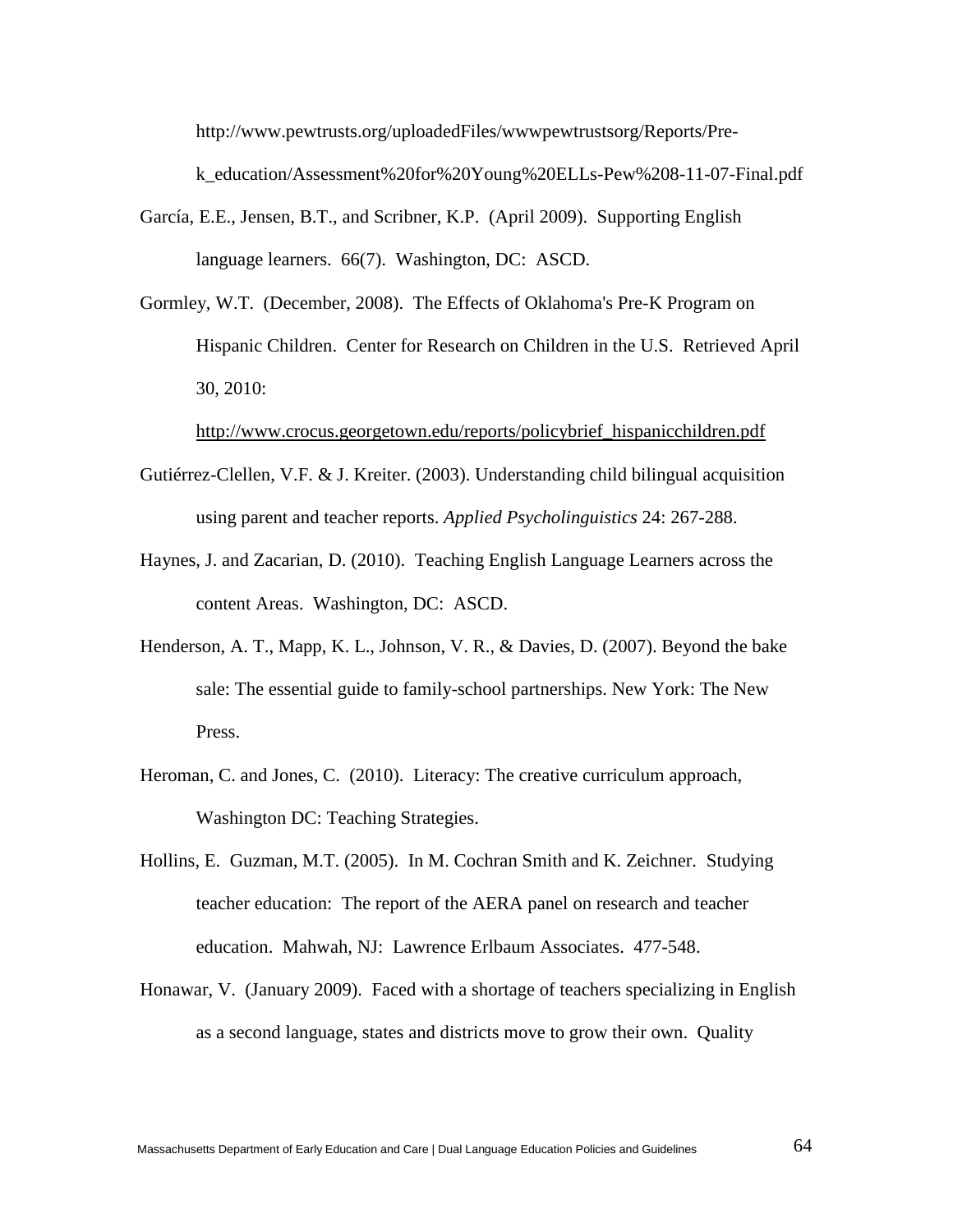Counts, Education Week. Bethesda MD: Education Week. Retrieved May 4, 2010: <http://www.edweek.org/ew/articles/2009/01/08/17training.h28.html>

- Howard, E.R. and Christian, D. (2002). Two-way immersion 101: designing and implementing a two-way immersion program at the elementary level. Center for Research on Education, Diversity and Excellence. Retrieved December 24, 2009, from http://www.cal.org/crede/pdfs/epr9.pdf
- Klinger, J, and Harry, B. (2008). Why do English language learners struggle with reading?: Distinguishing language acquisition from learning disabilities. Thousand Oaks, CA: Corwin.
- Krashen, Stephen D. and Tracy D. Terrell. 1983. The natural approach: Language acquisition in the classroom. Hayward, CA: Alemany Press.
- Ladson-Billings, G. (1995). Multicultural teacher education: Research, practice, and policy. In J. A. Banks & C. A. Banks (Eds.), Handbook of research on multicultural education (pp. 747-761). New York: Macmillan.
- Massachusetts Department of Early Education and Care. (January 2010). Quality Rating and Improvement System (QRIS).
- Massachusetts Department of Elementary and Secondary Education. (September 2009). Guidance on using MEPA results to plan sheltered English immersion (SEI) instruction and make reclassification decisions for limited English proficient (LEP) students.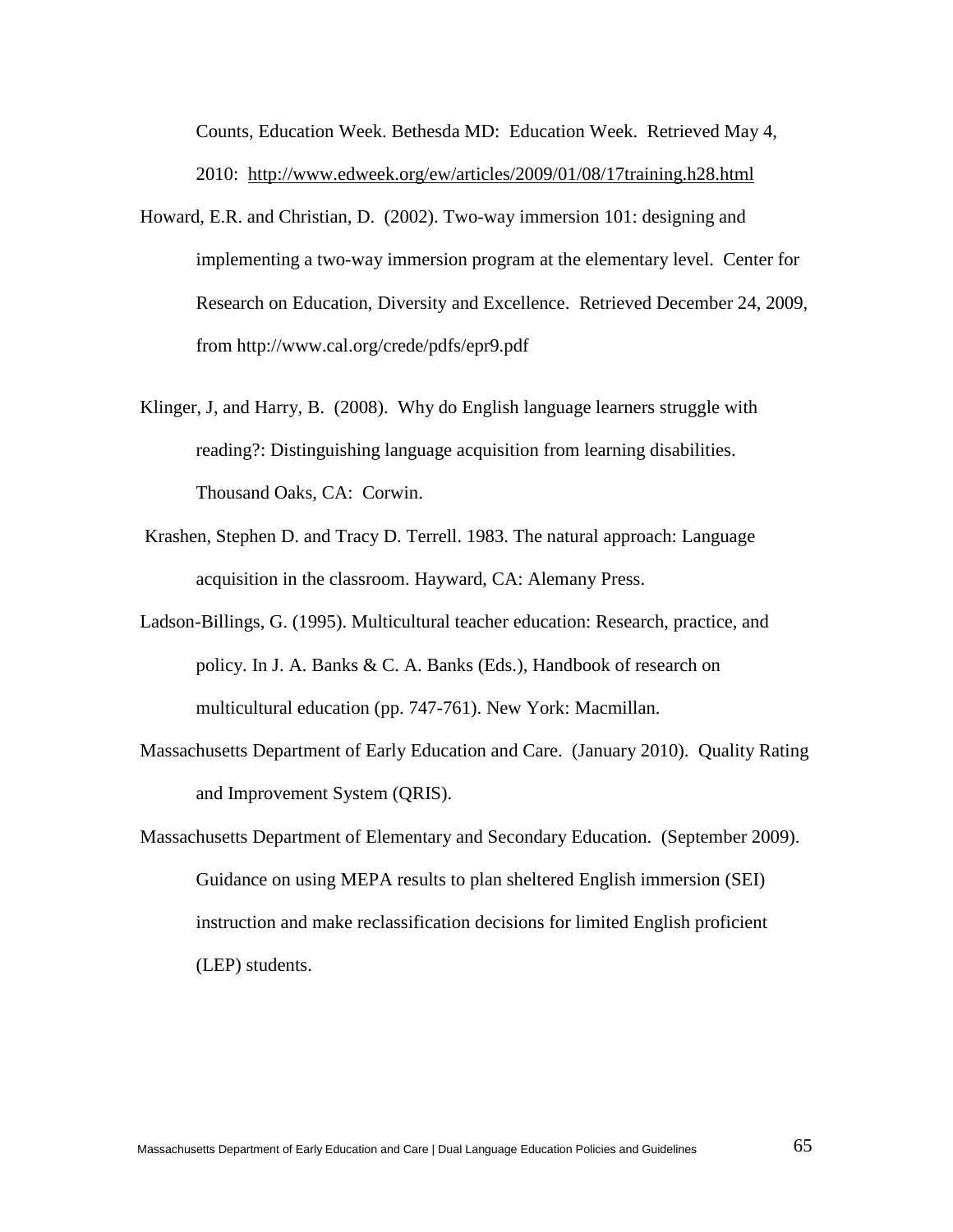Massachusetts Parent Information Resource Center. Rights of English language learners. Retrieved April 30, 2010:

http://pplace.org/publications/pointers/English/pppell.pdf

Massachusetts Parent Information Resource Center. English language learners and Statewide Assessments. Retrieved April 30, 2010:

<http://pplace.org/publications/pointers/English/pppellsa.pdf>

- Maxwell, L.A. (January 6, 2009). Shifting landscape: immigration transforms communities. 28(17). 10-11. Bethesda, MD: Education Week.
- National Center for Educational Statistics Core of Common Data, 1995-2006. Retrieved May 4, 2010: [http://www.ncela.gwu.edu/files/uploads/4/Massachusetts-G-06.pdf.](http://www.ncela.gwu.edu/files/uploads/4/Massachusetts-G-06.pdf)
- National Research Council, (2000), Starting out right, A Guide to promoting children's Reading Success. Washington DC, National Academy Press. 15-56.
- New Levine, L. and McCloskey, M. (2009). Teaching learners of English in mainstream classrooms K-8: one class, many paths. NY: Pearson.
- Nieto, S. (1992). Affirming diversity, the sociopolitical context of multicultural education. New York: Longman Publishing.
- Quality Counts, Portraits of a population: how English-Language Learners are putting schools to the test. (January 8, 2009). A distinct population. 28(17). 15. Bethesda MD: Education Week.
- Pransky, K. (2008). Beneath the surface: the hidden realities of teaching linguistically and culturally diverse young learners K-5. Portsmouth, NH: Heinemann.
- Pransky, K. and Zacarian, D. (2011). My children's thesaurus. Northampton, MA: Hampshire Educational Collaborative.